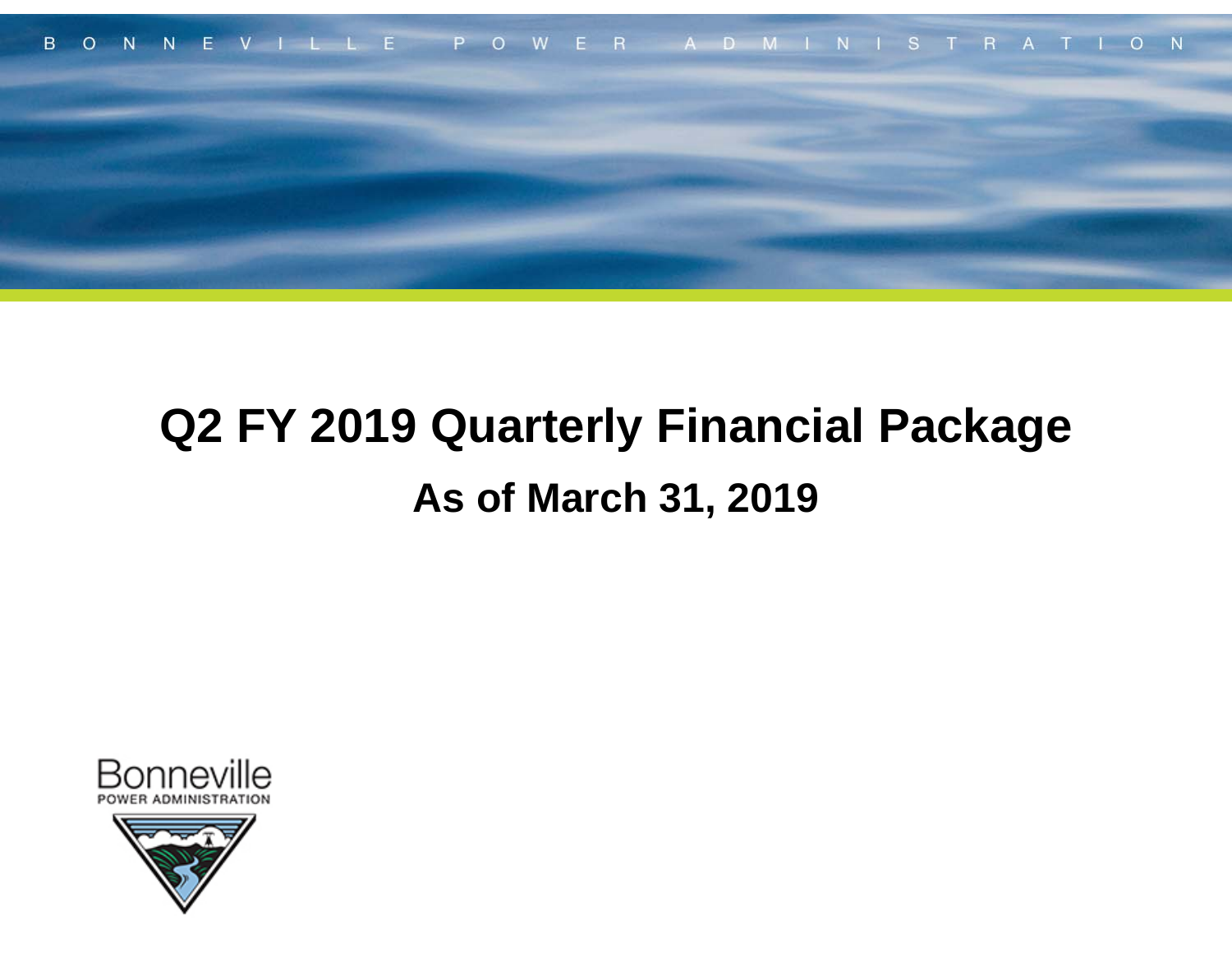| $\overline{\mathbf{c}}$<br>$D$ <note 1<br="">в<br/>Е<br/>А<br/>FY 2018<br/>FY 2019<br/>FY 2019<br/><b>Actuals:</b><br/><b>Current EOY</b><br/><b>Actuals:</b><br/><b>Actuals</b><br/><b>Rate Case</b><br/><b>FYTD</b><br/>Forecast<br/><b>FYTD</b><br/><b>Operating Revenues</b><br/>Gross Sales (excluding bookout adjustment) <note 3<br="">3,492,944<br/>1,839,894<br/>3,580,888<br/>3,477,874<br/><math>\mathbf{1}</math><br/><math>\overline{2}</math><br/>Bookout adjustment to Sales<br/>(6, 443)<br/>(20, 380)<br/>(15,039)<br/>3<br/>Other Revenues<br/>33,965<br/>75,056<br/>69,433<br/>74,883<br/><math>\overline{4}</math><br/>U.S. Treasury Credits<br/>49,430<br/>74,730<br/>96,126<br/>119,457<br/>77,152<br/>5<br/>3,658,502<br/><b>Total Operating Revenues</b><br/>1,916,846<br/>3,710,293<br/>3,657,175<br/>1,908,915<br/><b>Operating Expenses (Integrated Program Review Programs)</b><br/>Power System Generation Resources<br/>Columbia Generating Station<br/>120.146<br/>268.140<br/>327.354<br/>325,251<br/>173.724<br/>6<br/>164,000<br/><math>\overline{7}</math><br/><b>Bureau of Reclamation</b><br/>66,449<br/>152,613<br/>162,623<br/>72,066<br/>8<br/>113,733<br/>245,100<br/>244,546<br/>117,510<br/>Corps of Engineers<br/>256,057<br/>35,332<br/>9<br/>Renewables<br/>15,664<br/>34,691<br/>38,965<br/>13,584<br/>10<br/>59,560<br/>105,260<br/>43,035<br/><b>Generation Conservation</b><br/>121,612<br/>117,597<br/><b>Subtotal Power System Generation Resources (IPR Programs)</b><br/>375,552<br/>822,156<br/>902,596<br/>874,388<br/>79,693<br/>33,722<br/>Power Services Non-Generation Operations<br/>33,462<br/>69,922<br/>94,319<br/>167,165<br/><b>Transmission Operations</b><br/>73,221<br/>154,714<br/>168,007<br/>75,922<br/>168,097<br/><b>Transmission Maintenance</b><br/>163,361<br/>178,125<br/>22,971<br/>47,901<br/>50,220<br/><b>Transmission Engineering</b><br/>57,718<br/>Trans Services Transmission Acquisition and Ancillary Services - (3rd Party) <note 2<br="">2.857<br/>12.425<br/>10.464<br/>5.807<br/>2,285<br/>Fish and Wildlife/USF&amp;W/Planning Council/Environmental Requirements<br/>148,753<br/>289,625<br/>321,480<br/>284,591<br/>133,618<br/><b>BPA Internal Support</b><br/>Additional Post-Retirement Contribution<br/>15,026<br/>39,969<br/>31,152<br/>40,822<br/>61,007<br/>132,362<br/>145,871<br/>67,003<br/>Agency Services G&amp;A<br/>154,470<br/><b>Undistributed Reduction</b><br/>(18, 539)<br/><b>Sub-Total Operating Expenses (Integrated Program Review Programs)</b><br/>808,769<br/>1,732,437<br/>1,891,193<br/>1,825,255<br/>850,252<br/><b>Operating Expenses (Non-Integrated Program Review Programs)</b><br/>Long-term Contract Generating Projects<br/>5,625<br/>10,837<br/>13,687<br/>11,407<br/><b>Operating Generation Settlement Payment</b><br/>8,720<br/>20,219<br/>22.997<br/>19,643<br/>8,144<br/>Non-Operating Generation<br/>(475)<br/>382<br/>1,534<br/>691<br/>193<br/>Gross Contracted Power Purchases and Augmentation Power Purch<br/>70,533<br/>180,740<br/>321,210<br/>264,598<br/>111,846<br/>(20, 380)<br/>(15,039)<br/>(15,039)<br/>Bookout Adjustment to Power Purchases<br/>(6, 443)<br/>131,849<br/>Exchanges &amp; Settlements <note 3<br="">131,934<br/>241,464<br/>241,378<br/>241,378<br/>2,032<br/>6,530<br/>8,590<br/>10,175<br/>Generation Conservation<br/>4,501<br/><b>Subtotal Power System Generation Resources (Non-IPR Programs)</b><br/>211,926<br/>439,791<br/>400,033<br/>589,465<br/>400,098<br/>Power Services Transmission Acquisition and Ancillary Services - (3rd Party) <note 2<br="">39,609<br/>37,041<br/>75,649<br/>94,808<br/>83,272<br/>Trans Services Transmission Acquisition and Ancillary Services - (3rd Party) <note 2<br=""><b>Transmission Reimbursables</b><br/>2,969<br/>11,749<br/>9,936<br/>5,381<br/>Other Income, Expenses &amp; Adjustments<br/>2,713<br/>(1, 425)<br/>(64, 168)<br/>146,962<br/>266,912<br/>222,840<br/>Non-Federal Debt Service<br/>420,704<br/>532,000<br/>Depreciation &amp; Amortization<br/>246,610<br/>507,315<br/>521,740<br/><b>Sub-Total Operating Expenses (Non-Integrated Program Review Programs)</b><br/>650,791<br/>1,299,992<br/>1,383,053<br/>1,432,958<br/>1,459,559<br/>3,032,429<br/>3,274,246<br/>3,258,213<br/><b>Total Operating Expenses</b><br/><b>Net Operating Revenues (Expenses)</b><br/>457,286<br/>677,864<br/>384,255<br/>398,962<br/>Interest Expense and (Income)<br/>Interest Expense<br/>119,906<br/>245,049<br/>303,727<br/>249,849<br/><b>AFUDC</b><br/>(16, 446)<br/>(31, 484)<br/>(33, 127)<br/>(30, 200)<br/>(1,771)<br/>(6, 324)<br/>(10, 867)<br/>Interest Income<br/>(6, 281)<br/>Net Interest Expense (Income)<br/>101,689<br/>207,241<br/>264,319<br/>208,782<br/>1,561,248<br/>3,239,670<br/>3,538,566<br/>3,466,995<br/><b>Total Expenses</b><br/><b>Net Revenues (Expenses)</b><br/>355,598<br/>470.623<br/>119.936<br/>190,180<br/>142,418<br/>44</note></note></note></note></note></note> | <b>FCRPS Summary Statement of Revenues and Expenses</b><br>Report ID: 0020FY19<br>Through the Month Ended March 31, 2019<br><b>Requesting BL: CORPORATE BUSINESS UNIT</b><br>Unit of measure: \$ Thousands | <b>Preliminary / Unaudited</b> |  | Run Date/Run Time: April 24,2019/ 03:58<br>% of Year Elapsed = | Data Source: PFMS<br>50% |
|-----------------------------------------------------------------------------------------------------------------------------------------------------------------------------------------------------------------------------------------------------------------------------------------------------------------------------------------------------------------------------------------------------------------------------------------------------------------------------------------------------------------------------------------------------------------------------------------------------------------------------------------------------------------------------------------------------------------------------------------------------------------------------------------------------------------------------------------------------------------------------------------------------------------------------------------------------------------------------------------------------------------------------------------------------------------------------------------------------------------------------------------------------------------------------------------------------------------------------------------------------------------------------------------------------------------------------------------------------------------------------------------------------------------------------------------------------------------------------------------------------------------------------------------------------------------------------------------------------------------------------------------------------------------------------------------------------------------------------------------------------------------------------------------------------------------------------------------------------------------------------------------------------------------------------------------------------------------------------------------------------------------------------------------------------------------------------------------------------------------------------------------------------------------------------------------------------------------------------------------------------------------------------------------------------------------------------------------------------------------------------------------------------------------------------------------------------------------------------------------------------------------------------------------------------------------------------------------------------------------------------------------------------------------------------------------------------------------------------------------------------------------------------------------------------------------------------------------------------------------------------------------------------------------------------------------------------------------------------------------------------------------------------------------------------------------------------------------------------------------------------------------------------------------------------------------------------------------------------------------------------------------------------------------------------------------------------------------------------------------------------------------------------------------------------------------------------------------------------------------------------------------------------------------------------------------------------------------------------------------------------------------------------------------------------------------------------------------------------------------------------------------------------------------------------------------------------------------------------------------------------------------------------------------------------------------------------------------------------------------------------------------------------------------------------------------------------------------------------------------------------------------------------------------------------------------------------------------------------------------------------------------------------------------------------------------------------------------------------------------------------------------------------------------------------------------------------------------------------------------------------------------------------------------------------------------------------------------------------------------------------------------------------------------------------------------------------------------------------------------------------------------------------------------------------------------------------------------------------------------------------------------------------------------------------------------------------------------------------------------------------------------------------------------|------------------------------------------------------------------------------------------------------------------------------------------------------------------------------------------------------------|--------------------------------|--|----------------------------------------------------------------|--------------------------|
|                                                                                                                                                                                                                                                                                                                                                                                                                                                                                                                                                                                                                                                                                                                                                                                                                                                                                                                                                                                                                                                                                                                                                                                                                                                                                                                                                                                                                                                                                                                                                                                                                                                                                                                                                                                                                                                                                                                                                                                                                                                                                                                                                                                                                                                                                                                                                                                                                                                                                                                                                                                                                                                                                                                                                                                                                                                                                                                                                                                                                                                                                                                                                                                                                                                                                                                                                                                                                                                                                                                                                                                                                                                                                                                                                                                                                                                                                                                                                                                                                                                                                                                                                                                                                                                                                                                                                                                                                                                                                                                                                                                                                                                                                                                                                                                                                                                                                                                                                                                                                                         |                                                                                                                                                                                                            |                                |  |                                                                |                          |
|                                                                                                                                                                                                                                                                                                                                                                                                                                                                                                                                                                                                                                                                                                                                                                                                                                                                                                                                                                                                                                                                                                                                                                                                                                                                                                                                                                                                                                                                                                                                                                                                                                                                                                                                                                                                                                                                                                                                                                                                                                                                                                                                                                                                                                                                                                                                                                                                                                                                                                                                                                                                                                                                                                                                                                                                                                                                                                                                                                                                                                                                                                                                                                                                                                                                                                                                                                                                                                                                                                                                                                                                                                                                                                                                                                                                                                                                                                                                                                                                                                                                                                                                                                                                                                                                                                                                                                                                                                                                                                                                                                                                                                                                                                                                                                                                                                                                                                                                                                                                                                         |                                                                                                                                                                                                            |                                |  |                                                                |                          |
| 11<br>12<br>13<br>14<br>15<br>16<br>17<br>18<br>19<br>20<br>21<br>22<br>23<br>24<br>25<br>26<br>27<br>28<br>29<br>30<br>31<br>32<br>33<br>34<br>35<br>36<br>37<br>38<br>39<br>40<br>41<br>42<br>43                                                                                                                                                                                                                                                                                                                                                                                                                                                                                                                                                                                                                                                                                                                                                                                                                                                                                                                                                                                                                                                                                                                                                                                                                                                                                                                                                                                                                                                                                                                                                                                                                                                                                                                                                                                                                                                                                                                                                                                                                                                                                                                                                                                                                                                                                                                                                                                                                                                                                                                                                                                                                                                                                                                                                                                                                                                                                                                                                                                                                                                                                                                                                                                                                                                                                                                                                                                                                                                                                                                                                                                                                                                                                                                                                                                                                                                                                                                                                                                                                                                                                                                                                                                                                                                                                                                                                                                                                                                                                                                                                                                                                                                                                                                                                                                                                                      |                                                                                                                                                                                                            |                                |  |                                                                |                          |
|                                                                                                                                                                                                                                                                                                                                                                                                                                                                                                                                                                                                                                                                                                                                                                                                                                                                                                                                                                                                                                                                                                                                                                                                                                                                                                                                                                                                                                                                                                                                                                                                                                                                                                                                                                                                                                                                                                                                                                                                                                                                                                                                                                                                                                                                                                                                                                                                                                                                                                                                                                                                                                                                                                                                                                                                                                                                                                                                                                                                                                                                                                                                                                                                                                                                                                                                                                                                                                                                                                                                                                                                                                                                                                                                                                                                                                                                                                                                                                                                                                                                                                                                                                                                                                                                                                                                                                                                                                                                                                                                                                                                                                                                                                                                                                                                                                                                                                                                                                                                                                         |                                                                                                                                                                                                            |                                |  |                                                                |                          |
|                                                                                                                                                                                                                                                                                                                                                                                                                                                                                                                                                                                                                                                                                                                                                                                                                                                                                                                                                                                                                                                                                                                                                                                                                                                                                                                                                                                                                                                                                                                                                                                                                                                                                                                                                                                                                                                                                                                                                                                                                                                                                                                                                                                                                                                                                                                                                                                                                                                                                                                                                                                                                                                                                                                                                                                                                                                                                                                                                                                                                                                                                                                                                                                                                                                                                                                                                                                                                                                                                                                                                                                                                                                                                                                                                                                                                                                                                                                                                                                                                                                                                                                                                                                                                                                                                                                                                                                                                                                                                                                                                                                                                                                                                                                                                                                                                                                                                                                                                                                                                                         |                                                                                                                                                                                                            |                                |  |                                                                | 1,791,634                |
|                                                                                                                                                                                                                                                                                                                                                                                                                                                                                                                                                                                                                                                                                                                                                                                                                                                                                                                                                                                                                                                                                                                                                                                                                                                                                                                                                                                                                                                                                                                                                                                                                                                                                                                                                                                                                                                                                                                                                                                                                                                                                                                                                                                                                                                                                                                                                                                                                                                                                                                                                                                                                                                                                                                                                                                                                                                                                                                                                                                                                                                                                                                                                                                                                                                                                                                                                                                                                                                                                                                                                                                                                                                                                                                                                                                                                                                                                                                                                                                                                                                                                                                                                                                                                                                                                                                                                                                                                                                                                                                                                                                                                                                                                                                                                                                                                                                                                                                                                                                                                                         |                                                                                                                                                                                                            |                                |  |                                                                | (15,039)                 |
|                                                                                                                                                                                                                                                                                                                                                                                                                                                                                                                                                                                                                                                                                                                                                                                                                                                                                                                                                                                                                                                                                                                                                                                                                                                                                                                                                                                                                                                                                                                                                                                                                                                                                                                                                                                                                                                                                                                                                                                                                                                                                                                                                                                                                                                                                                                                                                                                                                                                                                                                                                                                                                                                                                                                                                                                                                                                                                                                                                                                                                                                                                                                                                                                                                                                                                                                                                                                                                                                                                                                                                                                                                                                                                                                                                                                                                                                                                                                                                                                                                                                                                                                                                                                                                                                                                                                                                                                                                                                                                                                                                                                                                                                                                                                                                                                                                                                                                                                                                                                                                         |                                                                                                                                                                                                            |                                |  |                                                                | 55,167                   |
|                                                                                                                                                                                                                                                                                                                                                                                                                                                                                                                                                                                                                                                                                                                                                                                                                                                                                                                                                                                                                                                                                                                                                                                                                                                                                                                                                                                                                                                                                                                                                                                                                                                                                                                                                                                                                                                                                                                                                                                                                                                                                                                                                                                                                                                                                                                                                                                                                                                                                                                                                                                                                                                                                                                                                                                                                                                                                                                                                                                                                                                                                                                                                                                                                                                                                                                                                                                                                                                                                                                                                                                                                                                                                                                                                                                                                                                                                                                                                                                                                                                                                                                                                                                                                                                                                                                                                                                                                                                                                                                                                                                                                                                                                                                                                                                                                                                                                                                                                                                                                                         |                                                                                                                                                                                                            |                                |  |                                                                |                          |
|                                                                                                                                                                                                                                                                                                                                                                                                                                                                                                                                                                                                                                                                                                                                                                                                                                                                                                                                                                                                                                                                                                                                                                                                                                                                                                                                                                                                                                                                                                                                                                                                                                                                                                                                                                                                                                                                                                                                                                                                                                                                                                                                                                                                                                                                                                                                                                                                                                                                                                                                                                                                                                                                                                                                                                                                                                                                                                                                                                                                                                                                                                                                                                                                                                                                                                                                                                                                                                                                                                                                                                                                                                                                                                                                                                                                                                                                                                                                                                                                                                                                                                                                                                                                                                                                                                                                                                                                                                                                                                                                                                                                                                                                                                                                                                                                                                                                                                                                                                                                                                         |                                                                                                                                                                                                            |                                |  |                                                                |                          |
|                                                                                                                                                                                                                                                                                                                                                                                                                                                                                                                                                                                                                                                                                                                                                                                                                                                                                                                                                                                                                                                                                                                                                                                                                                                                                                                                                                                                                                                                                                                                                                                                                                                                                                                                                                                                                                                                                                                                                                                                                                                                                                                                                                                                                                                                                                                                                                                                                                                                                                                                                                                                                                                                                                                                                                                                                                                                                                                                                                                                                                                                                                                                                                                                                                                                                                                                                                                                                                                                                                                                                                                                                                                                                                                                                                                                                                                                                                                                                                                                                                                                                                                                                                                                                                                                                                                                                                                                                                                                                                                                                                                                                                                                                                                                                                                                                                                                                                                                                                                                                                         |                                                                                                                                                                                                            |                                |  |                                                                |                          |
|                                                                                                                                                                                                                                                                                                                                                                                                                                                                                                                                                                                                                                                                                                                                                                                                                                                                                                                                                                                                                                                                                                                                                                                                                                                                                                                                                                                                                                                                                                                                                                                                                                                                                                                                                                                                                                                                                                                                                                                                                                                                                                                                                                                                                                                                                                                                                                                                                                                                                                                                                                                                                                                                                                                                                                                                                                                                                                                                                                                                                                                                                                                                                                                                                                                                                                                                                                                                                                                                                                                                                                                                                                                                                                                                                                                                                                                                                                                                                                                                                                                                                                                                                                                                                                                                                                                                                                                                                                                                                                                                                                                                                                                                                                                                                                                                                                                                                                                                                                                                                                         |                                                                                                                                                                                                            |                                |  |                                                                |                          |
|                                                                                                                                                                                                                                                                                                                                                                                                                                                                                                                                                                                                                                                                                                                                                                                                                                                                                                                                                                                                                                                                                                                                                                                                                                                                                                                                                                                                                                                                                                                                                                                                                                                                                                                                                                                                                                                                                                                                                                                                                                                                                                                                                                                                                                                                                                                                                                                                                                                                                                                                                                                                                                                                                                                                                                                                                                                                                                                                                                                                                                                                                                                                                                                                                                                                                                                                                                                                                                                                                                                                                                                                                                                                                                                                                                                                                                                                                                                                                                                                                                                                                                                                                                                                                                                                                                                                                                                                                                                                                                                                                                                                                                                                                                                                                                                                                                                                                                                                                                                                                                         |                                                                                                                                                                                                            |                                |  |                                                                |                          |
|                                                                                                                                                                                                                                                                                                                                                                                                                                                                                                                                                                                                                                                                                                                                                                                                                                                                                                                                                                                                                                                                                                                                                                                                                                                                                                                                                                                                                                                                                                                                                                                                                                                                                                                                                                                                                                                                                                                                                                                                                                                                                                                                                                                                                                                                                                                                                                                                                                                                                                                                                                                                                                                                                                                                                                                                                                                                                                                                                                                                                                                                                                                                                                                                                                                                                                                                                                                                                                                                                                                                                                                                                                                                                                                                                                                                                                                                                                                                                                                                                                                                                                                                                                                                                                                                                                                                                                                                                                                                                                                                                                                                                                                                                                                                                                                                                                                                                                                                                                                                                                         |                                                                                                                                                                                                            |                                |  |                                                                |                          |
|                                                                                                                                                                                                                                                                                                                                                                                                                                                                                                                                                                                                                                                                                                                                                                                                                                                                                                                                                                                                                                                                                                                                                                                                                                                                                                                                                                                                                                                                                                                                                                                                                                                                                                                                                                                                                                                                                                                                                                                                                                                                                                                                                                                                                                                                                                                                                                                                                                                                                                                                                                                                                                                                                                                                                                                                                                                                                                                                                                                                                                                                                                                                                                                                                                                                                                                                                                                                                                                                                                                                                                                                                                                                                                                                                                                                                                                                                                                                                                                                                                                                                                                                                                                                                                                                                                                                                                                                                                                                                                                                                                                                                                                                                                                                                                                                                                                                                                                                                                                                                                         |                                                                                                                                                                                                            |                                |  |                                                                |                          |
|                                                                                                                                                                                                                                                                                                                                                                                                                                                                                                                                                                                                                                                                                                                                                                                                                                                                                                                                                                                                                                                                                                                                                                                                                                                                                                                                                                                                                                                                                                                                                                                                                                                                                                                                                                                                                                                                                                                                                                                                                                                                                                                                                                                                                                                                                                                                                                                                                                                                                                                                                                                                                                                                                                                                                                                                                                                                                                                                                                                                                                                                                                                                                                                                                                                                                                                                                                                                                                                                                                                                                                                                                                                                                                                                                                                                                                                                                                                                                                                                                                                                                                                                                                                                                                                                                                                                                                                                                                                                                                                                                                                                                                                                                                                                                                                                                                                                                                                                                                                                                                         |                                                                                                                                                                                                            |                                |  |                                                                |                          |
|                                                                                                                                                                                                                                                                                                                                                                                                                                                                                                                                                                                                                                                                                                                                                                                                                                                                                                                                                                                                                                                                                                                                                                                                                                                                                                                                                                                                                                                                                                                                                                                                                                                                                                                                                                                                                                                                                                                                                                                                                                                                                                                                                                                                                                                                                                                                                                                                                                                                                                                                                                                                                                                                                                                                                                                                                                                                                                                                                                                                                                                                                                                                                                                                                                                                                                                                                                                                                                                                                                                                                                                                                                                                                                                                                                                                                                                                                                                                                                                                                                                                                                                                                                                                                                                                                                                                                                                                                                                                                                                                                                                                                                                                                                                                                                                                                                                                                                                                                                                                                                         |                                                                                                                                                                                                            |                                |  |                                                                | 419,919                  |
|                                                                                                                                                                                                                                                                                                                                                                                                                                                                                                                                                                                                                                                                                                                                                                                                                                                                                                                                                                                                                                                                                                                                                                                                                                                                                                                                                                                                                                                                                                                                                                                                                                                                                                                                                                                                                                                                                                                                                                                                                                                                                                                                                                                                                                                                                                                                                                                                                                                                                                                                                                                                                                                                                                                                                                                                                                                                                                                                                                                                                                                                                                                                                                                                                                                                                                                                                                                                                                                                                                                                                                                                                                                                                                                                                                                                                                                                                                                                                                                                                                                                                                                                                                                                                                                                                                                                                                                                                                                                                                                                                                                                                                                                                                                                                                                                                                                                                                                                                                                                                                         |                                                                                                                                                                                                            |                                |  |                                                                |                          |
|                                                                                                                                                                                                                                                                                                                                                                                                                                                                                                                                                                                                                                                                                                                                                                                                                                                                                                                                                                                                                                                                                                                                                                                                                                                                                                                                                                                                                                                                                                                                                                                                                                                                                                                                                                                                                                                                                                                                                                                                                                                                                                                                                                                                                                                                                                                                                                                                                                                                                                                                                                                                                                                                                                                                                                                                                                                                                                                                                                                                                                                                                                                                                                                                                                                                                                                                                                                                                                                                                                                                                                                                                                                                                                                                                                                                                                                                                                                                                                                                                                                                                                                                                                                                                                                                                                                                                                                                                                                                                                                                                                                                                                                                                                                                                                                                                                                                                                                                                                                                                                         |                                                                                                                                                                                                            |                                |  |                                                                | 77,005                   |
|                                                                                                                                                                                                                                                                                                                                                                                                                                                                                                                                                                                                                                                                                                                                                                                                                                                                                                                                                                                                                                                                                                                                                                                                                                                                                                                                                                                                                                                                                                                                                                                                                                                                                                                                                                                                                                                                                                                                                                                                                                                                                                                                                                                                                                                                                                                                                                                                                                                                                                                                                                                                                                                                                                                                                                                                                                                                                                                                                                                                                                                                                                                                                                                                                                                                                                                                                                                                                                                                                                                                                                                                                                                                                                                                                                                                                                                                                                                                                                                                                                                                                                                                                                                                                                                                                                                                                                                                                                                                                                                                                                                                                                                                                                                                                                                                                                                                                                                                                                                                                                         |                                                                                                                                                                                                            |                                |  |                                                                | 76,663                   |
|                                                                                                                                                                                                                                                                                                                                                                                                                                                                                                                                                                                                                                                                                                                                                                                                                                                                                                                                                                                                                                                                                                                                                                                                                                                                                                                                                                                                                                                                                                                                                                                                                                                                                                                                                                                                                                                                                                                                                                                                                                                                                                                                                                                                                                                                                                                                                                                                                                                                                                                                                                                                                                                                                                                                                                                                                                                                                                                                                                                                                                                                                                                                                                                                                                                                                                                                                                                                                                                                                                                                                                                                                                                                                                                                                                                                                                                                                                                                                                                                                                                                                                                                                                                                                                                                                                                                                                                                                                                                                                                                                                                                                                                                                                                                                                                                                                                                                                                                                                                                                                         |                                                                                                                                                                                                            |                                |  |                                                                | 20,419                   |
|                                                                                                                                                                                                                                                                                                                                                                                                                                                                                                                                                                                                                                                                                                                                                                                                                                                                                                                                                                                                                                                                                                                                                                                                                                                                                                                                                                                                                                                                                                                                                                                                                                                                                                                                                                                                                                                                                                                                                                                                                                                                                                                                                                                                                                                                                                                                                                                                                                                                                                                                                                                                                                                                                                                                                                                                                                                                                                                                                                                                                                                                                                                                                                                                                                                                                                                                                                                                                                                                                                                                                                                                                                                                                                                                                                                                                                                                                                                                                                                                                                                                                                                                                                                                                                                                                                                                                                                                                                                                                                                                                                                                                                                                                                                                                                                                                                                                                                                                                                                                                                         |                                                                                                                                                                                                            |                                |  |                                                                |                          |
|                                                                                                                                                                                                                                                                                                                                                                                                                                                                                                                                                                                                                                                                                                                                                                                                                                                                                                                                                                                                                                                                                                                                                                                                                                                                                                                                                                                                                                                                                                                                                                                                                                                                                                                                                                                                                                                                                                                                                                                                                                                                                                                                                                                                                                                                                                                                                                                                                                                                                                                                                                                                                                                                                                                                                                                                                                                                                                                                                                                                                                                                                                                                                                                                                                                                                                                                                                                                                                                                                                                                                                                                                                                                                                                                                                                                                                                                                                                                                                                                                                                                                                                                                                                                                                                                                                                                                                                                                                                                                                                                                                                                                                                                                                                                                                                                                                                                                                                                                                                                                                         |                                                                                                                                                                                                            |                                |  |                                                                |                          |
|                                                                                                                                                                                                                                                                                                                                                                                                                                                                                                                                                                                                                                                                                                                                                                                                                                                                                                                                                                                                                                                                                                                                                                                                                                                                                                                                                                                                                                                                                                                                                                                                                                                                                                                                                                                                                                                                                                                                                                                                                                                                                                                                                                                                                                                                                                                                                                                                                                                                                                                                                                                                                                                                                                                                                                                                                                                                                                                                                                                                                                                                                                                                                                                                                                                                                                                                                                                                                                                                                                                                                                                                                                                                                                                                                                                                                                                                                                                                                                                                                                                                                                                                                                                                                                                                                                                                                                                                                                                                                                                                                                                                                                                                                                                                                                                                                                                                                                                                                                                                                                         |                                                                                                                                                                                                            |                                |  |                                                                | 19,620                   |
|                                                                                                                                                                                                                                                                                                                                                                                                                                                                                                                                                                                                                                                                                                                                                                                                                                                                                                                                                                                                                                                                                                                                                                                                                                                                                                                                                                                                                                                                                                                                                                                                                                                                                                                                                                                                                                                                                                                                                                                                                                                                                                                                                                                                                                                                                                                                                                                                                                                                                                                                                                                                                                                                                                                                                                                                                                                                                                                                                                                                                                                                                                                                                                                                                                                                                                                                                                                                                                                                                                                                                                                                                                                                                                                                                                                                                                                                                                                                                                                                                                                                                                                                                                                                                                                                                                                                                                                                                                                                                                                                                                                                                                                                                                                                                                                                                                                                                                                                                                                                                                         |                                                                                                                                                                                                            |                                |  |                                                                |                          |
|                                                                                                                                                                                                                                                                                                                                                                                                                                                                                                                                                                                                                                                                                                                                                                                                                                                                                                                                                                                                                                                                                                                                                                                                                                                                                                                                                                                                                                                                                                                                                                                                                                                                                                                                                                                                                                                                                                                                                                                                                                                                                                                                                                                                                                                                                                                                                                                                                                                                                                                                                                                                                                                                                                                                                                                                                                                                                                                                                                                                                                                                                                                                                                                                                                                                                                                                                                                                                                                                                                                                                                                                                                                                                                                                                                                                                                                                                                                                                                                                                                                                                                                                                                                                                                                                                                                                                                                                                                                                                                                                                                                                                                                                                                                                                                                                                                                                                                                                                                                                                                         |                                                                                                                                                                                                            |                                |  |                                                                |                          |
|                                                                                                                                                                                                                                                                                                                                                                                                                                                                                                                                                                                                                                                                                                                                                                                                                                                                                                                                                                                                                                                                                                                                                                                                                                                                                                                                                                                                                                                                                                                                                                                                                                                                                                                                                                                                                                                                                                                                                                                                                                                                                                                                                                                                                                                                                                                                                                                                                                                                                                                                                                                                                                                                                                                                                                                                                                                                                                                                                                                                                                                                                                                                                                                                                                                                                                                                                                                                                                                                                                                                                                                                                                                                                                                                                                                                                                                                                                                                                                                                                                                                                                                                                                                                                                                                                                                                                                                                                                                                                                                                                                                                                                                                                                                                                                                                                                                                                                                                                                                                                                         |                                                                                                                                                                                                            |                                |  |                                                                |                          |
|                                                                                                                                                                                                                                                                                                                                                                                                                                                                                                                                                                                                                                                                                                                                                                                                                                                                                                                                                                                                                                                                                                                                                                                                                                                                                                                                                                                                                                                                                                                                                                                                                                                                                                                                                                                                                                                                                                                                                                                                                                                                                                                                                                                                                                                                                                                                                                                                                                                                                                                                                                                                                                                                                                                                                                                                                                                                                                                                                                                                                                                                                                                                                                                                                                                                                                                                                                                                                                                                                                                                                                                                                                                                                                                                                                                                                                                                                                                                                                                                                                                                                                                                                                                                                                                                                                                                                                                                                                                                                                                                                                                                                                                                                                                                                                                                                                                                                                                                                                                                                                         |                                                                                                                                                                                                            |                                |  |                                                                |                          |
|                                                                                                                                                                                                                                                                                                                                                                                                                                                                                                                                                                                                                                                                                                                                                                                                                                                                                                                                                                                                                                                                                                                                                                                                                                                                                                                                                                                                                                                                                                                                                                                                                                                                                                                                                                                                                                                                                                                                                                                                                                                                                                                                                                                                                                                                                                                                                                                                                                                                                                                                                                                                                                                                                                                                                                                                                                                                                                                                                                                                                                                                                                                                                                                                                                                                                                                                                                                                                                                                                                                                                                                                                                                                                                                                                                                                                                                                                                                                                                                                                                                                                                                                                                                                                                                                                                                                                                                                                                                                                                                                                                                                                                                                                                                                                                                                                                                                                                                                                                                                                                         |                                                                                                                                                                                                            |                                |  |                                                                | 5,850                    |
|                                                                                                                                                                                                                                                                                                                                                                                                                                                                                                                                                                                                                                                                                                                                                                                                                                                                                                                                                                                                                                                                                                                                                                                                                                                                                                                                                                                                                                                                                                                                                                                                                                                                                                                                                                                                                                                                                                                                                                                                                                                                                                                                                                                                                                                                                                                                                                                                                                                                                                                                                                                                                                                                                                                                                                                                                                                                                                                                                                                                                                                                                                                                                                                                                                                                                                                                                                                                                                                                                                                                                                                                                                                                                                                                                                                                                                                                                                                                                                                                                                                                                                                                                                                                                                                                                                                                                                                                                                                                                                                                                                                                                                                                                                                                                                                                                                                                                                                                                                                                                                         |                                                                                                                                                                                                            |                                |  |                                                                |                          |
|                                                                                                                                                                                                                                                                                                                                                                                                                                                                                                                                                                                                                                                                                                                                                                                                                                                                                                                                                                                                                                                                                                                                                                                                                                                                                                                                                                                                                                                                                                                                                                                                                                                                                                                                                                                                                                                                                                                                                                                                                                                                                                                                                                                                                                                                                                                                                                                                                                                                                                                                                                                                                                                                                                                                                                                                                                                                                                                                                                                                                                                                                                                                                                                                                                                                                                                                                                                                                                                                                                                                                                                                                                                                                                                                                                                                                                                                                                                                                                                                                                                                                                                                                                                                                                                                                                                                                                                                                                                                                                                                                                                                                                                                                                                                                                                                                                                                                                                                                                                                                                         |                                                                                                                                                                                                            |                                |  |                                                                |                          |
|                                                                                                                                                                                                                                                                                                                                                                                                                                                                                                                                                                                                                                                                                                                                                                                                                                                                                                                                                                                                                                                                                                                                                                                                                                                                                                                                                                                                                                                                                                                                                                                                                                                                                                                                                                                                                                                                                                                                                                                                                                                                                                                                                                                                                                                                                                                                                                                                                                                                                                                                                                                                                                                                                                                                                                                                                                                                                                                                                                                                                                                                                                                                                                                                                                                                                                                                                                                                                                                                                                                                                                                                                                                                                                                                                                                                                                                                                                                                                                                                                                                                                                                                                                                                                                                                                                                                                                                                                                                                                                                                                                                                                                                                                                                                                                                                                                                                                                                                                                                                                                         |                                                                                                                                                                                                            |                                |  |                                                                |                          |
|                                                                                                                                                                                                                                                                                                                                                                                                                                                                                                                                                                                                                                                                                                                                                                                                                                                                                                                                                                                                                                                                                                                                                                                                                                                                                                                                                                                                                                                                                                                                                                                                                                                                                                                                                                                                                                                                                                                                                                                                                                                                                                                                                                                                                                                                                                                                                                                                                                                                                                                                                                                                                                                                                                                                                                                                                                                                                                                                                                                                                                                                                                                                                                                                                                                                                                                                                                                                                                                                                                                                                                                                                                                                                                                                                                                                                                                                                                                                                                                                                                                                                                                                                                                                                                                                                                                                                                                                                                                                                                                                                                                                                                                                                                                                                                                                                                                                                                                                                                                                                                         |                                                                                                                                                                                                            |                                |  |                                                                |                          |
|                                                                                                                                                                                                                                                                                                                                                                                                                                                                                                                                                                                                                                                                                                                                                                                                                                                                                                                                                                                                                                                                                                                                                                                                                                                                                                                                                                                                                                                                                                                                                                                                                                                                                                                                                                                                                                                                                                                                                                                                                                                                                                                                                                                                                                                                                                                                                                                                                                                                                                                                                                                                                                                                                                                                                                                                                                                                                                                                                                                                                                                                                                                                                                                                                                                                                                                                                                                                                                                                                                                                                                                                                                                                                                                                                                                                                                                                                                                                                                                                                                                                                                                                                                                                                                                                                                                                                                                                                                                                                                                                                                                                                                                                                                                                                                                                                                                                                                                                                                                                                                         |                                                                                                                                                                                                            |                                |  |                                                                |                          |
|                                                                                                                                                                                                                                                                                                                                                                                                                                                                                                                                                                                                                                                                                                                                                                                                                                                                                                                                                                                                                                                                                                                                                                                                                                                                                                                                                                                                                                                                                                                                                                                                                                                                                                                                                                                                                                                                                                                                                                                                                                                                                                                                                                                                                                                                                                                                                                                                                                                                                                                                                                                                                                                                                                                                                                                                                                                                                                                                                                                                                                                                                                                                                                                                                                                                                                                                                                                                                                                                                                                                                                                                                                                                                                                                                                                                                                                                                                                                                                                                                                                                                                                                                                                                                                                                                                                                                                                                                                                                                                                                                                                                                                                                                                                                                                                                                                                                                                                                                                                                                                         |                                                                                                                                                                                                            |                                |  |                                                                |                          |
|                                                                                                                                                                                                                                                                                                                                                                                                                                                                                                                                                                                                                                                                                                                                                                                                                                                                                                                                                                                                                                                                                                                                                                                                                                                                                                                                                                                                                                                                                                                                                                                                                                                                                                                                                                                                                                                                                                                                                                                                                                                                                                                                                                                                                                                                                                                                                                                                                                                                                                                                                                                                                                                                                                                                                                                                                                                                                                                                                                                                                                                                                                                                                                                                                                                                                                                                                                                                                                                                                                                                                                                                                                                                                                                                                                                                                                                                                                                                                                                                                                                                                                                                                                                                                                                                                                                                                                                                                                                                                                                                                                                                                                                                                                                                                                                                                                                                                                                                                                                                                                         |                                                                                                                                                                                                            |                                |  |                                                                |                          |
|                                                                                                                                                                                                                                                                                                                                                                                                                                                                                                                                                                                                                                                                                                                                                                                                                                                                                                                                                                                                                                                                                                                                                                                                                                                                                                                                                                                                                                                                                                                                                                                                                                                                                                                                                                                                                                                                                                                                                                                                                                                                                                                                                                                                                                                                                                                                                                                                                                                                                                                                                                                                                                                                                                                                                                                                                                                                                                                                                                                                                                                                                                                                                                                                                                                                                                                                                                                                                                                                                                                                                                                                                                                                                                                                                                                                                                                                                                                                                                                                                                                                                                                                                                                                                                                                                                                                                                                                                                                                                                                                                                                                                                                                                                                                                                                                                                                                                                                                                                                                                                         |                                                                                                                                                                                                            |                                |  |                                                                |                          |
|                                                                                                                                                                                                                                                                                                                                                                                                                                                                                                                                                                                                                                                                                                                                                                                                                                                                                                                                                                                                                                                                                                                                                                                                                                                                                                                                                                                                                                                                                                                                                                                                                                                                                                                                                                                                                                                                                                                                                                                                                                                                                                                                                                                                                                                                                                                                                                                                                                                                                                                                                                                                                                                                                                                                                                                                                                                                                                                                                                                                                                                                                                                                                                                                                                                                                                                                                                                                                                                                                                                                                                                                                                                                                                                                                                                                                                                                                                                                                                                                                                                                                                                                                                                                                                                                                                                                                                                                                                                                                                                                                                                                                                                                                                                                                                                                                                                                                                                                                                                                                                         |                                                                                                                                                                                                            |                                |  |                                                                | 5,353                    |
|                                                                                                                                                                                                                                                                                                                                                                                                                                                                                                                                                                                                                                                                                                                                                                                                                                                                                                                                                                                                                                                                                                                                                                                                                                                                                                                                                                                                                                                                                                                                                                                                                                                                                                                                                                                                                                                                                                                                                                                                                                                                                                                                                                                                                                                                                                                                                                                                                                                                                                                                                                                                                                                                                                                                                                                                                                                                                                                                                                                                                                                                                                                                                                                                                                                                                                                                                                                                                                                                                                                                                                                                                                                                                                                                                                                                                                                                                                                                                                                                                                                                                                                                                                                                                                                                                                                                                                                                                                                                                                                                                                                                                                                                                                                                                                                                                                                                                                                                                                                                                                         |                                                                                                                                                                                                            |                                |  |                                                                | 2,466                    |
|                                                                                                                                                                                                                                                                                                                                                                                                                                                                                                                                                                                                                                                                                                                                                                                                                                                                                                                                                                                                                                                                                                                                                                                                                                                                                                                                                                                                                                                                                                                                                                                                                                                                                                                                                                                                                                                                                                                                                                                                                                                                                                                                                                                                                                                                                                                                                                                                                                                                                                                                                                                                                                                                                                                                                                                                                                                                                                                                                                                                                                                                                                                                                                                                                                                                                                                                                                                                                                                                                                                                                                                                                                                                                                                                                                                                                                                                                                                                                                                                                                                                                                                                                                                                                                                                                                                                                                                                                                                                                                                                                                                                                                                                                                                                                                                                                                                                                                                                                                                                                                         |                                                                                                                                                                                                            |                                |  |                                                                | 103,909                  |
|                                                                                                                                                                                                                                                                                                                                                                                                                                                                                                                                                                                                                                                                                                                                                                                                                                                                                                                                                                                                                                                                                                                                                                                                                                                                                                                                                                                                                                                                                                                                                                                                                                                                                                                                                                                                                                                                                                                                                                                                                                                                                                                                                                                                                                                                                                                                                                                                                                                                                                                                                                                                                                                                                                                                                                                                                                                                                                                                                                                                                                                                                                                                                                                                                                                                                                                                                                                                                                                                                                                                                                                                                                                                                                                                                                                                                                                                                                                                                                                                                                                                                                                                                                                                                                                                                                                                                                                                                                                                                                                                                                                                                                                                                                                                                                                                                                                                                                                                                                                                                                         |                                                                                                                                                                                                            |                                |  |                                                                | 264,356                  |
|                                                                                                                                                                                                                                                                                                                                                                                                                                                                                                                                                                                                                                                                                                                                                                                                                                                                                                                                                                                                                                                                                                                                                                                                                                                                                                                                                                                                                                                                                                                                                                                                                                                                                                                                                                                                                                                                                                                                                                                                                                                                                                                                                                                                                                                                                                                                                                                                                                                                                                                                                                                                                                                                                                                                                                                                                                                                                                                                                                                                                                                                                                                                                                                                                                                                                                                                                                                                                                                                                                                                                                                                                                                                                                                                                                                                                                                                                                                                                                                                                                                                                                                                                                                                                                                                                                                                                                                                                                                                                                                                                                                                                                                                                                                                                                                                                                                                                                                                                                                                                                         |                                                                                                                                                                                                            |                                |  |                                                                | 813,222                  |
|                                                                                                                                                                                                                                                                                                                                                                                                                                                                                                                                                                                                                                                                                                                                                                                                                                                                                                                                                                                                                                                                                                                                                                                                                                                                                                                                                                                                                                                                                                                                                                                                                                                                                                                                                                                                                                                                                                                                                                                                                                                                                                                                                                                                                                                                                                                                                                                                                                                                                                                                                                                                                                                                                                                                                                                                                                                                                                                                                                                                                                                                                                                                                                                                                                                                                                                                                                                                                                                                                                                                                                                                                                                                                                                                                                                                                                                                                                                                                                                                                                                                                                                                                                                                                                                                                                                                                                                                                                                                                                                                                                                                                                                                                                                                                                                                                                                                                                                                                                                                                                         |                                                                                                                                                                                                            |                                |  |                                                                | 1,663,474                |
|                                                                                                                                                                                                                                                                                                                                                                                                                                                                                                                                                                                                                                                                                                                                                                                                                                                                                                                                                                                                                                                                                                                                                                                                                                                                                                                                                                                                                                                                                                                                                                                                                                                                                                                                                                                                                                                                                                                                                                                                                                                                                                                                                                                                                                                                                                                                                                                                                                                                                                                                                                                                                                                                                                                                                                                                                                                                                                                                                                                                                                                                                                                                                                                                                                                                                                                                                                                                                                                                                                                                                                                                                                                                                                                                                                                                                                                                                                                                                                                                                                                                                                                                                                                                                                                                                                                                                                                                                                                                                                                                                                                                                                                                                                                                                                                                                                                                                                                                                                                                                                         |                                                                                                                                                                                                            |                                |  |                                                                | 245,441                  |
|                                                                                                                                                                                                                                                                                                                                                                                                                                                                                                                                                                                                                                                                                                                                                                                                                                                                                                                                                                                                                                                                                                                                                                                                                                                                                                                                                                                                                                                                                                                                                                                                                                                                                                                                                                                                                                                                                                                                                                                                                                                                                                                                                                                                                                                                                                                                                                                                                                                                                                                                                                                                                                                                                                                                                                                                                                                                                                                                                                                                                                                                                                                                                                                                                                                                                                                                                                                                                                                                                                                                                                                                                                                                                                                                                                                                                                                                                                                                                                                                                                                                                                                                                                                                                                                                                                                                                                                                                                                                                                                                                                                                                                                                                                                                                                                                                                                                                                                                                                                                                                         |                                                                                                                                                                                                            |                                |  |                                                                |                          |
|                                                                                                                                                                                                                                                                                                                                                                                                                                                                                                                                                                                                                                                                                                                                                                                                                                                                                                                                                                                                                                                                                                                                                                                                                                                                                                                                                                                                                                                                                                                                                                                                                                                                                                                                                                                                                                                                                                                                                                                                                                                                                                                                                                                                                                                                                                                                                                                                                                                                                                                                                                                                                                                                                                                                                                                                                                                                                                                                                                                                                                                                                                                                                                                                                                                                                                                                                                                                                                                                                                                                                                                                                                                                                                                                                                                                                                                                                                                                                                                                                                                                                                                                                                                                                                                                                                                                                                                                                                                                                                                                                                                                                                                                                                                                                                                                                                                                                                                                                                                                                                         |                                                                                                                                                                                                            |                                |  |                                                                | 123,300                  |
|                                                                                                                                                                                                                                                                                                                                                                                                                                                                                                                                                                                                                                                                                                                                                                                                                                                                                                                                                                                                                                                                                                                                                                                                                                                                                                                                                                                                                                                                                                                                                                                                                                                                                                                                                                                                                                                                                                                                                                                                                                                                                                                                                                                                                                                                                                                                                                                                                                                                                                                                                                                                                                                                                                                                                                                                                                                                                                                                                                                                                                                                                                                                                                                                                                                                                                                                                                                                                                                                                                                                                                                                                                                                                                                                                                                                                                                                                                                                                                                                                                                                                                                                                                                                                                                                                                                                                                                                                                                                                                                                                                                                                                                                                                                                                                                                                                                                                                                                                                                                                                         |                                                                                                                                                                                                            |                                |  |                                                                | (15, 670)                |
|                                                                                                                                                                                                                                                                                                                                                                                                                                                                                                                                                                                                                                                                                                                                                                                                                                                                                                                                                                                                                                                                                                                                                                                                                                                                                                                                                                                                                                                                                                                                                                                                                                                                                                                                                                                                                                                                                                                                                                                                                                                                                                                                                                                                                                                                                                                                                                                                                                                                                                                                                                                                                                                                                                                                                                                                                                                                                                                                                                                                                                                                                                                                                                                                                                                                                                                                                                                                                                                                                                                                                                                                                                                                                                                                                                                                                                                                                                                                                                                                                                                                                                                                                                                                                                                                                                                                                                                                                                                                                                                                                                                                                                                                                                                                                                                                                                                                                                                                                                                                                                         |                                                                                                                                                                                                            |                                |  |                                                                | (4,607)                  |
|                                                                                                                                                                                                                                                                                                                                                                                                                                                                                                                                                                                                                                                                                                                                                                                                                                                                                                                                                                                                                                                                                                                                                                                                                                                                                                                                                                                                                                                                                                                                                                                                                                                                                                                                                                                                                                                                                                                                                                                                                                                                                                                                                                                                                                                                                                                                                                                                                                                                                                                                                                                                                                                                                                                                                                                                                                                                                                                                                                                                                                                                                                                                                                                                                                                                                                                                                                                                                                                                                                                                                                                                                                                                                                                                                                                                                                                                                                                                                                                                                                                                                                                                                                                                                                                                                                                                                                                                                                                                                                                                                                                                                                                                                                                                                                                                                                                                                                                                                                                                                                         |                                                                                                                                                                                                            |                                |  |                                                                | 103,023                  |
|                                                                                                                                                                                                                                                                                                                                                                                                                                                                                                                                                                                                                                                                                                                                                                                                                                                                                                                                                                                                                                                                                                                                                                                                                                                                                                                                                                                                                                                                                                                                                                                                                                                                                                                                                                                                                                                                                                                                                                                                                                                                                                                                                                                                                                                                                                                                                                                                                                                                                                                                                                                                                                                                                                                                                                                                                                                                                                                                                                                                                                                                                                                                                                                                                                                                                                                                                                                                                                                                                                                                                                                                                                                                                                                                                                                                                                                                                                                                                                                                                                                                                                                                                                                                                                                                                                                                                                                                                                                                                                                                                                                                                                                                                                                                                                                                                                                                                                                                                                                                                                         |                                                                                                                                                                                                            |                                |  |                                                                | 1,766,497                |
|                                                                                                                                                                                                                                                                                                                                                                                                                                                                                                                                                                                                                                                                                                                                                                                                                                                                                                                                                                                                                                                                                                                                                                                                                                                                                                                                                                                                                                                                                                                                                                                                                                                                                                                                                                                                                                                                                                                                                                                                                                                                                                                                                                                                                                                                                                                                                                                                                                                                                                                                                                                                                                                                                                                                                                                                                                                                                                                                                                                                                                                                                                                                                                                                                                                                                                                                                                                                                                                                                                                                                                                                                                                                                                                                                                                                                                                                                                                                                                                                                                                                                                                                                                                                                                                                                                                                                                                                                                                                                                                                                                                                                                                                                                                                                                                                                                                                                                                                                                                                                                         |                                                                                                                                                                                                            |                                |  |                                                                |                          |

<1 Although the forecasts in this report are presented as point estimates, BPA operates a hydro-based system that encounters much uncertainty regarding water supply and wholesale market prices. These uncertainties, among other factors, may result in large range swings +/- impacting the final results in revenues, expenses, and cash reserves.

<2 The consolidated FCRPS Statement reduces reported Revenues and Expenses where between business line transactions occur, the most significant of which are for Transmission Acquisition and Ancillary Services.

<3 The Residential Exchange Program expenses reflect the Scheduled Amount of REP benefits payments established in the 2012 REP Settlement Agreement. The Scheduled Amount of REP benefit payments incorporates a \$76,537,617 reduction in REP benefits to provide Refund Amount payments to COUs. The Refund Amount returned to the COUs is reflected through a reduction in the Gross Sales amount.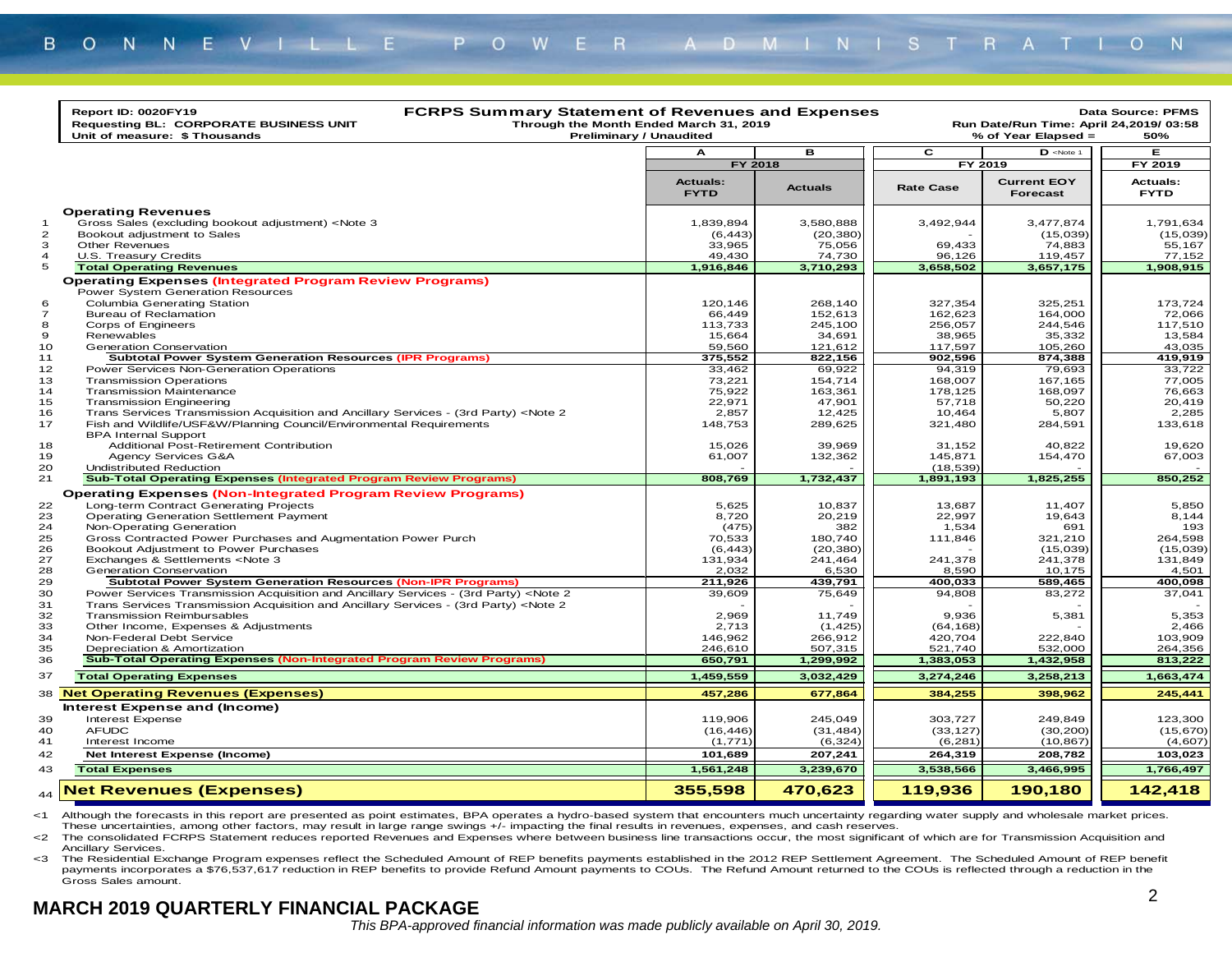|                     | <b>QBR Forecast Analysis: FCRPS</b><br>Report ID: 0020FY19<br>Requesting BL: CORPORATE BUSINESS UNIT<br>Through the Month Ended March 31, 2019<br>Unit of measure: \$ Thousands<br><b>Preliminary / Unaudited</b> |                       | Run Date/Run Time: April 24,2019/ 03:58<br>% of Year Elapsed = | Data Source: PFMS<br>50%                             |
|---------------------|-------------------------------------------------------------------------------------------------------------------------------------------------------------------------------------------------------------------|-----------------------|----------------------------------------------------------------|------------------------------------------------------|
|                     |                                                                                                                                                                                                                   |                       |                                                                | C                                                    |
|                     |                                                                                                                                                                                                                   | А<br>FY 2019          | в                                                              | FY 2019                                              |
|                     |                                                                                                                                                                                                                   | <b>Rate Case</b>      | <b>Current EOY</b><br><b>Forecast</b>                          | <b>Current EOY</b><br>Forecast -<br><b>Rate Case</b> |
|                     | <b>Operating Revenues</b>                                                                                                                                                                                         |                       |                                                                |                                                      |
| -1                  | Gross Sales (excluding bookout adjustment) <note 3<="" td=""><td>3,492,944</td><td>3,477,874</td><td>(15,069)</td></note>                                                                                         | 3,492,944             | 3,477,874                                                      | (15,069)                                             |
| $\overline{2}$      | Bookout adjustment to Sales                                                                                                                                                                                       |                       | (15,039)                                                       | (15,039)                                             |
| 3<br>$\overline{4}$ | <b>Other Revenues</b><br>U.S. Treasury Credits                                                                                                                                                                    | 69,433<br>96.126      | 74,883<br>119.457                                              | 5,450<br>23,332                                      |
| 5                   | <b>Total Operating Revenues</b>                                                                                                                                                                                   | 3,658,502             | 3,657,175                                                      | (1, 326)                                             |
|                     | <b>Operating Expenses (Integrated Program Review Programs)</b>                                                                                                                                                    |                       |                                                                |                                                      |
|                     | Power System Generation Resources                                                                                                                                                                                 |                       |                                                                |                                                      |
| 6                   | <b>Columbia Generating Station</b>                                                                                                                                                                                | 327,354               | 325,251                                                        | (2, 103)                                             |
| $\overline{7}$      | <b>Bureau of Reclamation</b>                                                                                                                                                                                      | 162,623               | 164,000                                                        | 1,377                                                |
| 8                   | Corps of Engineers                                                                                                                                                                                                | 256,057               | 244,546                                                        | (11, 511)                                            |
| 9                   | Renewables                                                                                                                                                                                                        | 38,965                | 35,332                                                         | (3,633)                                              |
| 10                  | Generation Conservation                                                                                                                                                                                           | 117,597               | 105,260                                                        | (12, 337)                                            |
| 11                  | <b>Subtotal Power System Generation Resources (IPR Programs)</b>                                                                                                                                                  | 902,596               | 874,388                                                        | (28, 208)                                            |
| 12                  | Power Services Non-Generation Operations                                                                                                                                                                          | 94,319                | 79,693                                                         | (14, 626)                                            |
| 13                  | <b>Transmission Operations</b>                                                                                                                                                                                    | 168,007               | 167,165                                                        | (842)                                                |
| 14                  | <b>Transmission Maintenance</b>                                                                                                                                                                                   | 178,125               | 168,097                                                        | (10, 028)                                            |
| 15                  | <b>Transmission Engineering</b>                                                                                                                                                                                   | 57,718                | 50,220                                                         | (7, 497)                                             |
| 16<br>17            | Trans Services Transmission Acquisition and Ancillary Services - (3rd Party) <note 2<br="">Fish and Wildlife/USF&amp;W/Planning Council/Environmental Requirements</note>                                         | 10,464<br>321,480     | 5,807<br>284,591                                               | (4,656)<br>(36, 889)                                 |
|                     | <b>BPA Internal Support</b>                                                                                                                                                                                       |                       |                                                                |                                                      |
| 18                  | Additional Post-Retirement Contribution                                                                                                                                                                           | 31,152                | 40,822                                                         | 9.670                                                |
| 19                  | Agency Services G&A                                                                                                                                                                                               | 145,871               | 154,470                                                        | 8,599                                                |
| 20                  | <b>Undistributed Reduction</b>                                                                                                                                                                                    | (18, 539)             |                                                                | 18,539                                               |
| 21                  | <b>Sub-Total Operating Expenses (Integrated Program Review Programs)</b>                                                                                                                                          | 1,891,193             | 1,825,255                                                      | (65, 939)                                            |
|                     | <b>Operating Expenses (Non-Integrated Program Review Programs)</b>                                                                                                                                                |                       |                                                                |                                                      |
| 22                  | Long-term Contract Generating Projects                                                                                                                                                                            | 13,687                | 11,407                                                         | (2, 281)                                             |
| 23                  | <b>Operating Generation Settlement Payment</b>                                                                                                                                                                    | 22,997                | 19,643                                                         | (3, 354)                                             |
| 24                  | Non-Operating Generation                                                                                                                                                                                          | 1,534                 | 691                                                            | (843)                                                |
| 25                  | Gross Contracted Power Purchases and Augmentation Power Purch                                                                                                                                                     | 111,846               | 321,210                                                        | 209,364                                              |
| 26                  | Bookout Adjustment to Power Purchases                                                                                                                                                                             |                       | (15,039)                                                       | (15,039)                                             |
| 27                  | Exchanges & Settlements <note 3<="" td=""><td>241,378</td><td>241,378</td><td></td></note>                                                                                                                        | 241,378               | 241,378                                                        |                                                      |
| 28                  | <b>Generation Conservation</b>                                                                                                                                                                                    | 8,590                 | 10,175                                                         | 1,585                                                |
| 29                  | <b>Subtotal Power System Generation Resources (Non-IPR Programs)</b>                                                                                                                                              | 400,033               | 589,465                                                        | 189,433                                              |
| 30                  | Power Services Transmission Acquisition and Ancillary Services - (3rd Party) <note 2<="" td=""><td>94,808</td><td>83,272</td><td>(11, 536)</td></note>                                                            | 94,808                | 83,272                                                         | (11, 536)                                            |
| 31                  | Trans Services Transmission Acquisition and Ancillary Services - (3rd Party) <note 2<="" td=""><td></td><td></td><td></td></note>                                                                                 |                       |                                                                |                                                      |
| 32<br>33            | <b>Transmission Reimbursables</b>                                                                                                                                                                                 | 9.936                 | 5,381                                                          | (4, 555)<br>64,168                                   |
| 34                  | Other Income, Expenses & Adjustments<br>Non-Federal Debt Service                                                                                                                                                  | (64, 168)<br>420,704  | 222,840                                                        | (197, 864)                                           |
| 35                  | Depreciation & Amortization                                                                                                                                                                                       | 521,740               | 532,000                                                        | 10,260                                               |
| 36                  | <b>Sub-Total Operating Expenses (Non-Integrated Program Review Programs)</b>                                                                                                                                      | 1,383,053             | 1,432,958                                                      | 49,905                                               |
| 37                  | <b>Total Operating Expenses</b>                                                                                                                                                                                   | 3,274,246             | 3,258,213                                                      | (16, 034)                                            |
|                     |                                                                                                                                                                                                                   |                       |                                                                |                                                      |
|                     | 38 Net Operating Revenues (Expenses)                                                                                                                                                                              | 384,255               | 398,962                                                        | 14,707                                               |
|                     | Interest Expense and (Income)                                                                                                                                                                                     |                       |                                                                |                                                      |
| 39                  | <b>Interest Expense</b>                                                                                                                                                                                           | 303,727               | 249,849                                                        | (53, 877)                                            |
| 40<br>41            | <b>AFUDC</b>                                                                                                                                                                                                      | (33, 127)<br>(6, 281) | (30, 200)<br>(10, 867)                                         | 2,927<br>(4,586)                                     |
|                     | Interest Income                                                                                                                                                                                                   |                       |                                                                |                                                      |
| 42                  | Net Interest Expense (Income)                                                                                                                                                                                     | 264,319               | 208,782                                                        | (55, 537)                                            |
| 43                  | <b>Total Expenses</b>                                                                                                                                                                                             | 3,538,566             | 3,466,995                                                      | (71, 571)                                            |
| 44                  | <b>Net Revenues (Expenses)</b>                                                                                                                                                                                    | 119,936               | 190,180                                                        | 70,244                                               |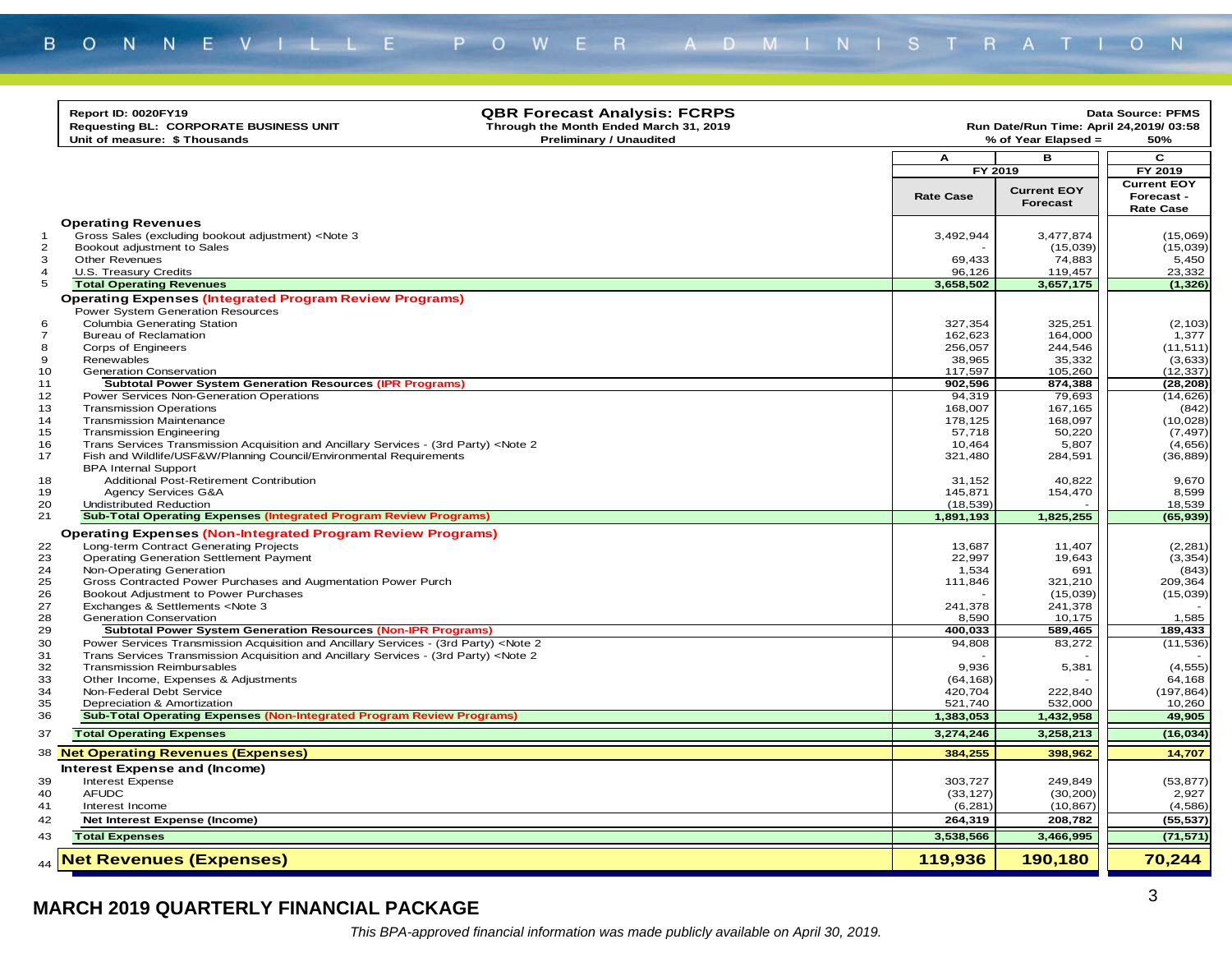| <b>Power Services Summary Statement of Revenues and Expenses</b><br>Report ID: 0021FY19<br>Through the Month Ended March 31, 2019<br><b>Requesting BL: POWER BUSINESS UNIT</b><br>Run Date/Time: April 16,2019 / 13:51<br><b>Preliminary/ Unaudited</b><br>Unit of measure: \$ Thousands<br>% of Year Elapsed = |                                                                                                                                                                                                                                                                                                      |    |                                                                  |         |                                                                    |    |                                                               |    |                                                               |                                                                          | Data Source: PFMS<br>50% |                                                                  |
|-----------------------------------------------------------------------------------------------------------------------------------------------------------------------------------------------------------------------------------------------------------------------------------------------------------------|------------------------------------------------------------------------------------------------------------------------------------------------------------------------------------------------------------------------------------------------------------------------------------------------------|----|------------------------------------------------------------------|---------|--------------------------------------------------------------------|----|---------------------------------------------------------------|----|---------------------------------------------------------------|--------------------------------------------------------------------------|--------------------------|------------------------------------------------------------------|
|                                                                                                                                                                                                                                                                                                                 |                                                                                                                                                                                                                                                                                                      |    | A                                                                |         | в                                                                  |    | $\overline{c}$                                                |    | D                                                             | $E$ <note 1<="" td=""><td></td><td>F</td></note>                         |                          | F                                                                |
|                                                                                                                                                                                                                                                                                                                 |                                                                                                                                                                                                                                                                                                      |    |                                                                  | FY 2018 |                                                                    |    |                                                               |    | FY 2019                                                       |                                                                          |                          | FY 2019                                                          |
|                                                                                                                                                                                                                                                                                                                 |                                                                                                                                                                                                                                                                                                      |    | <b>Actuals:</b><br><b>FYTD</b>                                   |         | <b>Actuals</b>                                                     |    | <b>Rate Case</b>                                              |    | <b>SOY Budget</b>                                             | <b>Current EOY</b><br><b>Forecast</b>                                    |                          | <b>Actuals:</b><br><b>FYTD</b>                                   |
| 1<br>$\overline{c}$<br>3<br>$\overline{4}$<br>5<br>6                                                                                                                                                                                                                                                            | <b>Operating Revenues</b><br>Gross Sales (excluding bookout adjustment) <note 2<br="">Bookout Adjustment to Sales<br/><b>Other Revenues</b><br/><b>Inter-Business Unit</b><br/>U.S. Treasury Credits<br/><b>Total Operating Revenues</b></note>                                                      | \$ | 1,372,597<br>(6, 443)<br>15,354<br>59,904<br>49,430<br>1,490,842 | \$      | 2,659,493<br>(20, 380)<br>33,264<br>115,667<br>74,730<br>2,862,774 | \$ | 2,594,524<br>28,509<br>101,519<br>96,126<br>2,820,678         | \$ | 2,507,479<br>29,049<br>110,304<br>94,181<br>2,741,013         | \$<br>2,559,867<br>(15,039)<br>31,901<br>108,947<br>119,457<br>2,805,133 | $\mathfrak s$            | 1,339,272<br>(15,039)<br>32,105<br>53,172<br>77,152<br>1,486,662 |
| $\overline{7}$<br>8<br>9<br>10<br>11<br>12                                                                                                                                                                                                                                                                      | <b>Operating Expenses (Integrated Program Review Programs)</b><br>Power System Generation Resources<br>Columbia Generating Station<br><b>Bureau of Reclamation</b><br>Corps of Engineers<br>Renewables<br><b>Generation Conservation</b><br><b>Subtotal Power System Generation Resources (IPR)</b>  |    | 120,146<br>66,449<br>113,733<br>15,664<br>59,560<br>375,552      |         | 268,140<br>152,613<br>245,100<br>34,692<br>121,612<br>822,157      |    | 327,354<br>162,623<br>256,057<br>39,060<br>117,597<br>902,691 |    | 327,375<br>162,623<br>256,057<br>35,332<br>116,277<br>897,664 | 325,251<br>164,000<br>244,546<br>35,332<br>105,260<br>874,388            |                          | 173,724<br>72,066<br>117,510<br>13,586<br>43,035<br>419,920      |
| 13<br>14<br>15<br>16<br>17                                                                                                                                                                                                                                                                                      | Power Non-Generation Operations<br>Fish and Wildlife/USF&W/Planning Council/Environmental Requirements<br><b>BPA Internal Support</b><br>Additional Post-Retirement Contribution<br>Agency Services G&A<br>Undistributed Reduction                                                                   |    | 33,719<br>149,054<br>7,707<br>27,943                             |         | 70,194<br>290,393<br>20,601<br>59,978                              |    | 94,319<br>322,101<br>15,620<br>65,796<br>(10,000)             |    | 83,997<br>301,104<br>18,413<br>61,704<br>(14,000)             | 79,830<br>285,191<br>20,290<br>69,227                                    |                          | 33,725<br>133,932<br>9,446<br>29,137                             |
| 18                                                                                                                                                                                                                                                                                                              | <b>Sub-Total Integrated Program Review Operating Expenses</b>                                                                                                                                                                                                                                        |    | 593,975                                                          |         | 1,263,323                                                          |    | 1,390,528                                                     |    | 1,348,882                                                     | 1,328,925                                                                |                          | 626,160                                                          |
| 19<br>20<br>21<br>22                                                                                                                                                                                                                                                                                            | <b>Operating Expenses (Non-Integrated Program Review Programs)</b><br>Power System Generation Resources<br>Long-term Contract Generating Projects<br><b>Operating Generation Settlement Payment</b><br>Non-Operating Generation<br>Gross Contracted Power Purchases and Augmentation Power Purchases |    | 5,625<br>8,720<br>(475)<br>70,533                                |         | 10,837<br>20,219<br>382<br>180,740                                 |    | 13,687<br>22,997<br>1,534<br>111,846                          |    | 11,541<br>22,997<br>1,534<br>96,976                           | 11,407<br>19,643<br>691<br>321,210                                       |                          | 5,850<br>8,144<br>193<br>264,598                                 |
| 23<br>24<br>25<br>26                                                                                                                                                                                                                                                                                            | Bookout Adjustment to Power Purchases<br>Residential Exchange/IOU Settlement Benefits <note 2<br="">Generation Conservation (Non-IPR)<br/>Subtotal Power System Generation Resources (Non-IPR)</note>                                                                                                |    | (6, 443)<br>131,934<br>2,044<br>211,938                          |         | (20, 380)<br>241,464<br>6,554<br>439,816                           |    | 241,378<br>8,590<br>400,033                                   |    | 241,378<br>8,575<br>383,001                                   | (15,039)<br>241,378<br>10,175<br>589,465                                 |                          | (15,039)<br>131,849<br>4,506<br>400,103                          |
| 27<br>28<br>29<br>30<br>31                                                                                                                                                                                                                                                                                      | Power Services Transmission Acquisition and Ancillary Services<br>Other Income, Expenses & Adjustments<br>Non-Federal Debt Service<br>Depreciation & Amortization<br><b>Sub-Total Non-integrated Program Review Operating Expenses</b>                                                               |    | 96,998<br>748<br>139,285<br>110,758<br>559,727                   |         | 201,595<br>(417)<br>250,921<br>221,031<br>1,112,946                |    | 211,640<br>(64, 168)<br>420,704<br>231,524<br>1,199,733       |    | 208,329<br>220,054<br>229,233<br>1,040,617                    | 179,462<br>218,719<br>226,000<br>1,213,646                               |                          | 80,254<br>780<br>99,775<br>112,297<br>693,209                    |
| 32                                                                                                                                                                                                                                                                                                              | <b>Total Operating Expenses</b>                                                                                                                                                                                                                                                                      |    | 1,153,702                                                        |         | 2,376,269                                                          |    | 2,590,260                                                     |    | 2,389,499                                                     | 2,542,571                                                                |                          | 1,319,369                                                        |
|                                                                                                                                                                                                                                                                                                                 | 33 Net Operating Revenues (Expenses)                                                                                                                                                                                                                                                                 |    | 337,140                                                          |         | 486,505                                                            |    | 230,418                                                       |    | 351,514                                                       | 262,562                                                                  |                          | 167,294                                                          |
| 34<br>35<br>36<br>37                                                                                                                                                                                                                                                                                            | Interest Expense and (Income)<br>Interest Expense<br><b>AFUDC</b><br>Interest Income<br>Net Interest Expense (Income)                                                                                                                                                                                |    | 43,656<br>(7, 334)<br>37<br>36,359                               |         | 90,331<br>(14, 706)<br>(1,939)<br>73,686                           |    | 110,800<br>(8, 307)<br>(2, 341)<br>100,152                    |    | 82,631<br>(13, 320)<br>(1,970)<br>67,341                      | 89,560<br>(15, 200)<br>(9,252)<br>65,107                                 |                          | 43,276<br>(7, 505)<br>(794)<br>34,977                            |
| 38                                                                                                                                                                                                                                                                                                              | <b>Total Expenses</b>                                                                                                                                                                                                                                                                                |    |                                                                  |         |                                                                    |    |                                                               |    |                                                               |                                                                          |                          |                                                                  |
|                                                                                                                                                                                                                                                                                                                 |                                                                                                                                                                                                                                                                                                      |    | 1,190,060                                                        |         | 2,449,954                                                          |    | 2,690,412                                                     |    | 2,456,839                                                     | 2,607,678                                                                |                          | 1,354,346                                                        |
|                                                                                                                                                                                                                                                                                                                 | 39 Net Revenues (Expenses)                                                                                                                                                                                                                                                                           | \$ | 300,782                                                          | \$      | 412,819                                                            |    | \$<br>130,266                                                 | \$ | 284,173                                                       | 197,455<br>-\$                                                           | \$                       | 132,316                                                          |

<1 Although the forecasts in this report are presented as point estimates, BPA operates a hydro-based system that encounters much uncertainty regarding water supply and wholesale market prices. These uncertainties, among other factors, may result in large range swings +/- impacting the final results in revenues, expenses, and cash reserves.

<2 The Residential Exchange Program expenses reflect the Scheduled Amount of REP benefits payments established in the 2012 REP Settlement Agreement. The Scheduled Amount of REP benefit payments incorporates a \$76,537,617 reduction in REP benefits to provide Refund Amount payments to COUs. The Refund Amount returned to the COUs is reflected through a reduction in the Gross Sales amount.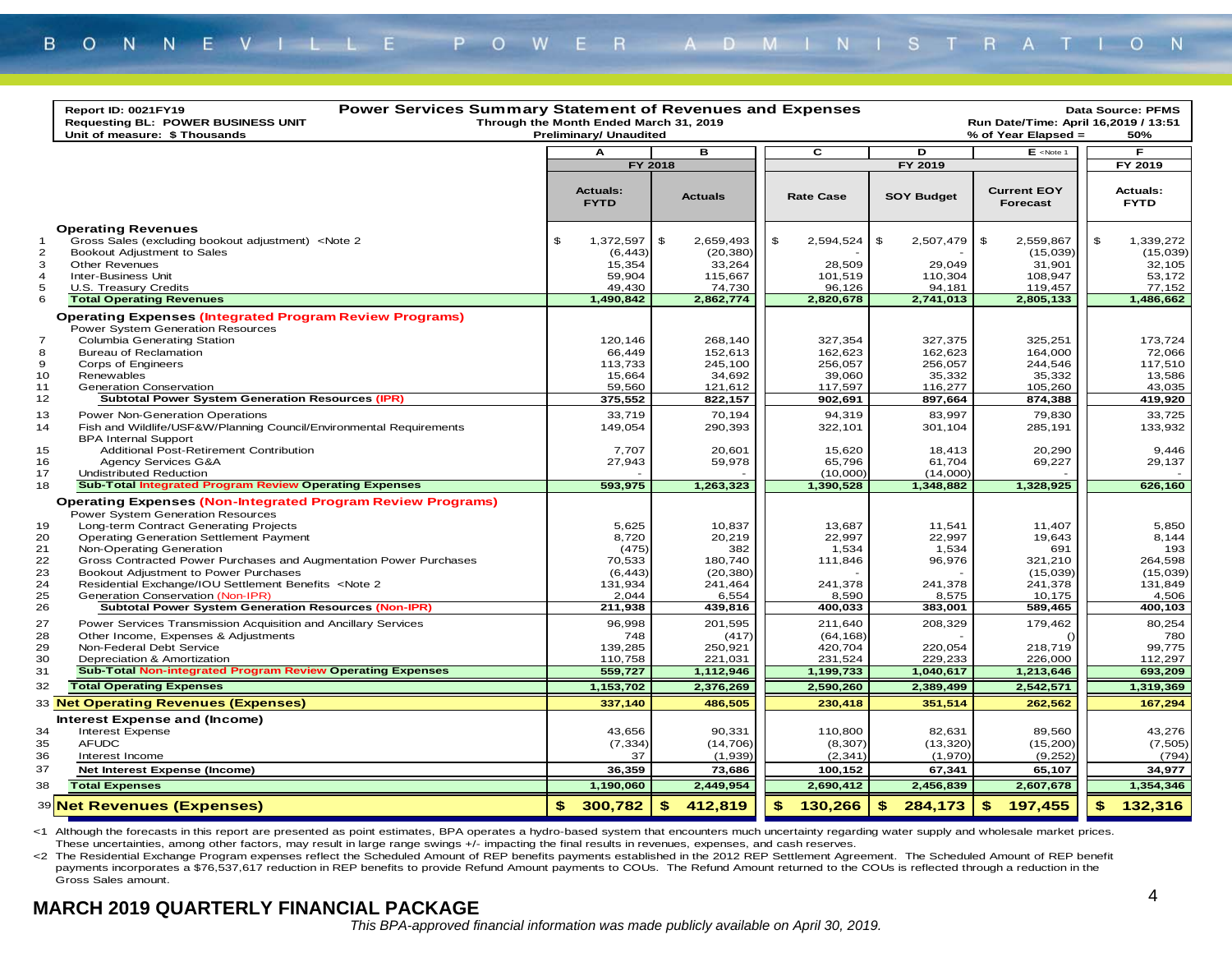|                                                 | <b>QBR Forecast Analysis: Power Services</b><br>Report ID: 0021FY19<br><b>Requesting BL: POWER BUSINESS UNIT</b><br>Through the Month Ended March 31, 2019<br>Unit of measure: \$ Thousands<br><b>Preliminary/ Unaudited</b>                                                                                                                                                                                                                                                                                                |                                                                      | Run Date/Time: April 16,2019 / 13:51<br>% of Year Elapsed =                    | <b>Data Source: PFMS</b><br>50%                                                      |
|-------------------------------------------------|-----------------------------------------------------------------------------------------------------------------------------------------------------------------------------------------------------------------------------------------------------------------------------------------------------------------------------------------------------------------------------------------------------------------------------------------------------------------------------------------------------------------------------|----------------------------------------------------------------------|--------------------------------------------------------------------------------|--------------------------------------------------------------------------------------|
|                                                 |                                                                                                                                                                                                                                                                                                                                                                                                                                                                                                                             | A                                                                    | в                                                                              | C                                                                                    |
|                                                 |                                                                                                                                                                                                                                                                                                                                                                                                                                                                                                                             |                                                                      | FY 2019                                                                        | FY 2019                                                                              |
|                                                 |                                                                                                                                                                                                                                                                                                                                                                                                                                                                                                                             | <b>Rate Case</b>                                                     | <b>Current EOY</b><br>Forecast                                                 | <b>Current EOY</b><br>Forecast -<br><b>Rate Case</b>                                 |
| $\mathbf 1$<br>$\mathbf{z}$<br>3<br>4<br>5<br>6 | <b>Operating Revenues</b><br>Gross Sales (excluding bookout adjustment) <note 2<br="">Bookout Adjustment to Sales<br/><b>Other Revenues</b><br/><b>Inter-Business Unit</b><br/>U.S. Treasury Credits<br/><b>Total Operating Revenues</b></note>                                                                                                                                                                                                                                                                             | \$<br>2,594,524<br>28,509<br>101,519<br>96,126<br>2,820,678          | \$<br>2,559,867<br>(15,039)<br>31,901<br>108,947<br>119,457<br>2,805,133       | \$<br>(34, 657)<br>(15,039)<br>3,392<br>7,428<br>23,332<br>(15, 545)                 |
| $\overline{7}$<br>8<br>9<br>10<br>11<br>12      | <b>Operating Expenses (Integrated Program Review Programs)</b><br><b>Power System Generation Resources</b><br><b>Columbia Generating Station</b><br><b>Bureau of Reclamation</b><br>Corps of Engineers<br>Renewables<br><b>Generation Conservation</b><br><b>Subtotal Power System Generation Resources (IPR)</b>                                                                                                                                                                                                           | 327,354<br>162,623<br>256,057<br>39,060<br>117,597<br>902,691        | 325,251<br>164,000<br>244,546<br>35,332<br>105,260<br>874,388                  | (2, 103)<br>1,377<br>(11, 511)<br>(3,728)<br>(12, 337)<br>(28,302)                   |
| 13<br>14<br>15<br>16<br>17                      | Power Non-Generation Operations<br>Fish and Wildlife/USF&W/Planning Council/Environmental Requirements<br><b>BPA Internal Support</b><br>Additional Post-Retirement Contribution<br>Agency Services G&A<br><b>Undistributed Reduction</b>                                                                                                                                                                                                                                                                                   | 94,319<br>322,101<br>15.620<br>65.796<br>(10,000)                    | 79,830<br>285,191<br>20,290<br>69,227                                          | (14, 490)<br>(36, 910)<br>4,669<br>3,430<br>10,000                                   |
| 18                                              | <b>Sub-Total Integrated Program Review Operating Expenses</b>                                                                                                                                                                                                                                                                                                                                                                                                                                                               | 1,390,528                                                            | 1,328,925                                                                      | (61, 602)                                                                            |
| 19<br>20<br>21<br>22<br>23<br>24<br>25<br>26    | <b>Operating Expenses (Non-Integrated Program Review Programs)</b><br><b>Power System Generation Resources</b><br>Long-term Contract Generating Projects<br><b>Operating Generation Settlement Payment</b><br>Non-Operating Generation<br>Gross Contracted Power Purchases and Augmentation Power Purchases<br>Bookout Adjustment to Power Purchases<br>Residential Exchange/IOU Settlement Benefits <note 2<br="">Generation Conservation (Non-IPR)<br/><b>Subtotal Power System Generation Resources (Non-IPR)</b></note> | 13,687<br>22,997<br>1,534<br>111,846<br>241,378<br>8,590<br>400,033  | 11,407<br>19,643<br>691<br>321,210<br>(15,039)<br>241,378<br>10,175<br>589,465 | (2, 281)<br>(3, 354)<br>(843)<br>209,364<br>(15,039)<br>$\Omega$<br>1,585<br>189,433 |
| 27<br>28<br>29<br>30<br>31<br>32                | Power Services Transmission Acquisition and Ancillary Services<br>Other Income, Expenses & Adjustments<br>Non-Federal Debt Service<br>Depreciation & Amortization<br><b>Sub-Total Non-integrated Program Review Operating Expenses</b><br><b>Total Operating Expenses</b>                                                                                                                                                                                                                                                   | 211,640<br>(64, 168)<br>420,704<br>231,524<br>1,199,733<br>2,590,260 | 179,462<br>218,719<br>226,000<br>1,213,646<br>2,542,571                        | (32, 179)<br>64,168<br>(201, 985)<br>(5, 524)<br>13,913<br>(47,689)                  |
|                                                 | 33 Net Operating Revenues (Expenses)                                                                                                                                                                                                                                                                                                                                                                                                                                                                                        | 230,418                                                              | 262,562                                                                        | 32,144                                                                               |
| 34<br>35<br>36<br>37<br>38                      | Interest Expense and (Income)<br><b>Interest Expense</b><br><b>AFUDC</b><br>Interest Income<br><b>Net Interest Expense (Income)</b><br><b>Total Expenses</b>                                                                                                                                                                                                                                                                                                                                                                | 110,800<br>(8, 307)<br>(2, 341)<br>100,152<br>2,690,412              | 89,560<br>(15, 200)<br>(9,252)<br>65,107<br>2,607,678                          | (21, 240)<br>(6, 893)<br>(6, 911)<br>(35, 044)<br>(82, 733)                          |
|                                                 |                                                                                                                                                                                                                                                                                                                                                                                                                                                                                                                             |                                                                      |                                                                                |                                                                                      |
|                                                 | 39 Net Revenues (Expenses)                                                                                                                                                                                                                                                                                                                                                                                                                                                                                                  | 130,266<br>\$.                                                       | 197,455<br>\$                                                                  | $\mathbf{s}$<br>67,188                                                               |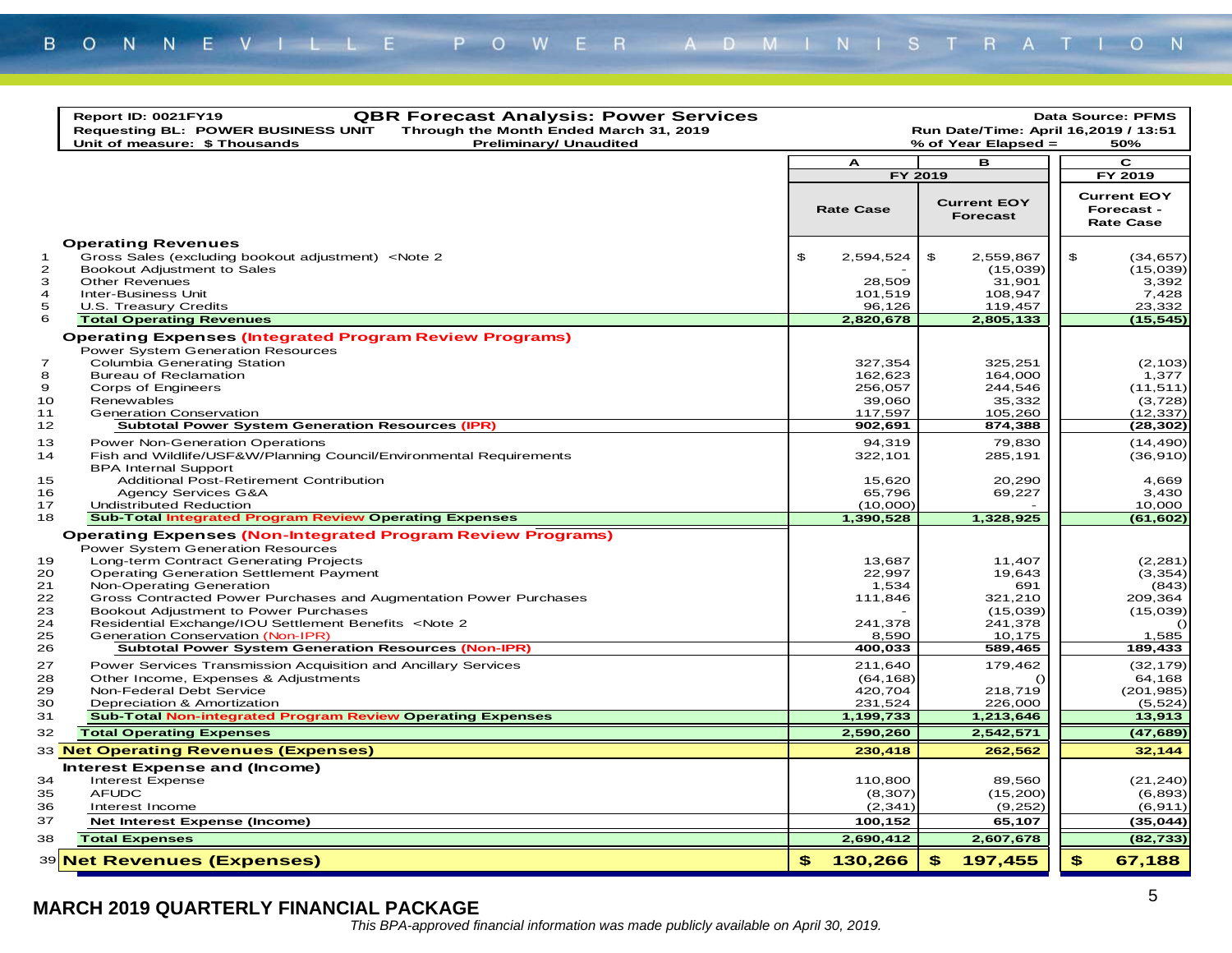### **Power Services QBR Year End Analysis: Explanation of Changes**

**Row 6 – Total Operating Revenues:** The forecast decreased \$17 million mainly due to lower loads offset by higher treasury credits.

#### **Integrated Program Review Operating Expenses:**

**Row 7 – Columbia Generating Station:** The forecast decreased \$2 million recognizing cost management savings expected to materialized by end of year.

**Row 8 – Bureau of Reclamation:** Forecast reflects three projects being written off: Warehouse 3 Replacement, G19-20 Stator Core & Windings Replacement, GCL Drum Gate Maintenance.

**Row 9 – Corps of Engineers:** Forecast reflects current year-end execution rate.

**Row 10 – Renewables:** The forecast decreased \$4 million recognizing lower expected wind generation purchases based on a new methodology utilizing historical averages.

**Row 11 – Generation Conservation (Energy Efficiency):** The forecast decreased \$10 million due to conservation purchases exceeding the FY 2018 budget; \$8 million was pulled from FY 2019's Q1 forecast to accommodate the FY 2018 over spend. The remaining \$2 million reflects cost management actions.

**Row 13 - Power Non-Generation Operations:** The forecast decreased \$15 million in support of cost management actions largely targeting labor related costs and moving Grid Mod costs to Agency Service G&A.

**Row 14 - Fish & Wildlife:** The forecast decreased \$37 million to mitigate the Spill Surcharge.

**Row 15 – Post Retirement Benefits:** The forecast increased \$5 million reflecting new OPM benefit loading rates.

**Row 17 – Undistributed Reduction:** The forecast decreased to zero based on forecast reductions in other IPR programs.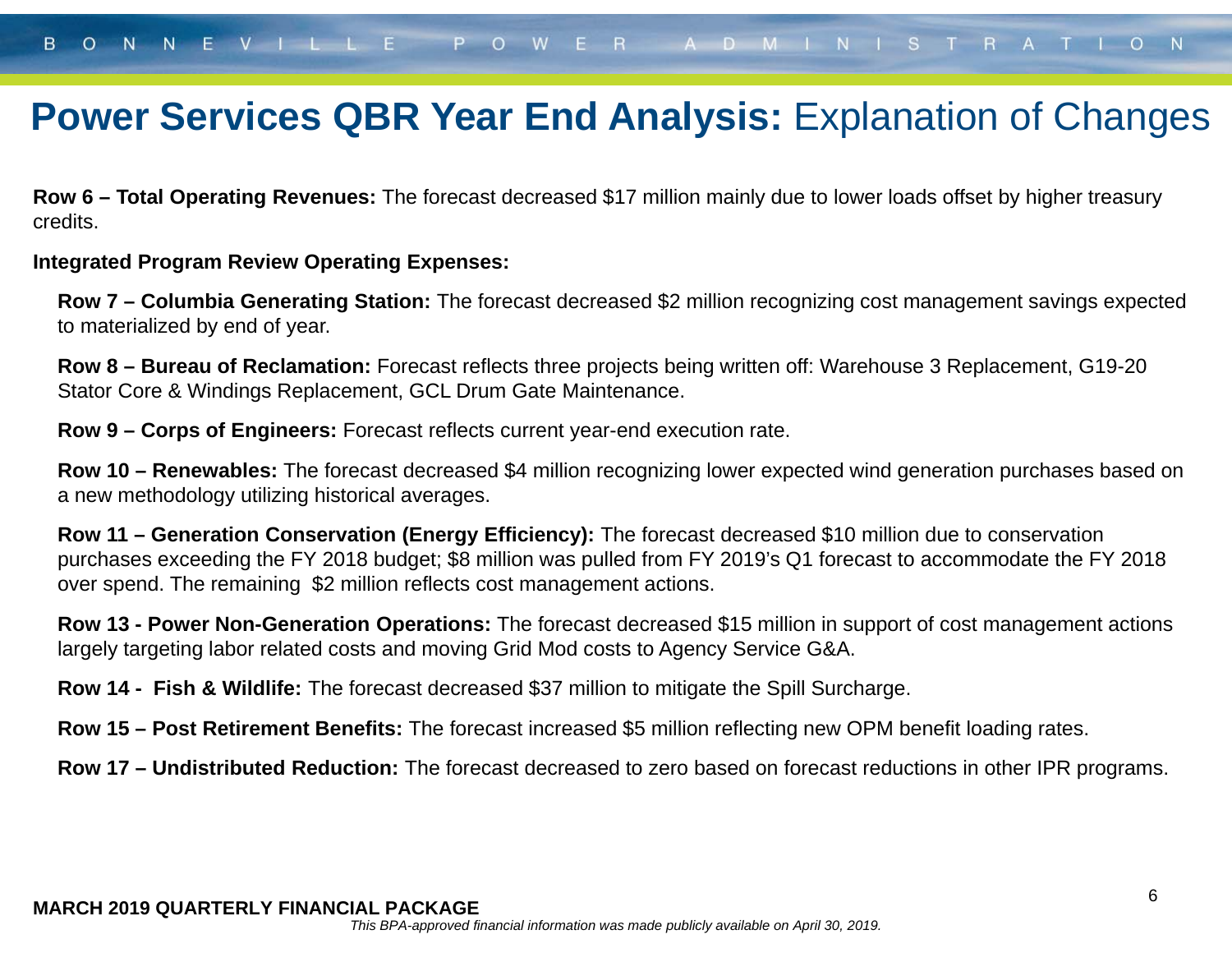### **Power Services QBR Year End Analysis: Explanation of Changes**

**Non-Integrated Program Review Operating Expenses:**

**Row 19 – Long Term Contract Generating Projects:** The forecast decreased \$2 million due to Cowlitz Falls O&M being held to FY 18 budget levels.

**Row 20 – Operating Generation Settlement:** The forecast decreased \$3 million to reflect actual Colville Settlement.

**Row 22 – Power Purchases:** The forecast increased \$209 million recognizing higher replacement power purchases and reduced inventory.

**Row 25 – Energy Efficiency:** The forecast increased \$1.5 million based on expected acceleration of a reimbursable EE Development project.

**Row 27 – Power Transmission Acquisition and Ancillary Services:** The forecast decreased \$32 million due to lower loads.

**Row 28 – Other Income & Adjustments**: The forecast decreased \$64 million recognizing debt management actions used to offset the impact of expensing Energy Efficiency in lieu of capitalizing.

**Row 29 - Non-Federal Debt Service:** The forecast decreased \$202 million due to refinancing Regional Cooperation Debt (RCD) to pay higher interest rate U.S. Treasury Debt which was not modeled in the rate case.

**Row 36 - Net interest Expense:** The forecast decreased \$36 million reflecting interest savings from debt management actions not modeled in the Rate Case, greater interest income from higher Power Financial Reserves balance and higher AFUDC.

**Row 39 – Total Net Revenues:** The Q2 Net Revenue forecast is \$197 million, which is \$67 million higher than Rate Case of \$130 million and \$92 million lower when adjusted for \$159 million in debt management actions not modeled in the rate case.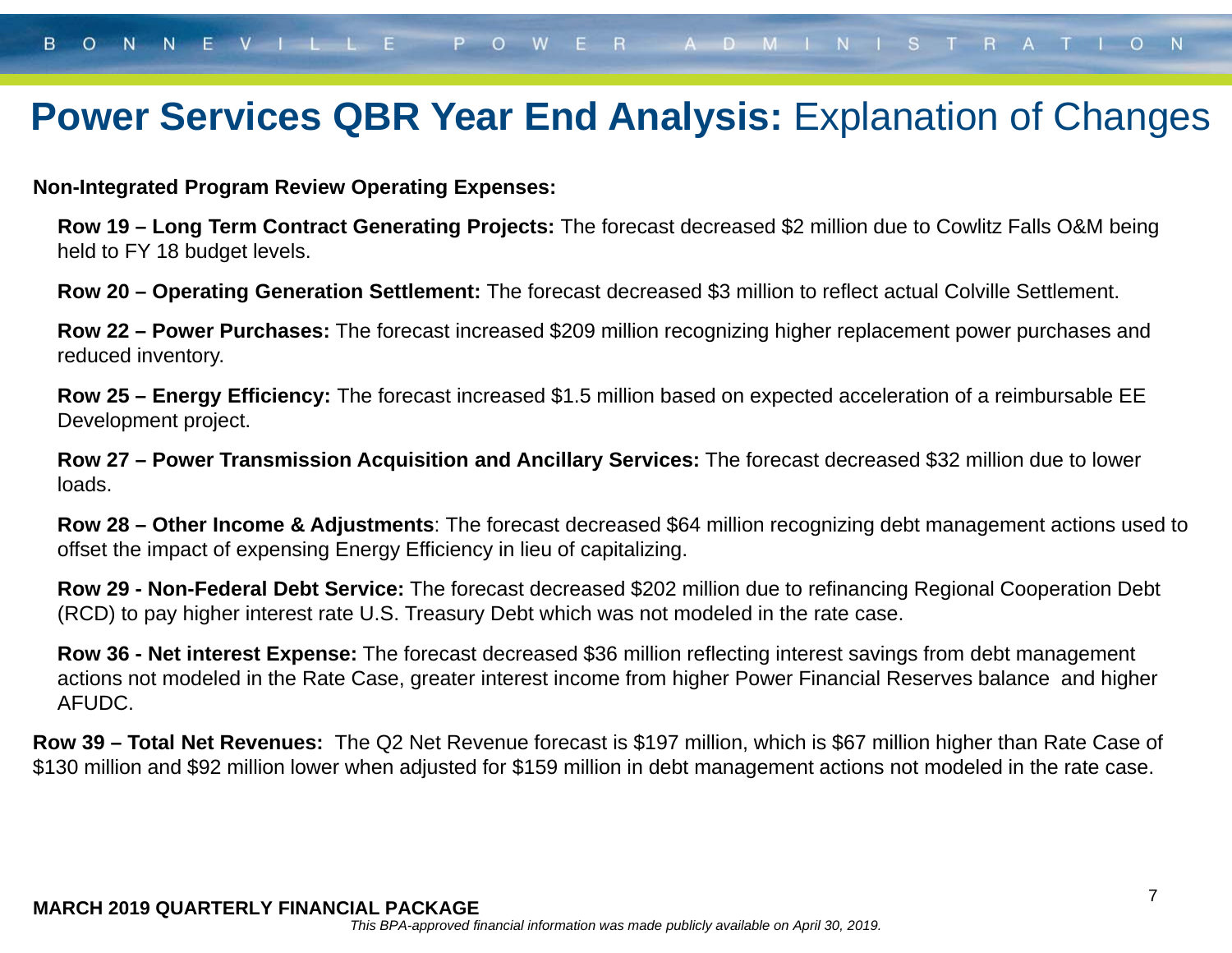|                | Report ID: 0064FY19<br><b>Requesting BL: POWER BUSINESS UNIT</b>        | <b>Power Services Detailed Statement of Revenues by Product</b><br>Through the Month Ended March 31, 2019 |                   | Run Date/Time: April 16,2019 / 14:15 | <b>Data Source: PFMS</b> |
|----------------|-------------------------------------------------------------------------|-----------------------------------------------------------------------------------------------------------|-------------------|--------------------------------------|--------------------------|
|                | Unit of Measure: \$ Thousands                                           | <b>Preliminary/ Unaudited</b>                                                                             |                   | % of Year Elapsed =                  | 50%                      |
|                |                                                                         |                                                                                                           |                   |                                      |                          |
|                |                                                                         |                                                                                                           | A                 | в                                    | C                        |
|                |                                                                         |                                                                                                           | FY 2019           | FY 2019                              | FY 2019                  |
|                |                                                                         |                                                                                                           |                   |                                      | <b>Actuals</b>           |
|                |                                                                         |                                                                                                           | <b>Rate Case</b>  | <b>Actuals</b>                       | per Rate                 |
|                |                                                                         |                                                                                                           |                   |                                      | Case                     |
|                |                                                                         |                                                                                                           |                   |                                      |                          |
|                | <b>Operating Revenues</b><br>Gross Sales (excluding bookout adjustment) |                                                                                                           |                   |                                      |                          |
|                | <b>PF Tier 1 Revenues</b>                                               |                                                                                                           |                   |                                      |                          |
|                | <b>Load Following</b>                                                   |                                                                                                           |                   |                                      |                          |
| $\mathbf{1}$   | Composite                                                               |                                                                                                           | \$<br>1,160,153   | \$<br>577,533                        | 50%                      |
| $\overline{c}$ | Non-Slice                                                               |                                                                                                           | (163, 607)        | (81, 445)                            | 50%                      |
| 3              | Load Shaping                                                            |                                                                                                           | 15,392            | 30,967                               | 201%                     |
| 4              | Demand                                                                  |                                                                                                           | 47,951            | 22,484                               | 47%                      |
| 5              | Discounts / Fees                                                        |                                                                                                           | (53,689)          | (18, 940)                            | 35%                      |
| 6              | RSS / RSC                                                               |                                                                                                           | 1,132             | 466                                  | 41%                      |
| $\overline{7}$ | <b>REP Refund</b>                                                       |                                                                                                           | (33, 152)         | (16, 732)                            | 50%                      |
| 8              | Other                                                                   |                                                                                                           |                   |                                      | 0%                       |
| 9              | <b>Sub-Total: Load Following</b>                                        |                                                                                                           | 974,179           | 514,333                              | 53%                      |
|                | <b>Block</b>                                                            |                                                                                                           |                   |                                      |                          |
| 10             | Composite                                                               |                                                                                                           | 738,178           | 339,221                              | 46%                      |
| 11             | Non-Slice                                                               |                                                                                                           | (104, 099)        | (47, 838)                            | 46%                      |
| 12             | Load Shaping                                                            |                                                                                                           | 14,936            | 44,810                               | 300%                     |
| 13             | Demand                                                                  |                                                                                                           |                   |                                      | 0%                       |
| 14             | Discounts / Fees                                                        |                                                                                                           | (5, 434)          |                                      | 0%                       |
| 15             | RSS / RSC                                                               |                                                                                                           |                   |                                      | 0%                       |
| 16             | <b>REP Refund</b>                                                       |                                                                                                           | (21, 493)         | (11, 142)                            | 52%                      |
| 17             | Other                                                                   |                                                                                                           | 2,033             | 2,899                                | 143%                     |
| 18             | <b>Sub-Total: Block</b>                                                 |                                                                                                           | 624,121           | 327,952                              | 53%                      |
|                | <b>Slice</b>                                                            |                                                                                                           |                   |                                      |                          |
| 19             | Composite                                                               |                                                                                                           | 579,248           | 289,624                              | 50%                      |
| 20             | Slice                                                                   |                                                                                                           |                   |                                      | 0%                       |
| 21             | Discounts / Fees                                                        |                                                                                                           | (2,673)           | (1, 344)                             | 50%                      |
| 22             | <b>REP Refund</b>                                                       |                                                                                                           | (21, 892)         | (10, 395)                            | 47%                      |
| 23             | Other                                                                   |                                                                                                           |                   |                                      | 0%                       |
| 24             | <b>Sub-Total: Slice</b>                                                 |                                                                                                           | 554,683           | 277,885                              | 50%                      |
| 25             | <b>PF Tier 2 Revenues</b>                                               |                                                                                                           | 43,549            | 21,813                               | 50%                      |
| 26             | <b>NR Revenues</b>                                                      |                                                                                                           |                   | (1, 456)                             | 0%                       |
| 27             | <b>IP Revenues</b>                                                      |                                                                                                           | 34,013            | 17,584                               | 52%                      |
| 28             | <b>FPS Revenues</b>                                                     |                                                                                                           | 347,892           | 165,547                              | 48%                      |
| 29             | <b>Other Revenues</b>                                                   |                                                                                                           | 16,088            | 15,613                               | 97%                      |
| 30             | <b>Gross Sales (excluding bookout adjustment)</b>                       |                                                                                                           | 2,594,524         | 1,339,272                            | 52%                      |
| 31<br>32       | <b>Bookout Adjustment to Sales</b>                                      |                                                                                                           |                   | (15,039)                             | 0%                       |
|                | <b>Other Revenues</b>                                                   |                                                                                                           | 28,509            | 32,105<br>53,172                     | 113%<br>52%              |
| 33<br>34       | <b>Inter-Business Unit</b><br><b>U.S. Treasury Credits</b>              |                                                                                                           | 101,519<br>96,126 | 77,152                               | 80%                      |
|                |                                                                         |                                                                                                           |                   |                                      |                          |
|                | <b>35 Total Operating Revenues</b>                                      |                                                                                                           | 2,820,678         | 1,486,662                            | 53%                      |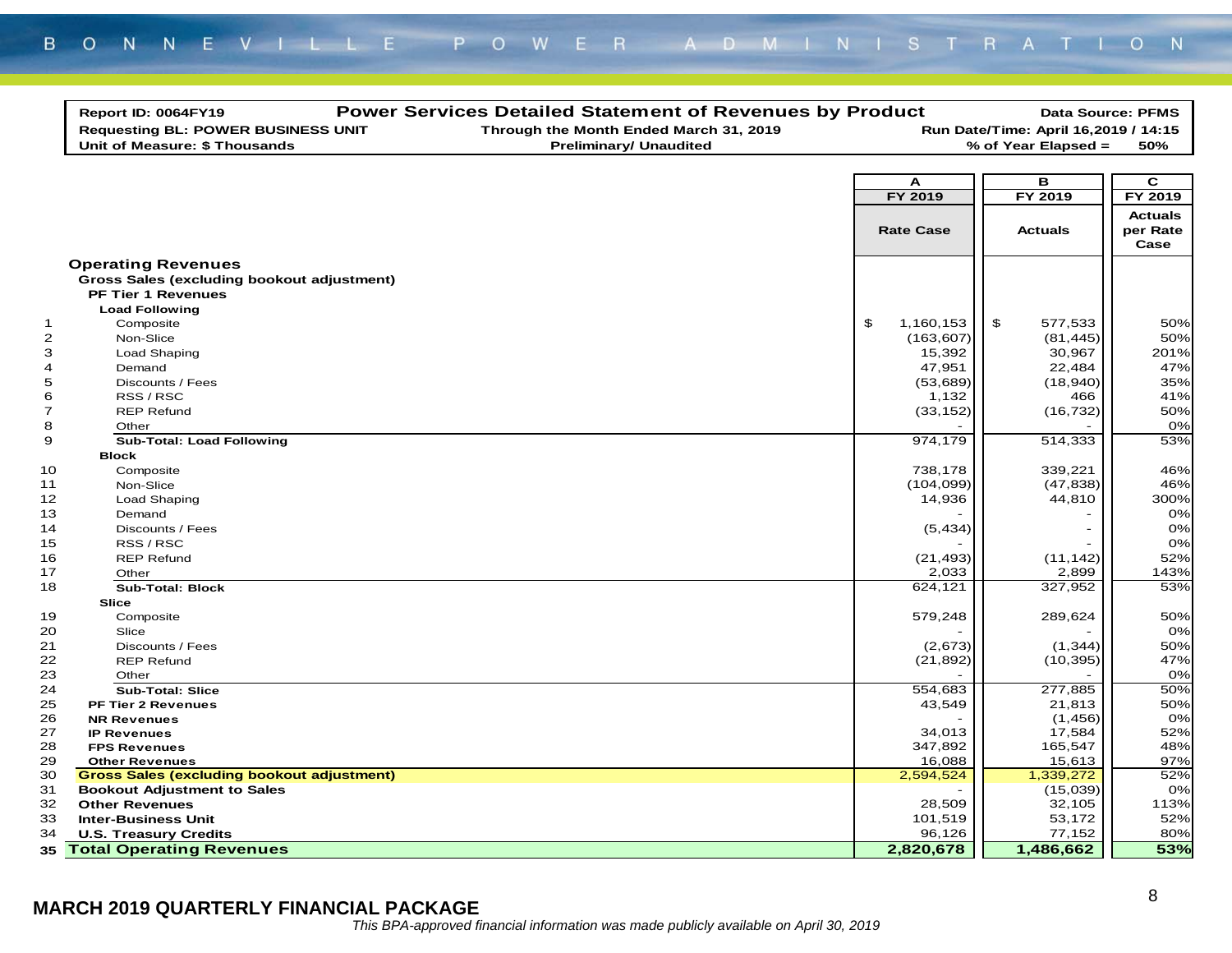|                | <b>Power Services Detailed Statement of Revenues and Expenses</b><br>Report ID: 0060FY19                                                                                                                              |              |                                        |                     |                     |                                                                                 |          |                                | Data Source: PFMS                    |
|----------------|-----------------------------------------------------------------------------------------------------------------------------------------------------------------------------------------------------------------------|--------------|----------------------------------------|---------------------|---------------------|---------------------------------------------------------------------------------|----------|--------------------------------|--------------------------------------|
|                | <b>Requesting BL: Power Business Unit</b>                                                                                                                                                                             |              | Through the Month Ended March 31, 2019 |                     |                     |                                                                                 |          |                                | Run Date/Time: April 16,2019 / 13:54 |
|                | Unit of Measure: \$ Thousands                                                                                                                                                                                         |              | <b>Preliminary / Unaudited</b>         |                     |                     |                                                                                 |          | % of Year Elapsed =            | 50%                                  |
|                |                                                                                                                                                                                                                       |              |                                        |                     |                     |                                                                                 |          |                                |                                      |
|                |                                                                                                                                                                                                                       |              | А                                      | в                   | c                   | $\overline{\mathbf{D}}$ <note 1<="" td=""><td></td><td>Е</td><td>F.</td></note> |          | Е                              | F.                                   |
|                |                                                                                                                                                                                                                       |              | <b>FY 2018</b>                         |                     | FY 2019             |                                                                                 |          | FY 2019                        | FY 2019                              |
|                |                                                                                                                                                                                                                       |              | <b>Actuals</b>                         | <b>Rate Case</b>    | <b>SOY Budget</b>   | <b>Current EOY</b><br><b>Forecast</b>                                           |          | <b>Actuals:</b><br><b>FYTD</b> | <b>Actuals per</b><br>Forecast       |
|                | <b>Operating Revenues</b>                                                                                                                                                                                             |              |                                        |                     |                     |                                                                                 |          |                                |                                      |
| $\mathbf 1$    | Gross Sales (excluding bookout adjustment) <note 2<="" td=""><td>\$</td><td>2,659,493</td><td>\$<br/>2,594,524</td><td>\$<br/>2,507,479</td><td>\$<br/>2,559,867</td><td>\$</td><td>1,339,272</td><td>52%</td></note> | \$           | 2,659,493                              | \$<br>2,594,524     | \$<br>2,507,479     | \$<br>2,559,867                                                                 | \$       | 1,339,272                      | 52%                                  |
| $\overline{2}$ | <b>Bookout Adjustment to Sales</b>                                                                                                                                                                                    |              | (20, 380)                              |                     |                     | (15,039)                                                                        |          | (15,039)                       | 100%                                 |
| 3              | <b>Other Revenues</b>                                                                                                                                                                                                 |              | 33,264                                 | 28,509              | 29,049              | 31,901                                                                          |          | 32,105                         | 101%                                 |
| 4              | <b>Inter-Business Unit</b>                                                                                                                                                                                            |              | 115,667                                | 101,519             | 110,304             | 108,947                                                                         |          | 53,172                         | 49%                                  |
| 5<br>6         | <b>U.S. Treasury Credits</b>                                                                                                                                                                                          |              | 74,730<br>2,862,774                    | 96,126<br>2,820,678 | 94,181<br>2,741,013 | 119,457<br>2,805,133                                                            |          | 77,152<br>1,486,662            | 65%<br>53%                           |
|                | <b>Total Operating Revenues</b>                                                                                                                                                                                       |              |                                        |                     |                     |                                                                                 |          |                                |                                      |
|                | <b>Operating Expenses (Integrated Program Review Programs)</b><br><b>Power System Generation Resources</b><br><b>Operating Generation</b>                                                                             |              |                                        |                     |                     |                                                                                 |          |                                |                                      |
| $\overline{7}$ | Columbia Generating Station                                                                                                                                                                                           |              | 268,140                                | 327,354             | 327,375             | 325,251                                                                         |          | 173,724                        | 53%                                  |
| 8              | <b>Bureau of Reclamation</b>                                                                                                                                                                                          |              | 152,613                                | 162,623             | 162,623             | 164,000                                                                         |          | 72,066                         | 44%                                  |
| 9              | Corps of Engineers                                                                                                                                                                                                    |              | 245,100                                | 256,057             | 256,057             | 244,546                                                                         |          | 117,510                        | 48%                                  |
| 10             | Sub-Total                                                                                                                                                                                                             |              | 665,853                                | 746,034             | 746,055             | 733,797                                                                         |          | 363,299                        | 50%                                  |
|                | <b>Renewable Generation</b>                                                                                                                                                                                           |              |                                        |                     |                     |                                                                                 |          |                                |                                      |
| 11             | Renewables<br><b>Generation Conservation</b>                                                                                                                                                                          |              | 34,692                                 | 39,060              | 35,332              | 35,332                                                                          |          | 13,586                         | 38%                                  |
| 12             | <b>Conservation Purchases</b>                                                                                                                                                                                         |              | 81,923                                 | 71,785              | 71,785              | 62,270                                                                          |          | 27,508                         | 44%                                  |
| 13             | Conservation Infrastructure                                                                                                                                                                                           |              | 21,148                                 | 27,283              | 25,120              | 23,617                                                                          |          | 8,681                          | 37%                                  |
| 14             | DR and Smart Grid                                                                                                                                                                                                     |              | 1,193                                  | 854                 | 1,182               | 1,182                                                                           |          | 324                            | 27%                                  |
| 15             | Low Income Energy Efficiency                                                                                                                                                                                          |              | 5,523                                  | 5,627               | 5,739               | 5,739                                                                           |          | 709                            | 12%                                  |
| 16             | Market Transformation<br>Sub-Total                                                                                                                                                                                    |              | 11,824                                 | 12,049              | 12,451              | 12,451                                                                          |          | 5,812                          | 47%                                  |
| 17             | <b>Power System Generation Resources Sub-Total</b>                                                                                                                                                                    |              | 121,612                                | 117,597             | 116,277             | 105,260                                                                         |          | 43,035                         | 41%                                  |
| 18             |                                                                                                                                                                                                                       |              | 822,157                                | 902,691             | 897,664             | 874,388                                                                         |          | 419,920                        | 48%                                  |
|                | <b>Power Non-Generation Operations</b><br><b>Power Services System Operations</b>                                                                                                                                     |              |                                        |                     |                     |                                                                                 |          |                                |                                      |
| 19             | Information Technology                                                                                                                                                                                                |              | 4,591                                  | 7,294               | 6,565               | 6,270                                                                           |          | 1,887                          | 30%                                  |
| 20             | Generation Project Coordination                                                                                                                                                                                       |              | 2,956                                  | 6,409               | 5,220               | 7,081                                                                           |          | 2,354                          | 33%                                  |
| 21             | Slice Implementation                                                                                                                                                                                                  |              | 626                                    | 1,061               | 850                 | 806                                                                             |          | 382                            | 47%                                  |
| 22             | Sub-Total                                                                                                                                                                                                             |              | 8,173                                  | 14,764              | 12,635              | 14,157                                                                          |          | 4,623                          | 33%                                  |
| 23             | <b>Power Services Scheduling</b>                                                                                                                                                                                      |              |                                        |                     | 8.712               |                                                                                 |          |                                |                                      |
| 24             | <b>Operations Scheduling</b><br><b>Operations Planning</b>                                                                                                                                                            |              | 8,319<br>5,693                         | 10,404<br>8,416     | 6,934               | 8,852<br>7,501                                                                  |          | 3,937<br>3,387                 | 44%<br>45%                           |
| 25             | Sub-Total                                                                                                                                                                                                             |              | 14,012                                 | 18,820              | 15,646              | 16,353                                                                          |          | 7,324                          | 45%                                  |
|                | <b>Power Services Marketing and Business Support</b>                                                                                                                                                                  |              |                                        |                     |                     |                                                                                 |          |                                |                                      |
| 26             | Power R&D                                                                                                                                                                                                             |              | 3,809                                  | 4,600               | 3,752               | 2,863                                                                           |          | 1,151                          | 40%                                  |
| 27             | Sales and Support                                                                                                                                                                                                     |              | 22,029                                 | 23,485              | 21,840              | 22,273                                                                          |          | 10,547                         | 47%                                  |
| 28<br>29       | Strategy, Finance and Risk Management <note 3<br=""><b>Executive and Administrative Services</b></note>                                                                                                               |              | 10,492<br>3,955                        | 19,037<br>4,205     | 18,134<br>3,738     | 13,497<br>3,150                                                                 |          | 5,240<br>1,207                 | 39%<br>38%                           |
| 30             | <b>Conservation Support</b>                                                                                                                                                                                           |              | 7,724                                  | 9,409               | 8,254               | 7,537                                                                           |          | 3,634                          | 48%                                  |
| 31             | Sub-Total                                                                                                                                                                                                             |              | 48,009                                 | 60,735              | 55,717              | 49,320                                                                          |          | 21.778                         | 44%                                  |
| 32             | <b>Power Non-Generation Operations Sub-Total</b>                                                                                                                                                                      |              | 70,194                                 | 94,319              | 83,997              | 79,830                                                                          |          | 33,725                         | 42%                                  |
|                | Fish and Wildlife/USF&W/Planning Council/Environmental Reg<br><b>BPA Fish and Wildlife</b>                                                                                                                            |              |                                        |                     |                     |                                                                                 |          |                                |                                      |
| 33             | Fish and Wildlife                                                                                                                                                                                                     |              | 248,031                                | 276,704             | 255,913             | 243,000                                                                         |          | 113,162                        | 47%                                  |
| 34             | USF&W Lower Snake Hatcheries                                                                                                                                                                                          |              | 31,392                                 | 33,483              | 33,483              | 30,483                                                                          |          | 15,000                         | 49%                                  |
| 35             | <b>Planning Council</b>                                                                                                                                                                                               |              | 10,969                                 | 11,914              | 11,708              | 11,708                                                                          |          | 5,770                          | 49%                                  |
| 36             | Fish and Wildlife/USF&W/Planning Council Sub-Total                                                                                                                                                                    |              | 290,393                                | 322,101             | 301,104             | 285,191                                                                         |          | 133,932                        | 47%                                  |
|                | <b>BPA Internal Support</b>                                                                                                                                                                                           |              |                                        |                     |                     |                                                                                 |          |                                |                                      |
| 37             | <b>Additional Post-Retirement Contribution</b>                                                                                                                                                                        |              | 20,601                                 | 15,620              | 18,413              | 20,290                                                                          |          | 9,446                          | 47%                                  |
| 38<br>39       | Agency Services G&A (excludes direct project support)<br><b>BPA Internal Support Sub-Total</b>                                                                                                                        |              | 59,978<br>80,579                       | 65,796<br>81,417    | 61,704<br>80,117    | 69,227<br>89,516                                                                |          | 29,137<br>38,583               | 42%<br>43%                           |
|                |                                                                                                                                                                                                                       |              |                                        |                     |                     |                                                                                 |          |                                |                                      |
| 40             | <b>Undistributed Reduction</b>                                                                                                                                                                                        |              |                                        | (10,000)            | (14,000)            |                                                                                 |          |                                | 0%                                   |
| 41             | <b>Sub-Total Integrated Program Review Operating Expenses</b>                                                                                                                                                         | $\mathbf{s}$ | 1,263,323                              | \$<br>1,390,528     | \$<br>1,348,882     | \$<br>1,328,925                                                                 | <b>S</b> | 626,160                        | 47%                                  |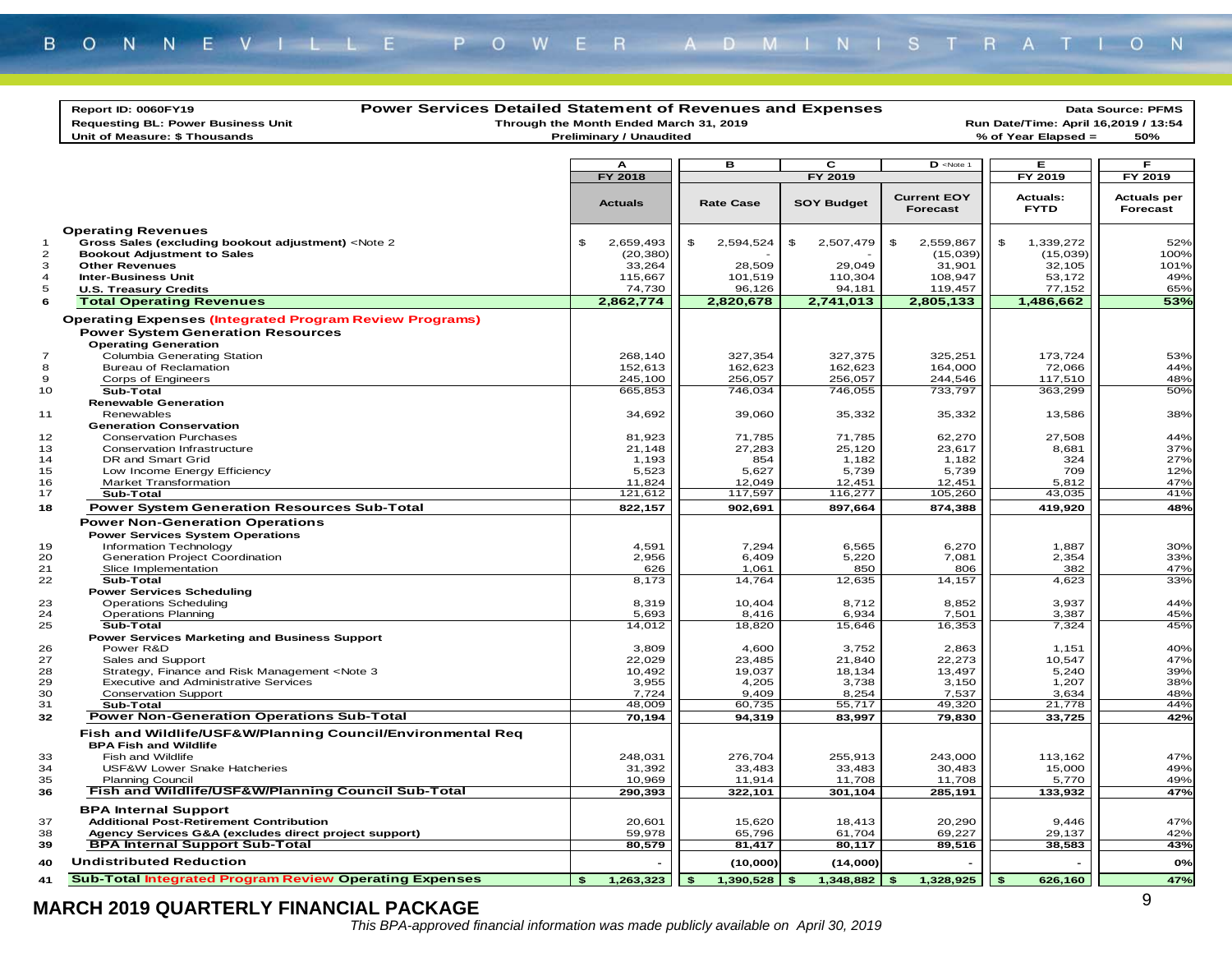| Report ID: 0060FY19                                                                                                                                | <b>Power Services Detailed Statement of Revenues and Expenses</b>        |                  |                   |                                                     |                                                             | Data Source: PFMS              |
|----------------------------------------------------------------------------------------------------------------------------------------------------|--------------------------------------------------------------------------|------------------|-------------------|-----------------------------------------------------|-------------------------------------------------------------|--------------------------------|
| <b>Requesting BL: Power Business Unit</b>                                                                                                          | Through the Month Ended March 31, 2019<br><b>Preliminary / Unaudited</b> |                  |                   |                                                     | Run Date/Time: April 16,2019 / 13:54<br>% of Year Elapsed = | 50%                            |
| Unit of Measure: \$ Thousands                                                                                                                      |                                                                          |                  |                   |                                                     |                                                             |                                |
|                                                                                                                                                    | A                                                                        | в                | C                 | $D$ <note 1<="" th=""><th>Е.</th><th>F.</th></note> | Е.                                                          | F.                             |
|                                                                                                                                                    | <b>FY 2018</b>                                                           |                  | FY 2019           |                                                     | FY 2019                                                     | FY 2019                        |
|                                                                                                                                                    |                                                                          |                  |                   |                                                     |                                                             |                                |
|                                                                                                                                                    | <b>Actuals</b>                                                           | <b>Rate Case</b> | <b>SOY Budget</b> | <b>Current EOY</b><br>Forecast                      | <b>Actuals:</b><br><b>FYTD</b>                              | <b>Actuals per</b><br>Forecast |
|                                                                                                                                                    |                                                                          |                  |                   |                                                     |                                                             |                                |
| <b>Operating Expenses (Non-Integrated Program Review Programs)</b><br><b>Power System Generation Resources</b>                                     |                                                                          |                  |                   |                                                     |                                                             |                                |
| <b>Operating Generation</b>                                                                                                                        |                                                                          |                  |                   |                                                     |                                                             |                                |
| Long-Term Contract Generating Projects                                                                                                             | \$<br>10,837                                                             | \$<br>13,687     | \$<br>11,541      | \$<br>11,407                                        | \$<br>5,850                                                 | 51%                            |
| <b>Operating Generation Settlements and Other Payments</b>                                                                                         |                                                                          |                  |                   |                                                     |                                                             |                                |
| <b>Colville Generation Settlement</b>                                                                                                              | 20,219                                                                   | 22,997           | 22,997            | 19,643                                              | 8,144                                                       | 41%                            |
| <b>Non-Operating Generation</b>                                                                                                                    |                                                                          |                  |                   |                                                     |                                                             |                                |
| <b>Trojan Decommissioning</b><br>WNP-1 and 3 O&M                                                                                                   | (36)<br>419                                                              | 1,000<br>534     | 1,000<br>534      | 278<br>413                                          | (14)<br>207                                                 | $-105%$<br>50%                 |
| Sub-Total                                                                                                                                          | 382                                                                      | 1,534            | 1,534             | 691                                                 | 193                                                         | 28%                            |
| Gross Contracted Power Purchases (excluding bookout adjustments)                                                                                   |                                                                          |                  |                   |                                                     |                                                             |                                |
| <b>PNCA Headwater Benefits</b>                                                                                                                     | 2,970                                                                    | 3,100            | 2,966             | 2,966                                               | 1,493                                                       | 50%                            |
| Purchases for Service at Tier 2 Rates                                                                                                              | 29,909                                                                   | 42,115           | 42,115            | 41,128                                              | 20,454                                                      | 50%                            |
| Other Power Purchases - (E.G. Short-Term)                                                                                                          | 147,860                                                                  | 54,409           | 51,895            | 277,116                                             | 242,651                                                     | 88%                            |
| Sub-Total                                                                                                                                          | 180,740                                                                  | 99,624           | 96,976            | 321,210                                             | 264,598                                                     | 82%                            |
| <b>Bookout Adjustments to Contracted Power Purchases</b>                                                                                           |                                                                          |                  |                   |                                                     |                                                             | 0%                             |
| <b>Bookout Adjustments</b>                                                                                                                         | (20, 380)                                                                |                  |                   | (15,039)                                            | (15,039)                                                    | 100%                           |
| <b>Augmentation Power Purchases</b><br><b>Augmentation Power Purchases</b>                                                                         |                                                                          | 12,222           |                   |                                                     |                                                             | 0%                             |
| <b>Exchanges &amp; Settlements</b>                                                                                                                 |                                                                          |                  |                   |                                                     |                                                             |                                |
| Residential Exchange Program <note 2<="" td=""><td>241,464</td><td>241,378</td><td>241,378</td><td>241,378</td><td>131,849</td><td>55%</td></note> | 241,464                                                                  | 241,378          | 241,378           | 241,378                                             | 131,849                                                     | 55%                            |
| <b>Generation Conservation</b>                                                                                                                     |                                                                          |                  |                   |                                                     |                                                             |                                |
| Reimbursable Energy Efficiency Development                                                                                                         | 5,996                                                                    | 8,000            | 8,000             | 9,600                                               | 4,272                                                       | 45%                            |
| Legacy                                                                                                                                             | 558                                                                      | 590              | 575               | 575                                                 | 233                                                         | 41%                            |
| Sub-Total                                                                                                                                          | 6,554                                                                    | 8,590            | 8,575             | 10,175                                              | 4,506                                                       | 44%                            |
| <b>Power System Generation Resources Sub-Total</b>                                                                                                 | 439,816                                                                  | 400,033          | 383,001           | 589,465                                             | 400,103                                                     | 68%                            |
| <b>Power Services Transmission Acquisition and Ancillary Services</b>                                                                              |                                                                          |                  |                   |                                                     |                                                             |                                |
| PBL Transmission Acquisition and Ancillary Services                                                                                                |                                                                          |                  |                   |                                                     |                                                             |                                |
| Power Services Transmission and Ancillary Services                                                                                                 | 113,472                                                                  | 104,198          | 99,898            | 83,546                                              | 36,892                                                      | 44%                            |
| 3rd Party GTA Wheeling<br>Power Services - 3rd Party Transmission and Ancillary Services                                                           | 70,870<br>4,765                                                          | 92,516<br>2,292  | 92,516<br>3,273   | 80,000<br>3,273                                     | 35,519<br>1,522                                             | 44%<br>46%                     |
| Generation Integration / WIT-TS                                                                                                                    | 12,488                                                                   | 12,634           | 12,642            | 12,642                                              | 6,321                                                       | 50%                            |
| Telemetering and Equipment Replacemt                                                                                                               |                                                                          |                  |                   |                                                     |                                                             | 0%                             |
| <b>Power Srvcs Trans Acquisition and Ancillary Services Sub-Total</b>                                                                              | 201,595                                                                  | 211,640          | 208,329           | 179,462                                             | 80,254                                                      | 45%                            |
| <b>Bad Debt Expense</b>                                                                                                                            | (1)                                                                      |                  |                   | $\Omega$                                            | 16                                                          | -159954600%                    |
| Other Income, Expenses, Adjustments                                                                                                                | (416)                                                                    | (64, 168)        |                   | $\Omega$                                            | 764                                                         | -7641676800%                   |
| <b>Non-Federal Debt Service</b>                                                                                                                    |                                                                          |                  |                   |                                                     |                                                             |                                |
| <b>Energy Northwest Debt Service</b>                                                                                                               |                                                                          |                  |                   |                                                     |                                                             |                                |
| Columbia Generating Station Debt Service                                                                                                           | 145,689                                                                  | 338,592          | 126,989           | 125,653                                             | 53,770                                                      | 43%                            |
| <b>WNP-1 Debt Service</b>                                                                                                                          | 40,181                                                                   | 40,738           | 41,014            | 41,014                                              | 20,512                                                      | 50%                            |
| WNP-3 Debt Service                                                                                                                                 | 55,816                                                                   | 32,139           | 42,817            | 42,817                                              | 20,876                                                      | 49%                            |
| Sub-Total<br><b>Non-Energy Northwest Debt Service</b>                                                                                              | 241,686                                                                  | 411,469          | 210,820           | 209,484                                             | 95,157                                                      | 45%                            |
| <b>Conservation Debt Service</b>                                                                                                                   |                                                                          |                  |                   |                                                     |                                                             | 0%                             |
| <b>Cowlitz Falls Debt Service</b>                                                                                                                  | 7,301                                                                    | 7,304            | 7,303             | 7,303                                               | 3,651                                                       | 50%                            |
| Northern Wasco Debt Service                                                                                                                        | 1,934                                                                    | 1,932            | 1,932             | 1,932                                               | 966                                                         | 50%                            |
| Sub-Total                                                                                                                                          | 9,235                                                                    | 9,235            | 9,234             | 9,234                                               | 4,617                                                       | 50%                            |
| <b>Non-Federal Debt Service Sub-Total</b>                                                                                                          | 250,921                                                                  | 420.704          | 220,054           | 218,719                                             | 99,775                                                      | 46%                            |
| Depreciation                                                                                                                                       | 135,593                                                                  | 144,065          | 141,774           | 138,000                                             | 68,761                                                      | 50%                            |
| Amortization                                                                                                                                       | 85,438                                                                   | 87,458           | 87,458            | 88,000                                              | 43,536                                                      | 49%                            |
| <b>Sub-Total Non-Integrated Program Review Operating Expenses</b>                                                                                  | 1,112,946                                                                | 1,199,733        | 1,040,617         | 1,213,646                                           | 693,209                                                     | 57%                            |
| 78 Total Operating Expenses (IPR and Non-IPR)                                                                                                      | 2,376,269                                                                | 2,590,260        | 2,389,499         | 2,542,571                                           | 1,319,369                                                   | 52%                            |
| 79 Net Operating Revenues (Expenses)                                                                                                               | 486,505<br>\$.                                                           | 230,418<br>\$    | 351,514<br>\$     | \$<br>262,562                                       | 167,294<br>\$                                               | 64%                            |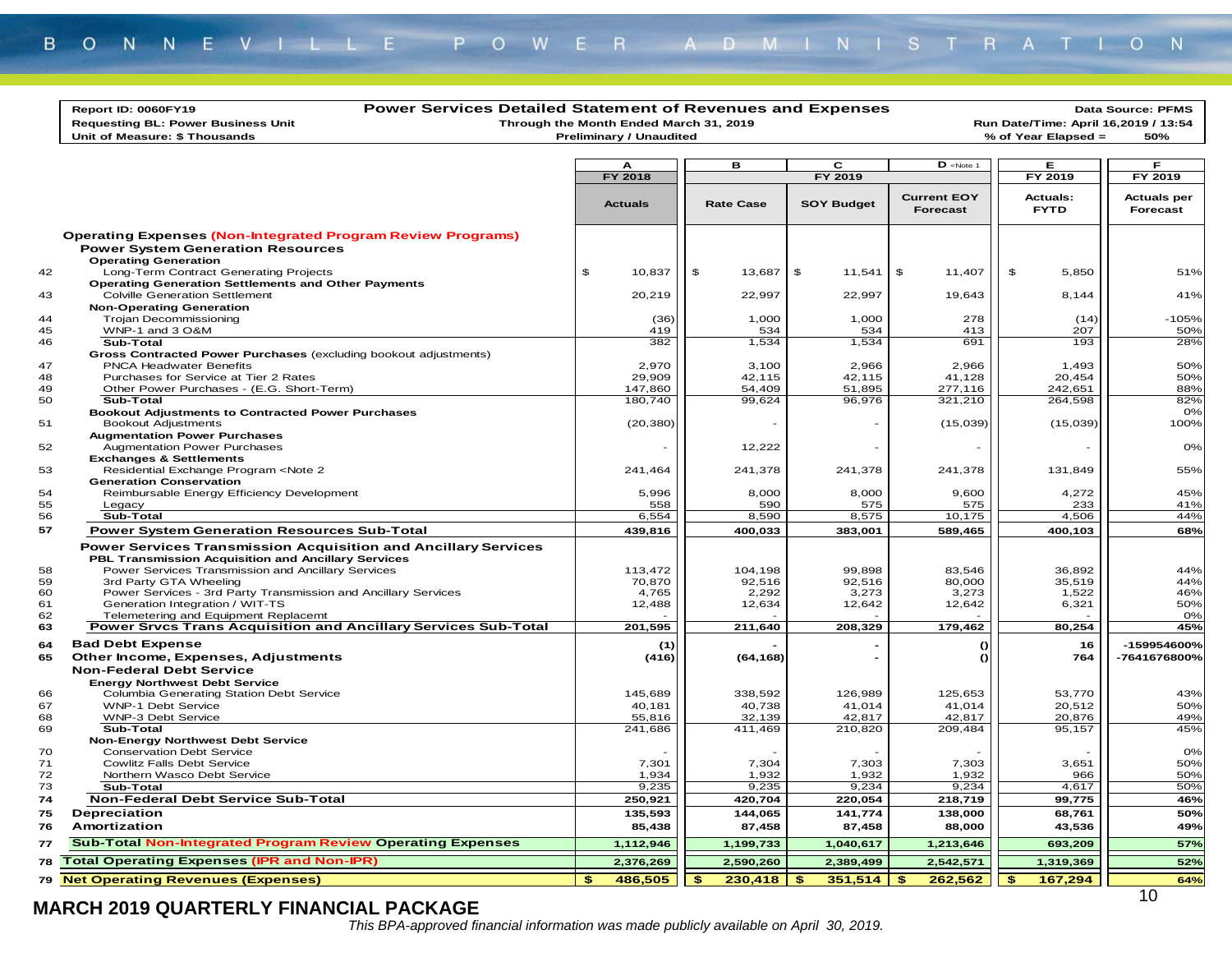| Report ID: 0060FY19                           | <b>Power Services Detailed Statement of Revenues and Expenses</b> |                                        |                                      |                         |                   |                                                   |                                |                                       |  |  |
|-----------------------------------------------|-------------------------------------------------------------------|----------------------------------------|--------------------------------------|-------------------------|-------------------|---------------------------------------------------|--------------------------------|---------------------------------------|--|--|
| <b>Requesting BL: Power Business Unit</b>     |                                                                   | Through the Month Ended March 31, 2019 | Run Date/Time: April 16,2019 / 13:54 |                         |                   |                                                   |                                |                                       |  |  |
| Unit of Measure: \$ Thousands                 |                                                                   |                                        | <b>Preliminary / Unaudited</b>       |                         |                   |                                                   | % of Year Elapsed =            | 50%                                   |  |  |
|                                               |                                                                   |                                        |                                      |                         |                   |                                                   |                                |                                       |  |  |
|                                               |                                                                   |                                        | A                                    | B                       | C                 | $D$ <note 1<="" th=""><th>E</th><th>F</th></note> | E                              | F                                     |  |  |
|                                               |                                                                   |                                        | <b>FY 2018</b>                       |                         | FY 2019           |                                                   | FY 2019                        | FY 2019                               |  |  |
|                                               |                                                                   |                                        | <b>Actuals</b>                       | <b>Rate Case</b>        | <b>SOY Budget</b> | <b>Current EOY</b><br><b>Forecast</b>             | <b>Actuals:</b><br><b>FYTD</b> | <b>Actuals per</b><br><b>Forecast</b> |  |  |
| Interest Expense and (Income)                 |                                                                   |                                        |                                      |                         |                   |                                                   |                                |                                       |  |  |
| <b>Federal Appropriation</b><br>80            |                                                                   |                                        | 66,676                               | $82,688$ \ \ \$<br>l \$ | $54,866$ \$       | 54,166                                            | l \$<br>26,793                 | 49%                                   |  |  |
| 81<br><b>Capitalization Adjustment</b>        |                                                                   |                                        | (45, 937)                            | (45, 937)               | (45, 937)         | (45, 937)                                         | (22,968)                       | 50%                                   |  |  |
| 82<br><b>Borrowings from US Treasury</b>      |                                                                   |                                        | 57,965                               | 63,302                  | 62,074            | 70,583                                            | 33,965                         | 48%                                   |  |  |
| <b>Customer Prepaid Power Purchases</b><br>83 |                                                                   |                                        | 11,628                               | 10,747                  | 11,628            | 10,747                                            | 5,486                          | 51%                                   |  |  |
| 84<br><b>AFUDC</b>                            |                                                                   |                                        | (14, 706)                            | (8, 307)                | (13, 320)         | (15, 200)                                         | (7, 505)                       | 49%                                   |  |  |
| 85<br>Interest Income                         |                                                                   |                                        | (1,939)                              | (2, 341)                | (1,970)           | (9,252)                                           | (794)                          | 9%                                    |  |  |
| Net Interest Expense (Income)<br>86           |                                                                   |                                        | 73,686                               | 100,152                 | 67,341            | 65,107                                            | 34,977                         | 54%                                   |  |  |
| <b>Total Expenses</b><br>87                   |                                                                   |                                        | 2,449,954                            | 2,690,412               | 2,456,839         | 2,607,678                                         | 1,354,346                      | 52%                                   |  |  |
| <sub>88</sub>  Net Revenues (Expenses)        |                                                                   | $\mathbf{\$}$                          | 412,819                              | 130,266<br>\$           | 284,173<br>S.     | 197,455<br>S.                                     | 132,316<br>S                   | 67%                                   |  |  |

<1 Although the forecasts in this report are presented as point estimates, BPA operates a hydro-based system that encounters much uncertainty regarding water supply and wholesale market prices. These uncertainties, among other factors, may result in large range swings +/- impacting the final results in revenues, expenses, and cash reserves.

<2 The Residential Exchange Program expenses reflect the Scheduled Amount of REP benefits payments established in the 2012 REP Settlement Agreement. The Scheduled Amount of REP benefit payments incorporates a \$76,537,617 reduction in REP benefits to provide Refund Amount payments to COUs. The Refund Amount returned to the COUs is reflected through a reduction in the Gross Sales amount.

<3 Strategy, Finance and Risk Management project reporting includes the 2019 KSI projects Grid Mod.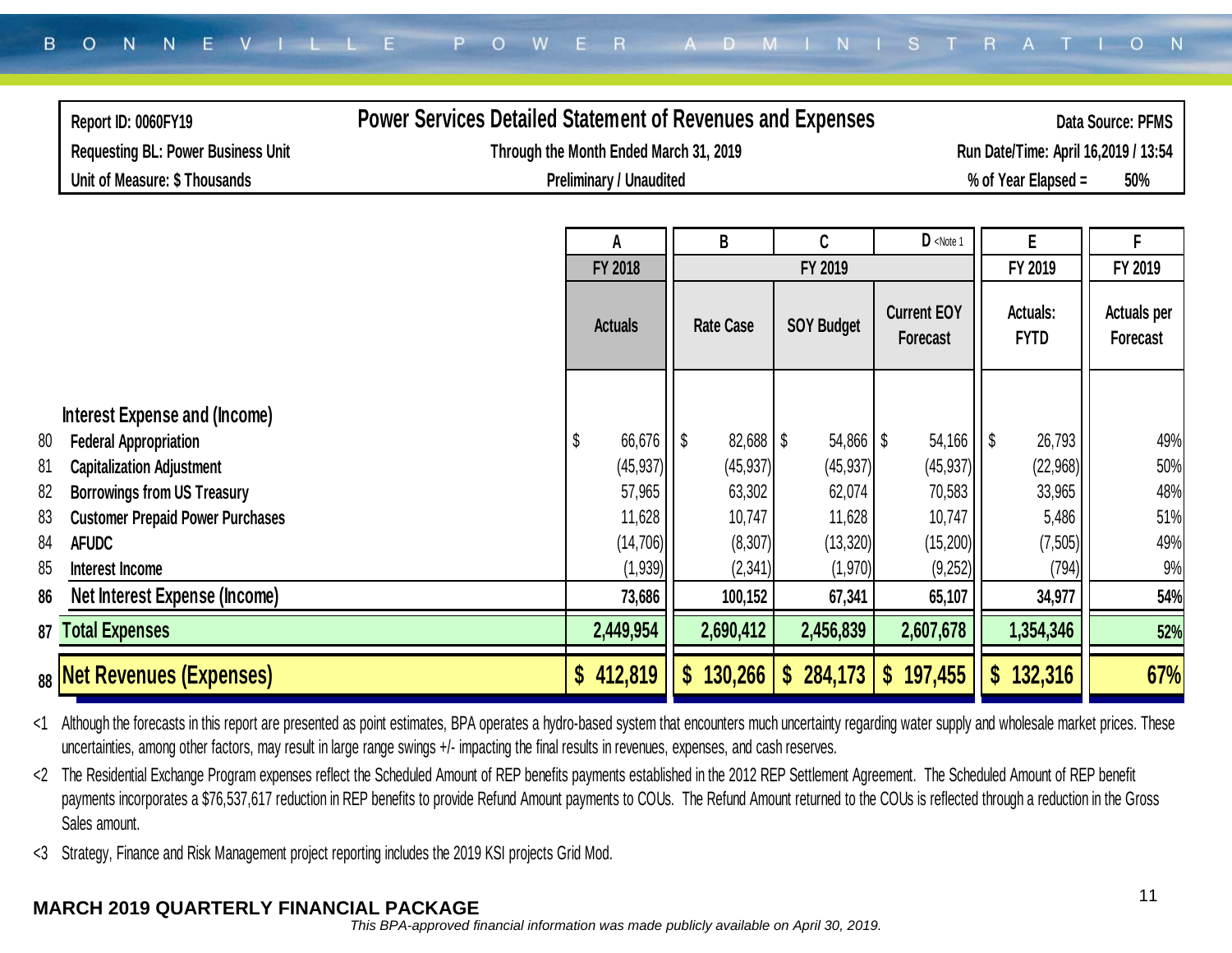|                     | <b>Transmission Services Summary Statement of Revenues and Expenses</b><br>Report ID: 0023FY19<br>Requesting BL: TRANSMISSION BUSINESS UNIT<br>Unit of Measure: \$ Thousands | Through the Month Ended March 31, 2019<br><b>Preliminary/ Unaudited</b> |                   |                  |               |                  |                   | Run Date/Time: April 17, 2019 / 03:57<br>% of Year Elapsed = | <b>Data Source: PFMS</b><br>50% |
|---------------------|------------------------------------------------------------------------------------------------------------------------------------------------------------------------------|-------------------------------------------------------------------------|-------------------|------------------|---------------|------------------|-------------------|--------------------------------------------------------------|---------------------------------|
|                     |                                                                                                                                                                              | A                                                                       |                   | B                |               | C                | D                 | $E$ <note 1=""></note>                                       | F                               |
|                     |                                                                                                                                                                              | FY 2018                                                                 |                   |                  |               |                  | FY 2019           |                                                              | FY 2019                         |
|                     |                                                                                                                                                                              | <b>Actuals:</b><br><b>FYTD</b>                                          |                   | <b>Actuals</b>   |               | <b>Rate Case</b> | <b>SOY Budget</b> | <b>Current EOY</b><br>Forecast                               | <b>Actuals:</b><br><b>FYTD</b>  |
|                     | <b>Operating Revenues</b>                                                                                                                                                    |                                                                         |                   |                  |               |                  |                   |                                                              |                                 |
| $\overline{1}$      | Sales                                                                                                                                                                        | \$<br>467,296                                                           | \$                | 921,394          | \$            | 898,419          | \$<br>898,532     | \$<br>918,007                                                | \$<br>452,362                   |
| $\overline{2}$      | <b>Other Revenues</b>                                                                                                                                                        | 18,611                                                                  |                   | 41,792           |               | 40,924           | 42,668            | 42,982                                                       | 23,062                          |
| 3                   | Inter-Business Unit Revenues                                                                                                                                                 | 57,960                                                                  |                   | 127,012          |               | 120,419          | 113,218           | 97,122                                                       | 43,544                          |
| $\overline{4}$      | <b>Total Operating Revenues</b>                                                                                                                                              | 543,868                                                                 |                   | 1,090,198        |               | 1,059,762        | 1,054,418         | 1,058,112                                                    | 518,969                         |
|                     | <b>Operating Expenses (Integrated Program Review Programs)</b>                                                                                                               |                                                                         |                   |                  |               |                  |                   |                                                              |                                 |
| 5                   | <b>Transmission Operations</b>                                                                                                                                               | 73,221                                                                  |                   | 154.714          |               | 168,007          | 163,915           | 167.165                                                      | 77,005                          |
| 6                   | <b>Transmission Maintenance</b>                                                                                                                                              | 75,922                                                                  |                   | 163.361          |               | 178.125          | 170,272           | 168.097                                                      | 76.663                          |
| $\overline{7}$<br>8 | <b>Transmission Engineering</b><br>Trans Services Transmission Acquisition and Ancillary Services                                                                            | 22,971<br>2,857                                                         |                   | 47,901<br>12,425 |               | 57,718           | 52,969<br>9,942   | 50,220<br>5,807                                              | 20,419<br>2,285                 |
|                     | <b>BPA Internal Support</b>                                                                                                                                                  |                                                                         |                   |                  |               | 10,464           |                   |                                                              |                                 |
| 9                   | <b>Additional Post-Retirement Contribution</b>                                                                                                                               | 7,318                                                                   |                   | 19,368           |               | 15,532           | 17,593            | 20,533                                                       | 10,174                          |
| 10                  | Agency Services G&A                                                                                                                                                          | 33,064                                                                  |                   | 72,384           |               | 80,075           | 79,592            | 85,244                                                       | 37,866                          |
| 11                  | <b>Undistributed Reduction</b>                                                                                                                                               |                                                                         |                   |                  |               | (8,539)          |                   |                                                              |                                 |
| 12                  | <b>Sub-Total Integrated Program Review Operating Expenses</b>                                                                                                                | 215,352                                                                 |                   | 470,154          |               | 501,381          | 494,283           | 497,066                                                      | 224,411                         |
|                     | <b>Operating Expenses (Non-Integrated Program Review Programs)</b>                                                                                                           |                                                                         |                   |                  |               |                  |                   |                                                              |                                 |
| 13                  | Trans Services Transmission Acquisition and Ancillary Services                                                                                                               | 59,904                                                                  |                   | 115,667          |               | 101,519          | 110,304           | 108,947                                                      | 53,172                          |
| 14                  | <b>Transmission Reimbursables</b>                                                                                                                                            | 2,969                                                                   |                   | 11,749           |               | 9,936            | 5,130             | 5,381                                                        | 5,353                           |
| 15                  | Other Income, Expenses and Adjustments                                                                                                                                       | 1,967                                                                   |                   | (1,006)          |               |                  |                   |                                                              | 1,693                           |
| 16                  | Depreciation & Amortization                                                                                                                                                  | 135,853                                                                 |                   | 286,284          |               | 290,216          | 334,132           | 306,000                                                      | 152,059                         |
| 17                  | <b>Sub-Total Non-Integrated Program Review Operating Expenses</b>                                                                                                            | 200,692                                                                 |                   | 412,694          |               | 401,671          | 449,566           | 420,328                                                      | 212,277                         |
| 18                  | <b>Total Operating Expenses</b>                                                                                                                                              | 416,045                                                                 |                   | 882,848          |               | 903,053          | 943,850           | 917,395                                                      | 436,688                         |
| 19                  | <b>Net Operating Revenues (Expenses)</b>                                                                                                                                     | 127,823                                                                 |                   | 207,350          |               | 156,709          | 110,568           | 140,717                                                      | 82,281                          |
|                     |                                                                                                                                                                              |                                                                         |                   |                  |               |                  |                   |                                                              |                                 |
|                     | <b>Interest Expense and (Income)</b>                                                                                                                                         |                                                                         |                   |                  |               |                  |                   |                                                              |                                 |
| 20                  | Interest Expense                                                                                                                                                             | 79,673                                                                  |                   | 161,950          |               | 192,927          | 160,478           | 164,826                                                      | 82,292                          |
| 21                  | <b>AFUDC</b>                                                                                                                                                                 | (9, 112)                                                                |                   | (16, 778)        |               | (24, 819)        | (13, 200)         | (15,000)                                                     | (8, 165)                        |
| 22                  | Interest Income                                                                                                                                                              | (1,808)                                                                 |                   | (4, 384)         |               | (3,940)          | (3,642)           | (1,615)                                                      | (3, 813)                        |
| 23                  | <b>Net Interest Expense (Income)</b>                                                                                                                                         | 68,753                                                                  |                   | 140,788          |               | 164,168          | 143,635           | 148,210                                                      | 70,313                          |
| 24                  | <b>Total Expenses</b>                                                                                                                                                        | 484,798                                                                 |                   | 1,023,636        |               | 1,067,220        | 1,087,485         | 1,065,605                                                    | 507,001                         |
| 25                  | <b>Net Revenues (Expenses)</b>                                                                                                                                               | \$<br>59,069                                                            | $\boldsymbol{\$}$ | 66,562           | $\sqrt[6]{3}$ | $(7, 458)$ \$    | (33,067)          | $\sqrt[3]{2}$<br>(7, 493)                                    | \$<br>11,968                    |

<1 Although the forecasts in this report are presented as point estimates, BPA operates a hydro-based system that encounters much uncertainty regarding water supply and wholesale market prices. These uncertainties, among other factors, may result in large range swings +/- impacting the final results in revenues, expenses, and cash reserves.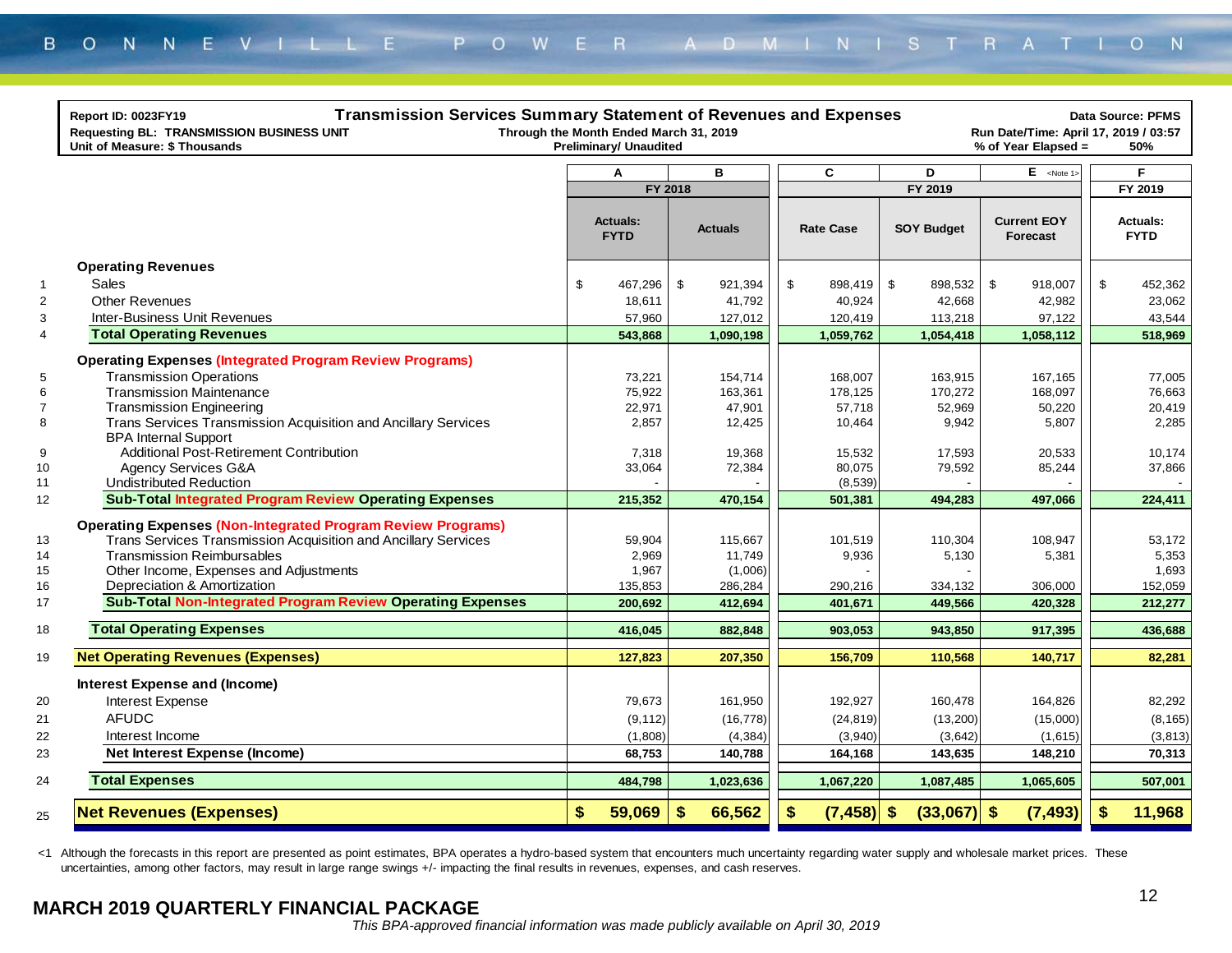|                | <b>QBR Forecast Analysis: Transmission Services</b><br>Report ID: 0023FY19<br>Through the Month Ended March 31, 2019<br><b>Requesting BL: TRANSMISSION BUSINESS UNIT</b><br>Unit of Measure: \$ Thousands<br><b>Preliminary/ Unaudited</b> |                          | Run Date/Time: April 17, 2019 / 03:57<br>% of Year Elapsed = | <b>Data Source: PFMS</b><br>50%                      |
|----------------|--------------------------------------------------------------------------------------------------------------------------------------------------------------------------------------------------------------------------------------------|--------------------------|--------------------------------------------------------------|------------------------------------------------------|
|                |                                                                                                                                                                                                                                            | A                        | в                                                            | $\mathbf{C}$                                         |
|                |                                                                                                                                                                                                                                            |                          | FY 2019                                                      | FY 2019                                              |
|                |                                                                                                                                                                                                                                            | <b>Rate Case</b>         | <b>Current EOY</b><br><b>Forecast</b>                        | <b>Current EOY</b><br>Forecast -<br><b>Rate Case</b> |
|                | <b>Operating Revenues</b>                                                                                                                                                                                                                  |                          |                                                              |                                                      |
| $\mathbf{1}$   | <b>Sales</b>                                                                                                                                                                                                                               | $\frac{2}{3}$<br>898,419 | \$<br>918,007                                                | \$<br>19,588                                         |
| $\overline{c}$ | <b>Other Revenues</b>                                                                                                                                                                                                                      | 40,924                   | 42,982                                                       | 2,059                                                |
| 3              | Inter-Business Unit Revenues                                                                                                                                                                                                               | 120,419                  | 97,122                                                       | (23, 296)                                            |
| $\overline{4}$ | <b>Total Operating Revenues</b>                                                                                                                                                                                                            | 1,059,762                | 1,058,112                                                    | (1,650)                                              |
|                | <b>Operating Expenses (Integrated Program Review Programs)</b>                                                                                                                                                                             |                          |                                                              |                                                      |
| $\,$ 5 $\,$    | <b>Transmission Operations</b>                                                                                                                                                                                                             | 168,007                  | 167,165                                                      | (842)                                                |
| $\,6$          | <b>Transmission Maintenance</b>                                                                                                                                                                                                            | 178,125                  | 168,097                                                      | (10,028)                                             |
| $\overline{7}$ | <b>Transmission Engineering</b>                                                                                                                                                                                                            | 57,718                   | 50,220                                                       | (7, 497)                                             |
| 8              | Trans Services Transmission Acquisition and Ancillary Services                                                                                                                                                                             | 10,464                   | 5,807                                                        | (4,656)                                              |
|                | <b>BPA Internal Support</b>                                                                                                                                                                                                                |                          |                                                              |                                                      |
| 9              | Additional Post-Retirement Contribution                                                                                                                                                                                                    | 15,532                   | 20.533                                                       | 5,001                                                |
| 10             | <b>Agency Services G&amp;A</b>                                                                                                                                                                                                             | 80,075                   | 85,244                                                       | 5,169                                                |
| 11             | <b>Undistributed Reduction</b>                                                                                                                                                                                                             | (8,539)                  |                                                              | 8,539                                                |
| 12             | <b>Sub-Total Integrated Program Review Operating Expenses</b>                                                                                                                                                                              | 501,381                  | 497,066                                                      | (4, 315)                                             |
|                |                                                                                                                                                                                                                                            |                          |                                                              |                                                      |
|                | <b>Operating Expenses (Non-Integrated Program Review Programs)</b>                                                                                                                                                                         |                          |                                                              |                                                      |
| 13             | Trans Services Transmission Acquisition and Ancillary Services                                                                                                                                                                             | 101,519                  | 108,947                                                      | 7,428                                                |
| 14             | <b>Transmission Reimbursables</b>                                                                                                                                                                                                          | 9,936                    | 5,381                                                        | (4, 555)                                             |
| 15             | Other Income, Expenses and Adjustments                                                                                                                                                                                                     |                          |                                                              |                                                      |
| 16             | Depreciation & Amortization                                                                                                                                                                                                                | 290,216                  | 306,000                                                      | 15,784                                               |
| 17             | <b>Sub-Total Non-Integrated Program Review Operating Expenses</b>                                                                                                                                                                          | 401,671                  | 420,328                                                      | 18,657                                               |
| 18             | <b>Total Operating Expenses</b>                                                                                                                                                                                                            | 903,053                  | 917,395                                                      | 14,342                                               |
| 19             | <b>Net Operating Revenues (Expenses)</b>                                                                                                                                                                                                   | 156,709                  | 140,717                                                      | (15, 992)                                            |
|                | <b>Interest Expense and (Income)</b>                                                                                                                                                                                                       |                          |                                                              |                                                      |
| 20             | Interest Expense                                                                                                                                                                                                                           | 192,927                  | 164,826                                                      | (28, 101)                                            |
| 21             | <b>AFUDC</b>                                                                                                                                                                                                                               | (24, 819)                | (15,000)                                                     | 9,819                                                |
| 22             | Interest Income                                                                                                                                                                                                                            | (3,940)                  | (1,615)                                                      | 2,325                                                |
| 23             | <b>Net Interest Expense (Income)</b>                                                                                                                                                                                                       | 164,168                  | 148,210                                                      | (15, 957)                                            |
|                |                                                                                                                                                                                                                                            |                          |                                                              |                                                      |
| 24             | <b>Total Expenses</b>                                                                                                                                                                                                                      | 1,067,220                | 1,065,605                                                    | (1,615)                                              |
| 25             | <b>Net Revenues (Expenses)</b>                                                                                                                                                                                                             | \$<br>$(7,458)$ \$       | (7, 493)                                                     | \$<br>(35)                                           |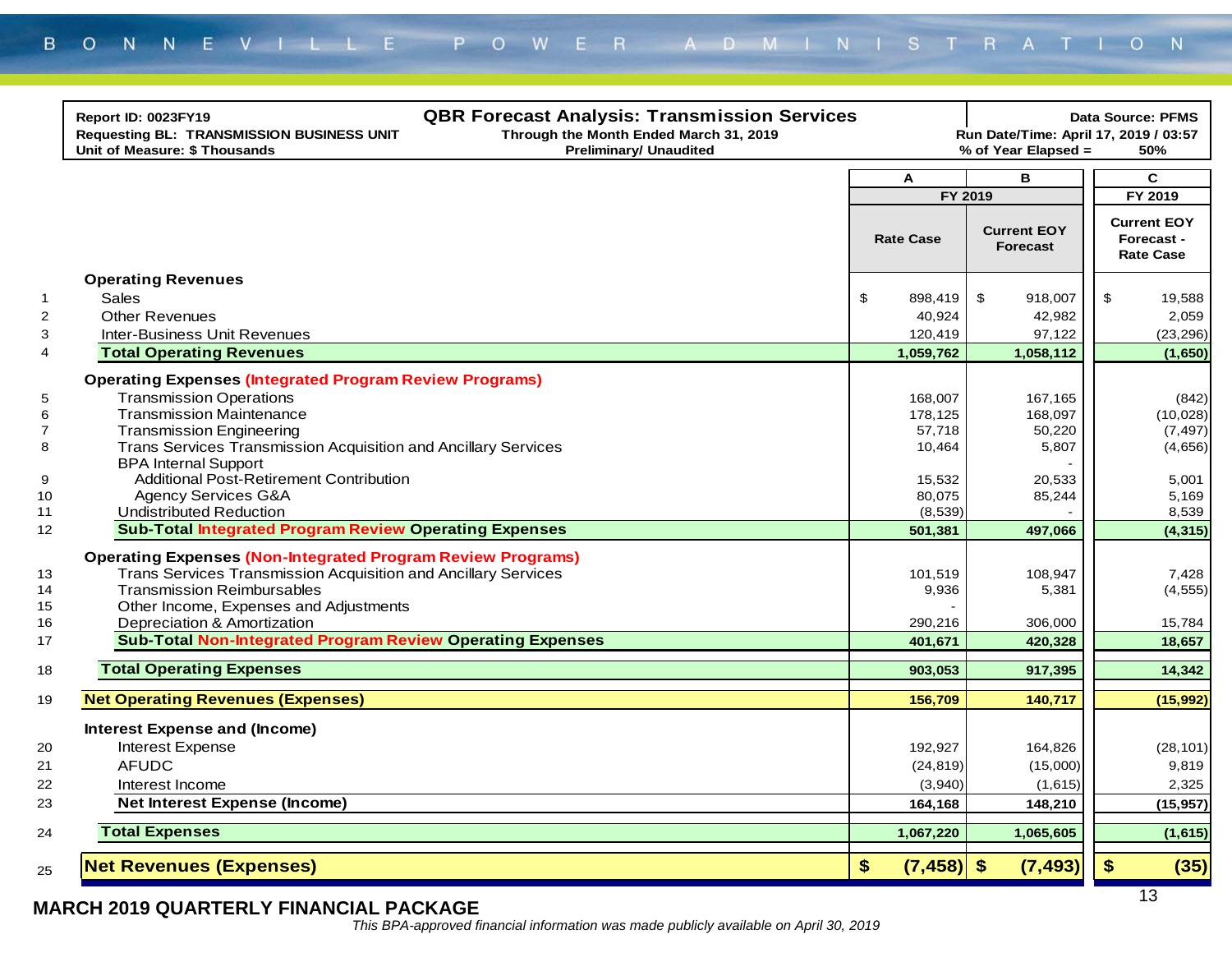### **Transmission Services QBR Year End Analysis:** Explanation of Changes

**Row 4 – Total Operating Revenues:** Decreased \$2 million due to customer deferrals of service and reductions in capacity requests.

#### **Integrated Program Review Operating Expenses:**

**Row 5 – 7 - Transmission Operations, Maintenance, and Engineering:** Decreased \$18 million reflecting the reductions incorporated into the start of year budget to help meet BPA's cost management objective.

**Row 8 – Acquisition and Ancillary Services:** Decreased \$5 million due to removing the forecast for non-wires expense since no projects are expected to be submitted this fiscal year.

**Row 9 – Additional Post Retirement Contribution:** Increased \$5 million reflecting notification from Office of Personnel Management of the revised rates for the unfunded portion of retirement benefits.

**Row 10 – Agency Services G&A:** Increased \$5 million due to an Agency IT project deemed not eligible for capitalization and adjusted the Grid Modernization forecast based on actual project spending which results in a shift from a direct charge in the Operations program into the G&A allocation. In total, the Grid Mod allocation to Transmission remains the same.

**Row 11 – Undistributed Reduction:** Increased \$8 million due to assigning the undistributed reduction in rate case to rows 5, 6 and 7 at the start of the year.

#### **Non-Integrated Program Review Operating Expenses:**

**Row 13 – Transmission Acquisition and Ancillary Services:** Increased \$7 million due to higher anticipated acquisition and ancillary services at the start of the year. These costs are offset with corresponding revenues.

**Row 14 – Transmission Reimbursables:** Decreased \$4 million due to lower expected reimbursable requests. These costs are also offset with corresponding revenues.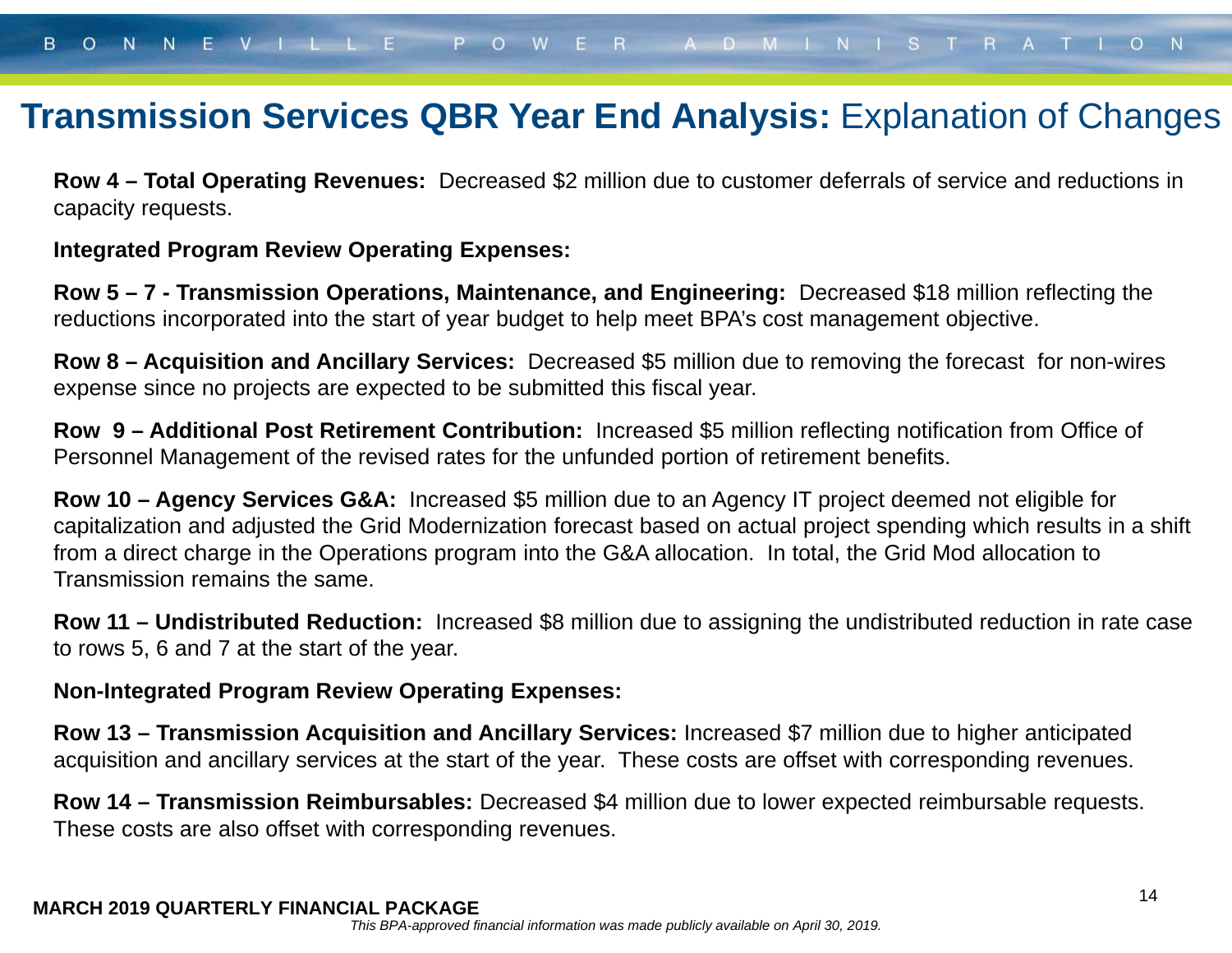### **Transmission Services QBR Year End Analysis: Explanation of Changes**

**Row 16 – Depreciation Expense:** Depreciation increased \$16 million to reflect the updated depreciation study with adjustments for year-to-date performance and current year plant in service expectations.

**Row 23 - Net interest Expense:** Decreased \$16 million primarily due to lower lease financing interest.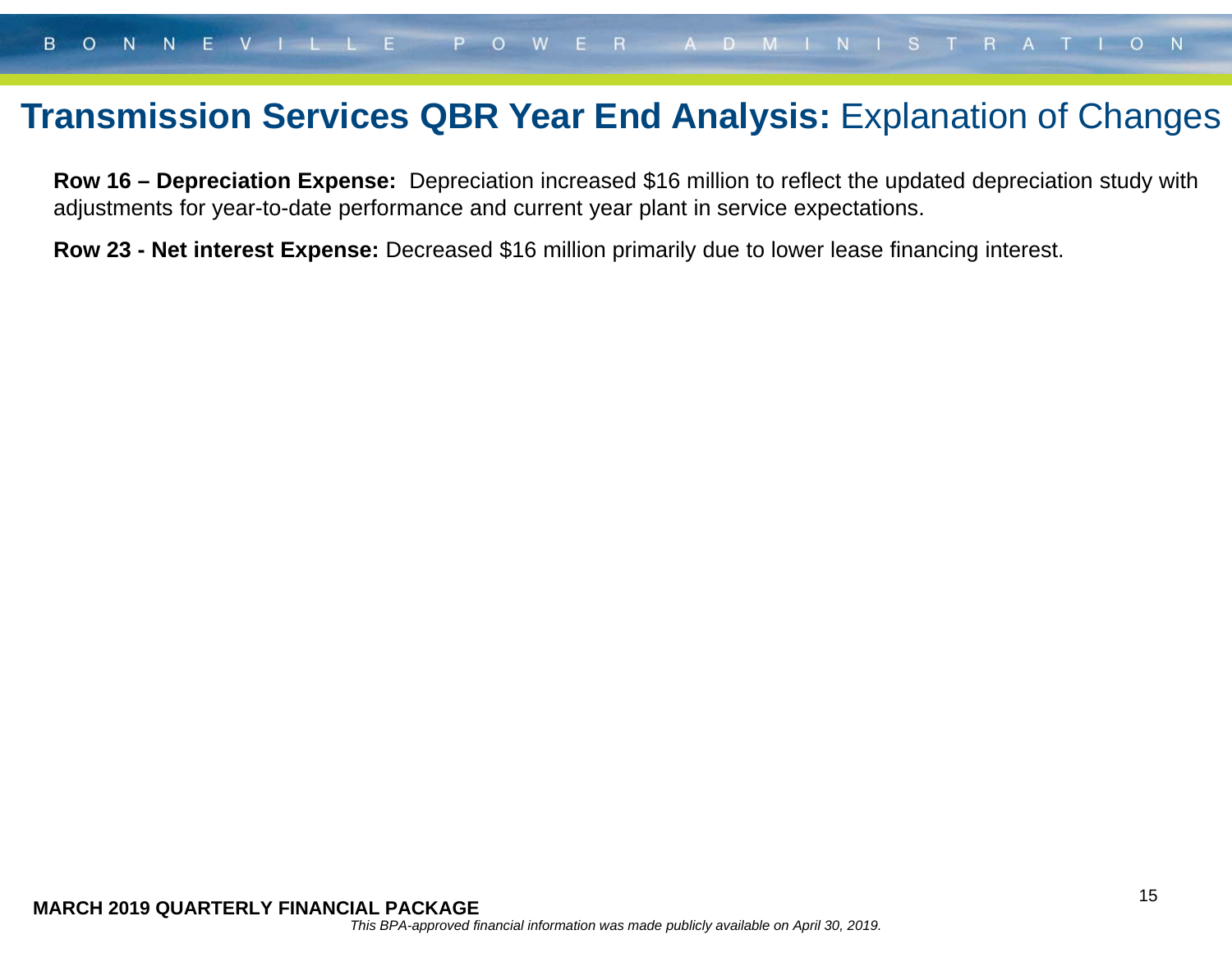| Report ID: 0063FY19<br><b>Requesting BL: TRANSMISSION BUSINESS UNIT</b><br>Unit of Measure: \$ Thousands | <b>Transmission Services Revenue Detail by Product</b><br>Through the Month Ended March 31, 2019<br><b>Preliminary/ Unaudited</b> |                  |                          | Run Date/Time: April 16,2019 / 13:52<br>% of Year Elapsed = | <b>Data Source: PFMS</b><br>50%      |  |  |  |  |  |  |
|----------------------------------------------------------------------------------------------------------|-----------------------------------------------------------------------------------------------------------------------------------|------------------|--------------------------|-------------------------------------------------------------|--------------------------------------|--|--|--|--|--|--|
|                                                                                                          |                                                                                                                                   |                  |                          |                                                             |                                      |  |  |  |  |  |  |
|                                                                                                          |                                                                                                                                   | A                | $\mathbf B$              | $\mathbf c$                                                 | D                                    |  |  |  |  |  |  |
|                                                                                                          |                                                                                                                                   |                  | FY 2019                  |                                                             | FY 2019                              |  |  |  |  |  |  |
|                                                                                                          |                                                                                                                                   | <b>Rate Case</b> | <b>SOY Budget</b>        | <b>Current EOY</b><br><b>Forecast</b>                       | <b>Actuals</b>                       |  |  |  |  |  |  |
| <b>Transmission Services Operating Revenues</b>                                                          |                                                                                                                                   |                  |                          |                                                             |                                      |  |  |  |  |  |  |
| <b>NETWORK</b>                                                                                           |                                                                                                                                   |                  |                          |                                                             |                                      |  |  |  |  |  |  |
| PTP - LONG TERM<br>1                                                                                     |                                                                                                                                   | \$<br>462,950    | $\sqrt[6]{2}$<br>457,402 | $\mathfrak{F}$<br>457,784                                   | $\boldsymbol{\mathsf{S}}$<br>227,706 |  |  |  |  |  |  |
| NETWORK INTEGRATION<br>2                                                                                 |                                                                                                                                   | 133,472          | 134,231                  | 135,004                                                     | 71,436                               |  |  |  |  |  |  |
| <b>INTEGRATION OF RESOURCES</b><br>3                                                                     |                                                                                                                                   |                  |                          |                                                             |                                      |  |  |  |  |  |  |
| FORMULA POWER TRANSMISSION<br>4                                                                          |                                                                                                                                   | 17,952           | 18,188                   | 18,214                                                      | 9,365                                |  |  |  |  |  |  |
| PTP - SHORT TERM<br>5                                                                                    |                                                                                                                                   | 30,888           | 29,540                   | 32,511                                                      | 4,090                                |  |  |  |  |  |  |
| 6<br><b>TOTAL: NETWORK</b>                                                                               |                                                                                                                                   | 645,262          | 639,362                  | 643,512                                                     | 312,597                              |  |  |  |  |  |  |
| <b>ANCILLARY SERVICES</b>                                                                                |                                                                                                                                   |                  |                          |                                                             |                                      |  |  |  |  |  |  |
| SCHEDULING, SYSTEM CONTROL & DISPATCH<br>7                                                               |                                                                                                                                   | 162,455          | 161,274                  | 162,741                                                     | 78,988                               |  |  |  |  |  |  |
| OPERATING RESERVES - SPIN & SUPP<br>8                                                                    |                                                                                                                                   | 43,573           | 44,339                   | 42,804                                                      | 20,608                               |  |  |  |  |  |  |
| 9<br>VARIABLE RES BALANCING                                                                              |                                                                                                                                   | 40,618           | 36,816                   | 36,799                                                      | 18,235                               |  |  |  |  |  |  |
| 10<br><b>REGULATION &amp; FREQ RESPONSE</b>                                                              |                                                                                                                                   | 6,691            | 6,629                    | 6,755                                                       | 3,562                                |  |  |  |  |  |  |
| 11<br><b>ENERGY &amp; GENERATION IMBALANCE</b>                                                           |                                                                                                                                   |                  | 4,603                    | 4,936                                                       | 2,375                                |  |  |  |  |  |  |
| 12<br><b>DISPATCHABLE RES BALANCING</b>                                                                  |                                                                                                                                   | 1,308            | 1,219                    | 1,142                                                       | 534                                  |  |  |  |  |  |  |
| 13<br><b>TOTAL: ANCILLARY SERVICES</b>                                                                   |                                                                                                                                   | 254,644          | 254,880                  | 255,176                                                     | 124,301                              |  |  |  |  |  |  |
| <b>INTERTIE</b>                                                                                          |                                                                                                                                   |                  |                          |                                                             |                                      |  |  |  |  |  |  |
| 14<br>SOUTHERN INTERTIE LONG TERM                                                                        |                                                                                                                                   | 74,761           | 75,359                   | 75,359                                                      | 37,835                               |  |  |  |  |  |  |
| 15<br>SOUTHERN INTERTIE SHORT TERM                                                                       |                                                                                                                                   | 6,142            | 4,487                    | 4,228                                                       | 2,009                                |  |  |  |  |  |  |
| 16<br>MONTANA INTERTIE LONG TERM                                                                         |                                                                                                                                   | 98               | 98                       | 98                                                          | 49                                   |  |  |  |  |  |  |
| 17<br>MONTANA INTERTIE SHORT TERM                                                                        |                                                                                                                                   |                  |                          | 39                                                          | 40                                   |  |  |  |  |  |  |
| 18<br><b>TOTAL: INTERTIE</b>                                                                             |                                                                                                                                   | 81,000           | 79,943                   | 79,723                                                      | 39,933                               |  |  |  |  |  |  |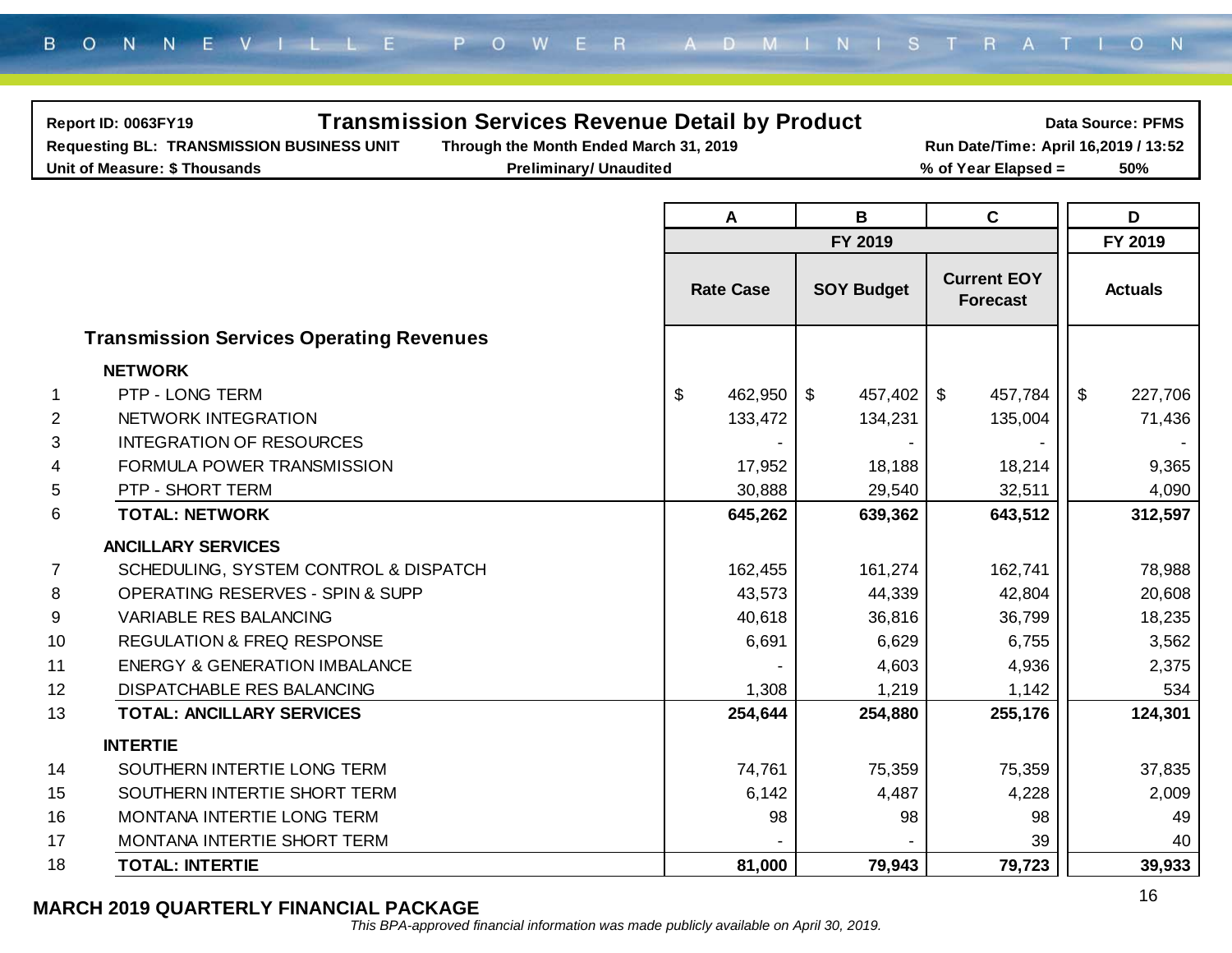|    | Report ID: 0063FY19                                    | <b>Transmission Services Revenue Detail by Product</b> |        |                          |                                       |                | <b>Data Source: PFMS</b> |
|----|--------------------------------------------------------|--------------------------------------------------------|--------|--------------------------|---------------------------------------|----------------|--------------------------|
|    | <b>Requesting BL: TRANSMISSION BUSINESS UNIT</b>       | Through the Month Ended March 31, 2019                 |        |                          | Run Date/Time: April 16,2019 / 13:52  |                |                          |
|    | Unit of Measure: \$ Thousands                          | <b>Preliminary/ Unaudited</b>                          |        |                          | % of Year Elapsed =                   |                | 50%                      |
|    |                                                        |                                                        |        |                          |                                       |                |                          |
|    |                                                        | A                                                      |        | в                        | $\mathbf c$                           |                | D                        |
|    |                                                        |                                                        |        | FY 2019                  |                                       |                | FY 2019                  |
|    |                                                        | <b>Rate Case</b>                                       |        | <b>SOY Budget</b>        | <b>Current EOY</b><br><b>Forecast</b> |                | <b>Actuals</b>           |
|    | <b>OTHER REVENUES &amp; CREDITS</b>                    |                                                        |        |                          |                                       |                |                          |
| 19 | <b>TOWNSEND-GARRISION TRANS</b>                        | $\boldsymbol{\mathsf{s}}$                              | 12,421 | $\mathfrak{P}$<br>12,421 | \$<br>12,376                          | $\mathfrak{P}$ | 6,165                    |
| 20 | <b>GEN INTEGRATION - OTHER REV</b>                     |                                                        | 12,642 | 12,642                   | 12,642                                |                | 6,321                    |
| 21 | USE OF FACILITIES                                      |                                                        | 4,923  | 4,924                    | 4,808                                 |                | 2,411                    |
| 22 | POWER FACTOR PENALTY                                   |                                                        |        |                          |                                       |                | ()                       |
| 23 | NFP - DEPR PNW PSW INTERTIE                            |                                                        | 3,409  | 3,525                    | 3,420                                 |                | 1,736                    |
| 24 | AC - PNW PSW INTERTIE - OTH REV                        |                                                        | 1,905  | 2,000                    | 2,115                                 |                | 1,044                    |
| 25 | <b>OPERATIONS &amp; MAINT - OTHER REV</b>              |                                                        | 719    | 658                      | 649                                   |                | 304                      |
| 26 | COE & BOR PROJECT REV                                  |                                                        |        |                          |                                       |                |                          |
| 27 | <b>RESERVATION FEE - OTHER REV</b>                     |                                                        | 1,340  | 2,464                    | 1,633                                 |                | 1,346                    |
| 28 | <b>TRANSMISSION SHARE IRRIGATION</b>                   |                                                        | 246    | 246                      | 246                                   |                | 27                       |
| 29 | <b>LAND LEASES AND SALES</b>                           |                                                        | 295    | 295                      | 293                                   |                | 332                      |
| 30 | OTHER LEASES REVENUE                                   |                                                        | 105    | 105                      | 81                                    |                | 13                       |
| 31 | REMEDIAL ACTION - OTHER REV                            |                                                        | 27     | 56                       | 48                                    |                | 21                       |
| 32 | MISC SERVICES - LOSS-EXCH-AIR                          |                                                        | 43     | 43                       | 131                                   |                | 24                       |
| 33 | <b>OVERSUPPLY</b>                                      |                                                        |        |                          |                                       |                | $\circ$                  |
| 34 | <b>FAILURE TO COMPLY - OTHER REV</b>                   |                                                        |        |                          | 71                                    |                | 77                       |
| 35 | UNAUTHORIZED INCREASE - OTH REV                        |                                                        |        |                          | 201                                   |                | 175                      |
| 36 | OTHER REVENUE SOURCES                                  |                                                        | 6,277  | 5,955                    | 5,910                                 |                | 3,196                    |
| 37 | <b>TOTAL: OTHER REVENUES &amp; CREDITS</b>             |                                                        | 44,352 | 45,333                   | 44,623                                |                | 23,193                   |
|    |                                                        |                                                        |        |                          |                                       |                |                          |
|    | <b>FIBER &amp; PCS</b>                                 |                                                        |        |                          |                                       |                |                          |
| 38 | FIBER OTHER REVENUE                                    |                                                        | 7,379  | 6,961                    | 7,257                                 |                | 4,593                    |
| 39 | WIRELESS/PCS - OTHER REVENUE                           |                                                        | 5,057  | 5,966                    | 7,303                                 |                | 3,733                    |
| 40 | WIRELESS/PCS - REIMBURSABLE REV                        |                                                        | 4,032  | 4,032                    | 3,142                                 |                | 806                      |
| 41 | FIBER OTHER REIMBURSABLE REV                           |                                                        | 1,550  | 1,533                    | 1,102                                 |                | 553                      |
| 42 | <b>TOTAL: FIBER &amp; PCS</b>                          |                                                        | 18,018 | 18,492                   | 18,804                                |                | 9.685                    |
|    | <b>REIMBURSABLE</b>                                    |                                                        |        |                          |                                       |                |                          |
| 43 | <b>REIMBURSABLE - OTHER REVENUE</b>                    |                                                        | 12,000 | 12,000                   | 12,000                                |                | 7,028                    |
| 44 | <b>ACCRUAL REIMBURSABLE</b>                            |                                                        |        |                          |                                       |                |                          |
| 45 | <b>TOTAL: REIMBURSABLE</b>                             |                                                        | 12,000 | 12,000                   | 12,000                                |                | 7,028                    |
|    | <b>DELIVERY</b>                                        |                                                        |        |                          |                                       |                |                          |
| 46 | UTILITY DELIVERY CHARGES                               |                                                        | 2,571  | 2,492                    | 2,355                                 |                | 1,270                    |
| 47 | <b>DSI DELIVERY</b>                                    |                                                        | 1,915  | 1,915                    | 1,918                                 |                | 960                      |
| 48 | <b>TOTAL: DELIVERY</b>                                 |                                                        | 4,486  | 4,407                    | 4,273                                 |                | 2,231                    |
| 49 | <b>TOTAL: Transmission Services Operating Revenues</b> | 1,059,762<br>\$                                        |        | \$1,054,418              | \$1,058,112                           | \$             | 518,969                  |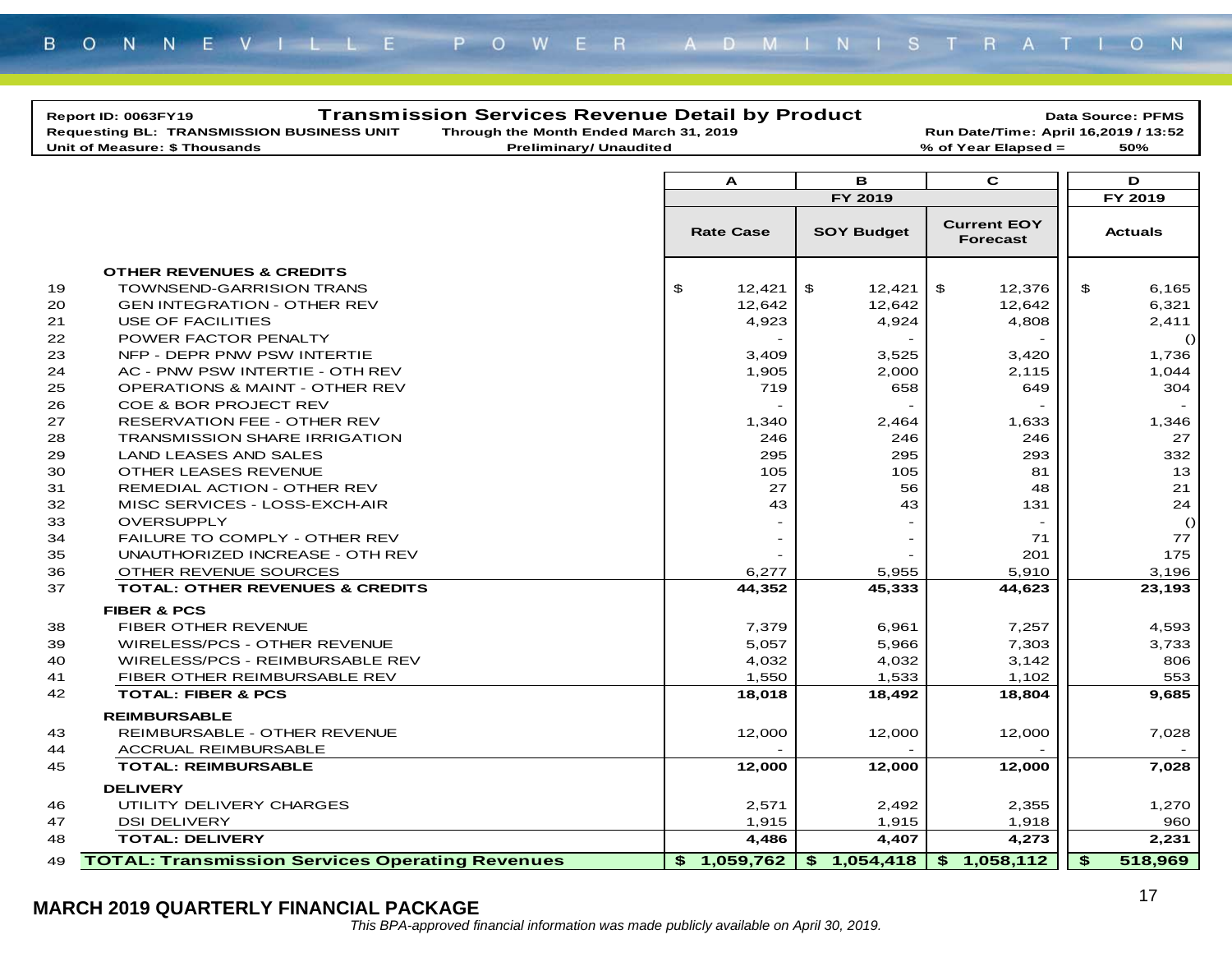|                         | <b>Transmission Services Detailed Statement of Revenues and Expenses</b><br><b>Data Source: PFMS</b><br>Report ID: 0061FY19<br><b>Requesting BL: Transmission Business Unit</b><br>Through the Month Ended March 31, 2019<br>Run Date/Time: April 17,2019 / 04:04<br>Unit of Measure: \$ Thousands<br><b>Preliminary / Unaudited</b><br>% of Year Elapsed =<br>50% |                |                  |                         |                                               |                                |                                |  |  |
|-------------------------|--------------------------------------------------------------------------------------------------------------------------------------------------------------------------------------------------------------------------------------------------------------------------------------------------------------------------------------------------------------------|----------------|------------------|-------------------------|-----------------------------------------------|--------------------------------|--------------------------------|--|--|
|                         |                                                                                                                                                                                                                                                                                                                                                                    |                |                  |                         |                                               |                                |                                |  |  |
|                         |                                                                                                                                                                                                                                                                                                                                                                    | A              | в                | C                       | $D$ <note< td=""><td>Е</td><td>F</td></note<> | Е                              | F                              |  |  |
|                         |                                                                                                                                                                                                                                                                                                                                                                    | FY 2018        |                  | FY 2019                 |                                               | FY 2019                        | FY 2019                        |  |  |
|                         |                                                                                                                                                                                                                                                                                                                                                                    |                |                  |                         |                                               |                                |                                |  |  |
|                         |                                                                                                                                                                                                                                                                                                                                                                    | <b>Actuals</b> | <b>Rate Case</b> | <b>SOY Budget</b>       | <b>Current EOY</b><br><b>Forecast</b>         | <b>Actuals:</b><br><b>FYTD</b> | <b>Actuals per</b><br>Forecast |  |  |
|                         | <b>Operating Revenues</b>                                                                                                                                                                                                                                                                                                                                          |                |                  |                         |                                               |                                |                                |  |  |
| $\mathbf{1}$            | <b>Sales</b>                                                                                                                                                                                                                                                                                                                                                       | \$<br>921,394  | \$<br>898,419    | $\mathbb{S}$<br>898,532 | \$<br>918,007                                 | \$<br>452,362                  | 49%                            |  |  |
| $\overline{2}$          | <b>Other Revenues</b>                                                                                                                                                                                                                                                                                                                                              | 41,792         | 40,924           | 42,668                  | 42,982                                        | 23,062                         | 54%                            |  |  |
| 3                       | <b>Inter-Business Unit Revenues</b>                                                                                                                                                                                                                                                                                                                                | 127,012        | 120,419          | 113,218                 | 97,122                                        | 43,544                         | 45%                            |  |  |
| $\overline{\mathbf{4}}$ | <b>Total Operating Revenues</b>                                                                                                                                                                                                                                                                                                                                    | 1,090,198      | 1,059,762        | 1,054,418               | 1,058,112                                     | 518,969                        | 49%                            |  |  |
|                         | <b>Operating Expenses (Integrated Program Review Programs)</b><br><b>Transmission Operations</b>                                                                                                                                                                                                                                                                   |                |                  |                         |                                               |                                |                                |  |  |
|                         | <b>System Operations</b>                                                                                                                                                                                                                                                                                                                                           |                |                  |                         |                                               |                                |                                |  |  |
| 5                       | Information Technology                                                                                                                                                                                                                                                                                                                                             | 11,663         | 8,668            | 9,933                   | 12,221                                        | 5,286                          | 43%                            |  |  |
| 6                       | Power System Dispatching                                                                                                                                                                                                                                                                                                                                           | 14,705         | 16,376           | 15,438                  | 14,937                                        | 7,283                          | 49%                            |  |  |
| $\overline{\mathbf{7}}$ | <b>Control Center Support</b>                                                                                                                                                                                                                                                                                                                                      | 24,147         | 26,919           | 25,838                  | 25,046                                        | 11,463                         | 46%                            |  |  |
| 8                       | Technical Operations <note 2<="" td=""><td>9,561</td><td>17,937</td><td>17,895</td><td>11,662</td><td>6,304</td><td>54%</td></note>                                                                                                                                                                                                                                | 9,561          | 17,937           | 17,895                  | 11,662                                        | 6,304                          | 54%                            |  |  |
| $\boldsymbol{9}$        | Strategic Integration                                                                                                                                                                                                                                                                                                                                              | 1,694          | 1,447            | 2,228                   | 1,688                                         | 577                            | 34%                            |  |  |
| 10                      | Transmission System Operator                                                                                                                                                                                                                                                                                                                                       | 347            | 1,100            | 139                     | 155                                           | 178                            | 115%                           |  |  |
| 11                      | <b>Substation Operations</b>                                                                                                                                                                                                                                                                                                                                       | 23,673         | 26,091           | 25,898                  | 26,039                                        | 11,666                         | 45%                            |  |  |
| 12                      | <b>Sub-Total</b>                                                                                                                                                                                                                                                                                                                                                   | 85,789         | 98,538           | 97,369                  | 91,748                                        | 42,755                         | 47%                            |  |  |
|                         | Scheduling                                                                                                                                                                                                                                                                                                                                                         |                |                  |                         |                                               |                                |                                |  |  |
| 13                      | Reservations                                                                                                                                                                                                                                                                                                                                                       | 1,029          | 1,561            | 1,111                   | 929                                           | 420                            | 45%                            |  |  |
| 14                      | Pre-Scheduling                                                                                                                                                                                                                                                                                                                                                     | 134            | 442              | -1                      | 48                                            | 59                             | 122%                           |  |  |
| 15                      | Real-Time Scheduling                                                                                                                                                                                                                                                                                                                                               | 5,062          | 4,957            | 5,669                   | 5,289                                         | 2,433                          | 46%                            |  |  |
| 16                      | <b>Scheduling Technical Support</b>                                                                                                                                                                                                                                                                                                                                | 3,452          | 4,239            | 3,404                   | 3,377                                         | 1,563                          | 46%                            |  |  |
| 17                      | Scheduling After-the-Fact                                                                                                                                                                                                                                                                                                                                          | 158            | 558              | 11                      | 57                                            | 67                             | 118%                           |  |  |
| 18                      | Sub-Total                                                                                                                                                                                                                                                                                                                                                          | 9,835          | 11,758           | 10,196                  | 9,700                                         | 4,542                          | 47%                            |  |  |
|                         | <b>Marketing</b>                                                                                                                                                                                                                                                                                                                                                   |                |                  |                         |                                               |                                |                                |  |  |
| 19                      | <b>Transmission Sales</b>                                                                                                                                                                                                                                                                                                                                          | 2,677          | 3,600            | 2,462                   | 2,882                                         | 1,389                          | 48%                            |  |  |
| 20<br>21                | Contract Management<br><b>Transmission Billing</b>                                                                                                                                                                                                                                                                                                                 | 3,766<br>2,036 | 5,039<br>2,611   | 3,963<br>2,417          | 3,581<br>2,426                                | 1,637<br>1,136                 | 46%<br>47%                     |  |  |
| 22                      |                                                                                                                                                                                                                                                                                                                                                                    | 8,061          | 6,457            | 8,316                   |                                               |                                | 44%                            |  |  |
| 23                      | <b>Business Strategy and Assessment</b><br>Sub-Total                                                                                                                                                                                                                                                                                                               | 16,540         | 17,707           | 17,158                  | 8,122<br>17,012                               | 3,536<br>7,698                 | 45%                            |  |  |
|                         | <b>Business Support</b>                                                                                                                                                                                                                                                                                                                                            |                |                  |                         |                                               |                                |                                |  |  |
| 24                      | <b>Executive and Administrative Services</b>                                                                                                                                                                                                                                                                                                                       | 19,128         | 16,863           | 15,098                  | 22,700                                        | 11,750                         | 52%                            |  |  |
| 25                      | <b>Legal Support</b>                                                                                                                                                                                                                                                                                                                                               | 2,411          | 1,792            | 3,041                   | 2,133                                         | 1,107                          | 52%                            |  |  |
| 26                      | Transmission Services Internal General & Administrative                                                                                                                                                                                                                                                                                                            | 12,658         | 12,657           | 12,434                  | 13,926                                        | 4,974                          | 36%                            |  |  |
| 27                      | <b>Aircraft Services</b>                                                                                                                                                                                                                                                                                                                                           | 1,437          | 3,010            | 2,450                   | 1,118                                         | 440                            | 39%                            |  |  |
| 28                      | <b>Logistics Services</b>                                                                                                                                                                                                                                                                                                                                          | 6,188          | 5,025            | 5,526                   | 8,148                                         | 3,474                          | 43%                            |  |  |
| 29                      | <b>Security Enhancements</b>                                                                                                                                                                                                                                                                                                                                       | 727            | 658              | 644                     | 679                                           | 264                            | 39%                            |  |  |
| 30                      | Sub-Total                                                                                                                                                                                                                                                                                                                                                          | 42,549         | 40,005           | 39,193                  | 48,705                                        | 22,009                         | 45%                            |  |  |
| 31                      | <b>Transmission Operations Sub-Total</b>                                                                                                                                                                                                                                                                                                                           | \$<br>154,714  | 168,007<br>\$    | \$<br>163,915           | S.<br>167,165                                 | S.<br>77,005                   | 46%                            |  |  |
|                         | MARCH 2019 QUARTERLY FINANCIAL PACKAGE                                                                                                                                                                                                                                                                                                                             |                |                  |                         |                                               |                                | 18                             |  |  |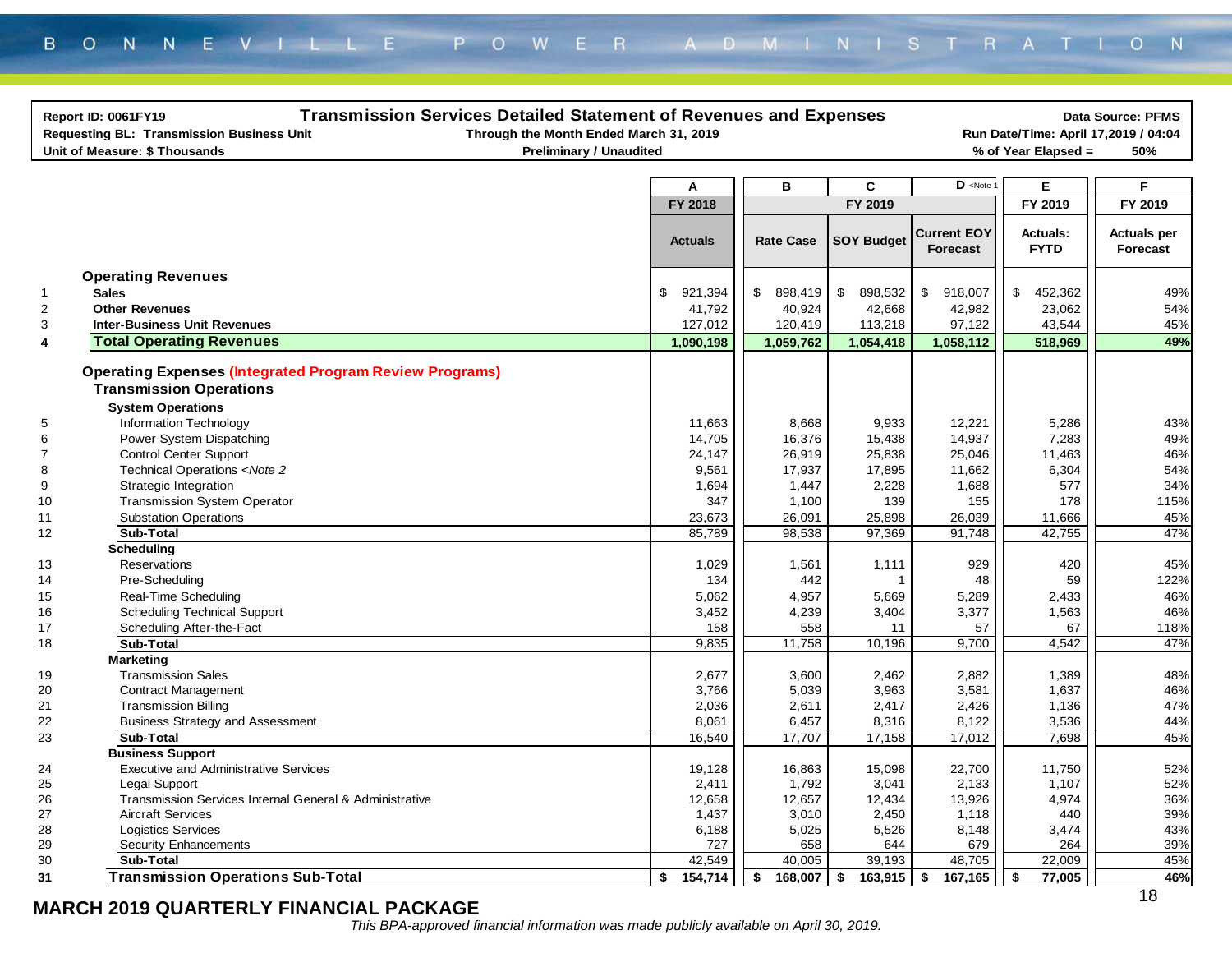|    | <b>Transmission Services Detailed Statement of Revenues and Expenses</b><br>Report ID: 0061FY19<br>Requesting BL: Transmission Business Unit<br>Through the Month Ended March 31, 2019<br>Unit of Measure: \$ Thousands<br><b>Preliminary / Unaudited</b> |                |                  |                   | % of Year Elapsed =                           | Data Source: PFMS<br>Run Date/Time: April 17,2019 / 04:04<br>50% |                                |
|----|-----------------------------------------------------------------------------------------------------------------------------------------------------------------------------------------------------------------------------------------------------------|----------------|------------------|-------------------|-----------------------------------------------|------------------------------------------------------------------|--------------------------------|
|    |                                                                                                                                                                                                                                                           |                |                  |                   |                                               |                                                                  |                                |
|    |                                                                                                                                                                                                                                                           | A              | в                | C                 | $D$ <note< td=""><td>Е</td><td>E</td></note<> | Е                                                                | E                              |
|    |                                                                                                                                                                                                                                                           | FY 2018        |                  | FY 2019           |                                               | FY 2019                                                          | FY 2019                        |
|    |                                                                                                                                                                                                                                                           | <b>Actuals</b> | <b>Rate Case</b> | <b>SOY Budget</b> | <b>Current EOY</b><br>Forecast                | <b>Actuals:</b><br><b>FYTD</b>                                   | <b>Actuals per</b><br>Forecast |
|    | <b>Transmission Maintenance</b>                                                                                                                                                                                                                           |                |                  |                   |                                               |                                                                  |                                |
|    | <b>System Maintenance</b>                                                                                                                                                                                                                                 |                |                  |                   |                                               |                                                                  |                                |
| 32 | Non-Electric Maintenance                                                                                                                                                                                                                                  | \$<br>26,636   | \$<br>31,180     | \$<br>27,857      | \$<br>27,947                                  | \$<br>14,758                                                     | 53%                            |
| 33 | <b>Substation Maintenance</b>                                                                                                                                                                                                                             | 32,051         | 36,693           | 33,386            | 32,853                                        | 14,200                                                           | 43%                            |
| 34 | <b>Transmission Line Maintenance</b>                                                                                                                                                                                                                      | 26,565         | 30,228           | 27,948            | 27,178                                        | 13,722                                                           | 50%                            |
| 35 | <b>System Protection Control Maintenance</b>                                                                                                                                                                                                              | 15,239         | 15,999           | 15,248            | 15,522                                        | 8,058                                                            | 52%                            |
| 36 | Power System Control Maintenance                                                                                                                                                                                                                          | 20,662         | 20,859           | 22,329            | 21,475                                        | 9,532                                                            | 44%                            |
| 37 | Joint Cost Maintenance                                                                                                                                                                                                                                    | 301            | 149              | 21                | 24                                            | 73                                                               | 307%                           |
| 38 | System Maintenance Management                                                                                                                                                                                                                             | 8,480          | 8,010            | 9,010             | 8,925                                         | 4,516                                                            | 51%                            |
| 39 | Row Maintenance                                                                                                                                                                                                                                           | 8,073          | 9,986            | 8,394             | 8,929                                         | 2,756                                                            | 31%                            |
| 40 | Heavy Mobile Equipment Maintenance                                                                                                                                                                                                                        | 55             | 18               |                   |                                               | (448)                                                            | -2241338700%                   |
| 41 | <b>Technical Training</b>                                                                                                                                                                                                                                 | 2,897          | 2,526            | 2,905             | 2,869                                         | 1,342                                                            | 47%                            |
| 42 | Vegetation Management                                                                                                                                                                                                                                     | 18,112         | 17,441           | 18,497            | 18,000                                        | 6,593                                                            | 37%                            |
| 43 | Sub-Total                                                                                                                                                                                                                                                 | 159,070        | 173,089          | 165,595           | 163,723                                       | 75, 101                                                          | 46%                            |
|    | <b>Environmental Operations</b>                                                                                                                                                                                                                           |                |                  |                   |                                               |                                                                  |                                |
| 44 | <b>Environmental Analysis</b>                                                                                                                                                                                                                             | -1             | 8                |                   |                                               |                                                                  | 0%                             |
| 45 | Pollution Prevention and Abatement                                                                                                                                                                                                                        | 4,290          | 5,028            | 4,676             | 4,374                                         | 1,562                                                            | 36%                            |
| 46 | Sub-Total                                                                                                                                                                                                                                                 | 4,291          | 5,036            | 4,676             | 4,374                                         | 1,562                                                            | 36%                            |
| 47 | <b>Transmission Maintenance Sub-Total</b>                                                                                                                                                                                                                 | 163,361        | 178,125          | 170,272           | 168,097                                       | 76,663                                                           | 46%                            |
|    | <b>Transmission Engineering</b>                                                                                                                                                                                                                           |                |                  |                   |                                               |                                                                  |                                |
|    | <b>System Development</b>                                                                                                                                                                                                                                 |                |                  |                   |                                               |                                                                  |                                |
| 48 | Research and Development                                                                                                                                                                                                                                  | 5,099          | 7,298            | 5,591             | 4,560                                         | 1,860                                                            | 41%                            |
| 49 | TSD Planning and Analysis                                                                                                                                                                                                                                 | 20,651         | 21,752           | 27,269            | 25,610                                        | 9,158                                                            | 36%                            |
| 50 | Capital to Expense Transfer                                                                                                                                                                                                                               | 6,179          | 4,285            | 3,224             | 3,228                                         | 1,404                                                            | 43%                            |
| 51 | NERC / WECC Compliance                                                                                                                                                                                                                                    | 11,859         | 20,436           | 13,426            | 12,962                                        | 5,981                                                            | 46%                            |
| 52 | Environmental Policy and Planning                                                                                                                                                                                                                         | 1,227          | 1,747            | 1,215             | 1,198                                         | 557                                                              | 46%                            |
| 53 | Engineering Line Rating and Compliance                                                                                                                                                                                                                    | 2,887          | 2,200            | 2,245             | 2,661                                         | 1,459                                                            | 55%                            |
| 54 | <b>Transmission Engineering Sub-Total</b>                                                                                                                                                                                                                 | 47,901         | 57,718           | 52,969            | 50,220                                        | 20,419                                                           | 41%                            |
|    | <b>Transmission Acquisition and Ancillary Services (IPR Programs)</b><br>Non-Between Business Line Acquisition and Ancillary Products and Services                                                                                                        |                |                  |                   |                                               |                                                                  |                                |
| 55 | <b>Leased Facilities</b>                                                                                                                                                                                                                                  | 4,715          | 5,179            | 6,700             | 5,313                                         | 2,077                                                            | 39%                            |
| 56 | General Transfer Agreements (Settlement)                                                                                                                                                                                                                  | 2,965          |                  | 2                 |                                               |                                                                  | 94%                            |
| 57 | Non-BBL Ancillary Services                                                                                                                                                                                                                                | 227            | 97               | 97                | 224                                           | 124                                                              | 55%                            |
| 58 | Reliability Demand Response/Redispatch                                                                                                                                                                                                                    | 4,519          | 5,188            | 3,143             | 269                                           | 82                                                               | 31%                            |
| 59 | <b>Transmission Acquisition and Ancillary Services Sub-Total</b>                                                                                                                                                                                          | 12,425         | 10,464           | 9,942             | 5,807                                         | 2,285                                                            | 39%                            |
|    | <b>BPA Internal Support</b>                                                                                                                                                                                                                               |                |                  |                   |                                               |                                                                  |                                |
| 60 | <b>Additional Post-Retirement Contribution</b>                                                                                                                                                                                                            | 19,368         | 15,532           | 17,593            | 20,533                                        | 10,174                                                           | 50%                            |
| 61 | Agency Services G & A (Excludes Direct Project Support)                                                                                                                                                                                                   | 72,384         | 80,075           | 79,592            | 85,244                                        | 37,866                                                           | 44%                            |
| 62 | <b>BPA Internal Support Subtotal</b>                                                                                                                                                                                                                      | 91,752         | 95,607           | 97,186            | 105,777                                       | 48,040                                                           | 45%                            |
| 63 | <b>Undistributed Reduction</b>                                                                                                                                                                                                                            |                | (8, 539)         |                   |                                               |                                                                  | 0%                             |
| 64 | <b>Sub-Total Integrated Program Review Operating Expenses</b>                                                                                                                                                                                             | \$470,154      | \$<br>501,381    | \$<br>494,283     | \$<br>497,066                                 | \$<br>224,411                                                    | 45%                            |
|    | MARCH 2019 QUARTERLY FINANCIAL PACKAGE                                                                                                                                                                                                                    |                |                  |                   |                                               |                                                                  | 19                             |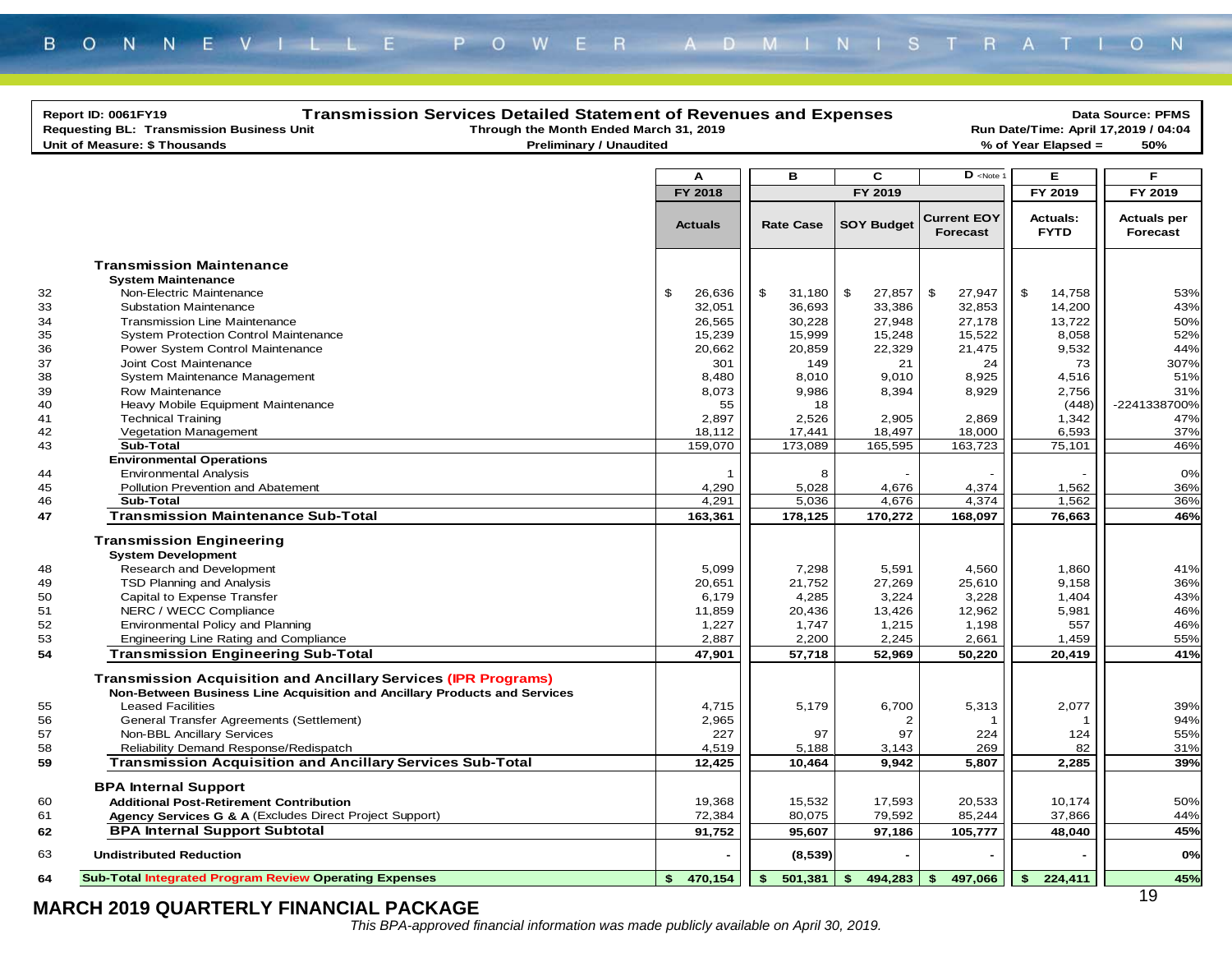|                                                          | <b>Transmission Services Detailed Statement of Revenues and Expenses</b><br>Report ID: 0061FY19                                                                                                                                                                                                                                       |                                                                                                         |                                                                                                          |                                                                                                      |                                                                                                      |                                                                                                   | <b>Data Source: PFMS</b>                                            |
|----------------------------------------------------------|---------------------------------------------------------------------------------------------------------------------------------------------------------------------------------------------------------------------------------------------------------------------------------------------------------------------------------------|---------------------------------------------------------------------------------------------------------|----------------------------------------------------------------------------------------------------------|------------------------------------------------------------------------------------------------------|------------------------------------------------------------------------------------------------------|---------------------------------------------------------------------------------------------------|---------------------------------------------------------------------|
|                                                          | Through the Month Ended March 31, 2019<br>Requesting BL: Transmission Business Unit                                                                                                                                                                                                                                                   |                                                                                                         |                                                                                                          |                                                                                                      |                                                                                                      |                                                                                                   | Run Date/Time: April 17,2019 / 04:04                                |
|                                                          | Unit of Measure: \$ Thousands<br><b>Preliminary / Unaudited</b>                                                                                                                                                                                                                                                                       |                                                                                                         |                                                                                                          |                                                                                                      |                                                                                                      | % of Year Elapsed =                                                                               | 50%                                                                 |
|                                                          |                                                                                                                                                                                                                                                                                                                                       |                                                                                                         |                                                                                                          |                                                                                                      |                                                                                                      |                                                                                                   |                                                                     |
|                                                          |                                                                                                                                                                                                                                                                                                                                       | A                                                                                                       | в                                                                                                        | C                                                                                                    | $\mathbf{D}$ <note< td=""><td>Е</td><td>F.</td></note<>                                              | Е                                                                                                 | F.                                                                  |
|                                                          |                                                                                                                                                                                                                                                                                                                                       | FY 2018                                                                                                 |                                                                                                          | FY 2019                                                                                              |                                                                                                      | FY 2019                                                                                           | FY 2019                                                             |
|                                                          |                                                                                                                                                                                                                                                                                                                                       | <b>Actuals</b>                                                                                          | <b>Rate Case</b>                                                                                         | <b>SOY Budget</b>                                                                                    | <b>Current EOY</b><br><b>Forecast</b>                                                                | Actuals:<br><b>FYTD</b>                                                                           | <b>Actuals per</b><br>Forecast                                      |
| 65<br>66<br>67                                           | <b>Operating Expenses (Non-Integrated Program Review Programs)</b><br><b>Transmission Acquisition and Ancillary Services</b><br>Between Business Line Acquisition and Ancillary Products and Services<br><b>Ancillary Services Payments</b><br>Other Payments to Power Services<br><b>Station Services Payments</b>                   | \$<br>102,055<br>10,780<br>2,832                                                                        | $\mathfrak{S}$<br>88,569<br>10,729<br>2,221                                                              | \$<br>97,294<br>10,729<br>2,281                                                                      | \$<br>95,997<br>10,729<br>2,221                                                                      | \$<br>46,607<br>5,364<br>1,201                                                                    | 49%<br>50%<br>54%                                                   |
| 68                                                       | <b>Transmission Acquisition and Ancillary Services Sub-Total</b>                                                                                                                                                                                                                                                                      | 115,667                                                                                                 | 101,519                                                                                                  | 110,304                                                                                              | 108,947                                                                                              | 53,172                                                                                            | 49%                                                                 |
| 69<br>70<br>71<br>72                                     | <b>Transmission Reimbursables</b><br><b>Reimbursables</b><br><b>External Reimbursable Services</b><br>Internal Reimbursable Services<br>Oversupply Displacement Costs<br><b>Transmission Reimbursables Sub-Total</b>                                                                                                                  | 5.862<br>1,020<br>4,867<br>11,749                                                                       | 8,817<br>1,120<br>9,936                                                                                  | 5,130<br>5,130                                                                                       | 5,135<br>246<br>5,381                                                                                | 5,020<br>332<br>5,353                                                                             | 98%<br>135%<br>0%<br>99%                                            |
| 73<br>74<br>75<br>76                                     | <b>Bad Debt Expense</b><br>Other Income, Expenses and Adjustments<br>Depreciation<br>Amortization                                                                                                                                                                                                                                     | (34)<br>(972)<br>284,088<br>2,196                                                                       | 287,953<br>2,263                                                                                         | 331,869<br>2,263                                                                                     | $\Omega$<br>303,000<br>3,000                                                                         | (1)<br>1,694<br>150,947<br>1,112                                                                  | -4145400%<br>-16938623400%<br>50%<br>37%                            |
| 77                                                       | <b>Sub-Total Non-Integrated Program Review Operating Expenses</b>                                                                                                                                                                                                                                                                     | 412,694                                                                                                 | 401,671                                                                                                  | 449,566                                                                                              | 420,328                                                                                              | 212,277                                                                                           | 51%                                                                 |
| 78                                                       | <b>Total Operating Expenses</b>                                                                                                                                                                                                                                                                                                       | 882,848                                                                                                 | 903,053                                                                                                  | 943,850                                                                                              | 917,395                                                                                              | 436,688                                                                                           | 48%                                                                 |
| 79                                                       | <b>Net Operating Revenues (Expenses)</b>                                                                                                                                                                                                                                                                                              | 207,350                                                                                                 | 156,709                                                                                                  | 110,568                                                                                              | 140,717                                                                                              | 82,281                                                                                            | 58%                                                                 |
| 80<br>81<br>82<br>83<br>84<br>85<br>86<br>87<br>88<br>89 | Interest Expense and (Income)<br><b>Federal Appropriation</b><br><b>Capitalization Adjustment</b><br><b>Borrowings from US Treasury</b><br><b>Debt Service Reassignment</b><br><b>Customer Advances</b><br><b>Lease Financing</b><br><b>AFUDC</b><br>Interest Income<br><b>Net Interest Expense (Income)</b><br><b>Total Expenses</b> | 532<br>(18,968)<br>105,326<br>7,233<br>4,801<br>63,027<br>(16, 778)<br>(4, 384)<br>140,788<br>1,023,636 | 1,518<br>(18,968)<br>107,714<br>5,111<br>4,172<br>93,380<br>(24, 819)<br>(3,940)<br>164,168<br>1,067,220 | 31<br>(18,968)<br>106,433<br>4,536<br>4,584<br>63,863<br>(13,200)<br>(3,642)<br>143,635<br>1,087,485 | 30<br>(18,968)<br>111.764<br>4,536<br>4,467<br>62,997<br>(15,000)<br>(1,615)<br>148,210<br>1,065,605 | 15<br>(9, 484)<br>55,806<br>2,268<br>2,576<br>31,111<br>(8, 165)<br>(3, 813)<br>70,313<br>507,001 | 50%<br>50%<br>50%<br>50%<br>58%<br>49%<br>54%<br>236%<br>47%<br>48% |
| 90                                                       | <b>Net Revenues (Expenses)</b>                                                                                                                                                                                                                                                                                                        | \$66.562                                                                                                |                                                                                                          |                                                                                                      |                                                                                                      | \$11,968                                                                                          | $-260%$                                                             |
|                                                          |                                                                                                                                                                                                                                                                                                                                       |                                                                                                         |                                                                                                          |                                                                                                      |                                                                                                      |                                                                                                   |                                                                     |

<1 Although the forecasts in this report are presented as point estimates, BPA operates a hydro-based system that encounters much uncertainty regarding water supply and wholesale market prices. These uncertainties, among other factors, may result in large range swings +/- impacting the final results in revenues, expenses, and cash reserves.

<2 Technical Operations project reporting includes the 2018 KSI project Commercial Operations.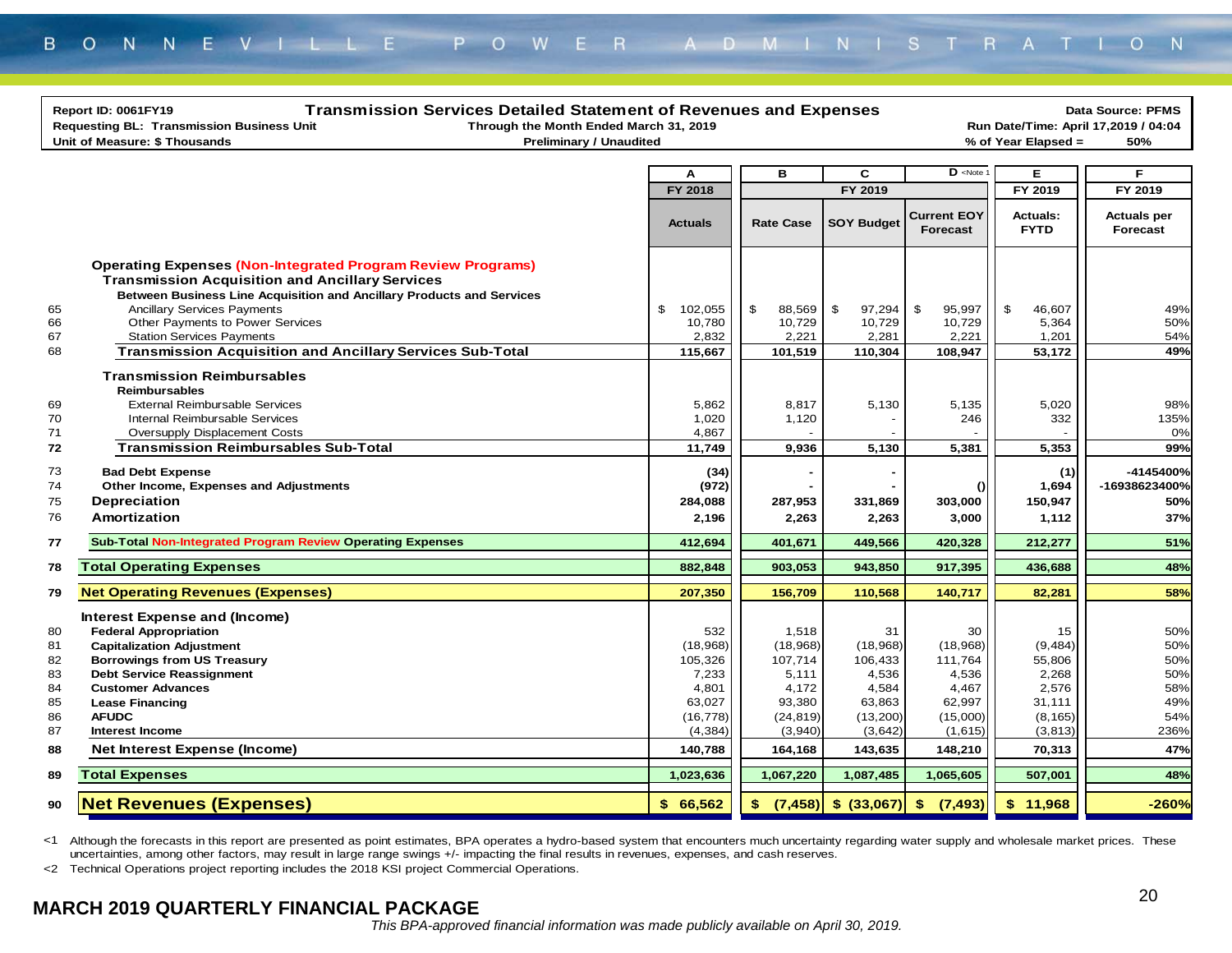### **BPA Financial Reserves**

|                                    | <b>FY2019 Q2 RESERVES FORECAST - HOSS 16</b> |             |              |             |               |             |         |             |            |                                    |
|------------------------------------|----------------------------------------------|-------------|--------------|-------------|---------------|-------------|---------|-------------|------------|------------------------------------|
|                                    | A                                            | B           | C            | D           | Е             | F           | G       | H           |            | J                                  |
| (in \$Thousands)                   | <b>FY 2018</b>                               |             | <b>BP-18</b> |             |               |             | FY 2019 |             |            | <b>DELTA</b>                       |
|                                    |                                              | <b>Days</b> |              | <b>Days</b> |               | <b>Days</b> |         | <b>Days</b> |            |                                    |
| <b>POWER</b>                       | <b>EOY</b>                                   | Cash        | FY 2019      | Cash        | <b>SOY/IP</b> | Cash        | Q2      | Cash        | Q2 to SOY  | Q <sub>2</sub> to BP <sub>19</sub> |
| <b>PS RESERVES for RISK</b>        | 12,715                                       | 3           | 61,000       | 12          | 48,088        | 9           | 288,140 | 58          | 240,053    | 227,140                            |
| PS RESERVES not for RISK           | 178,723                                      |             | 78,800       |             | 87,067        |             | 126,832 |             | 39,764     | 48,032                             |
| <b>PS TOTAL RESERVES</b>           | 191,438                                      |             | 139,800      |             | 135,155       |             | 414,972 |             | 279,817    | 275,172                            |
| <b>TRANSMISSION</b>                |                                              |             |              |             |               |             |         |             |            |                                    |
| <b>TS RESERVES for RISK</b>        | 537,931                                      | 325         | 368,539      | 220         | 539,470       | 319         | 206,520 | 122         | (332,950)  | (162,019)                          |
| TS RESERVES not for RISK           | 110,476                                      |             | 40,000       |             | 106,302       |             | 115,349 |             | 9,046      | 75,349                             |
| <b>TS TOTAL RESERVES</b>           | 648,407                                      |             | 408,539      |             | 645,772       |             | 321,868 |             | (323, 904) | (86, 671)                          |
| <b>AGENCY</b>                      |                                              |             |              |             |               |             |         |             |            |                                    |
| <b>RESERVES for RISK</b>           | 550,646                                      | 85          | 429,539      | 62          | 587,558       | 86          | 494,660 | 74          | (92, 897)  | 65,121                             |
| <b>RESERVES not for RISK</b><br>81 | 289,199                                      |             | 118,800      |             | 193,370       |             | 242,181 |             | 48,811     | 123,381                            |
| <b>AGENCY TOTAL RESERVES</b>       | 839,845                                      |             | 548,339      |             | 780,927       |             | 736,841 |             | (44, 087)  | 188,502                            |

Notes:

- Second quarter forecast will be the basis for BP20 final proposal. Threshold levels for the CRAC, Surcharge and RDC will be set based on the relationship between the Net Revenue and Reserves for Risk. The CRAC will be set to the equivalent of zero RFR, the surcharge to 60 days cash and the RDC to 120 days cash by BL and 90 for the Agency.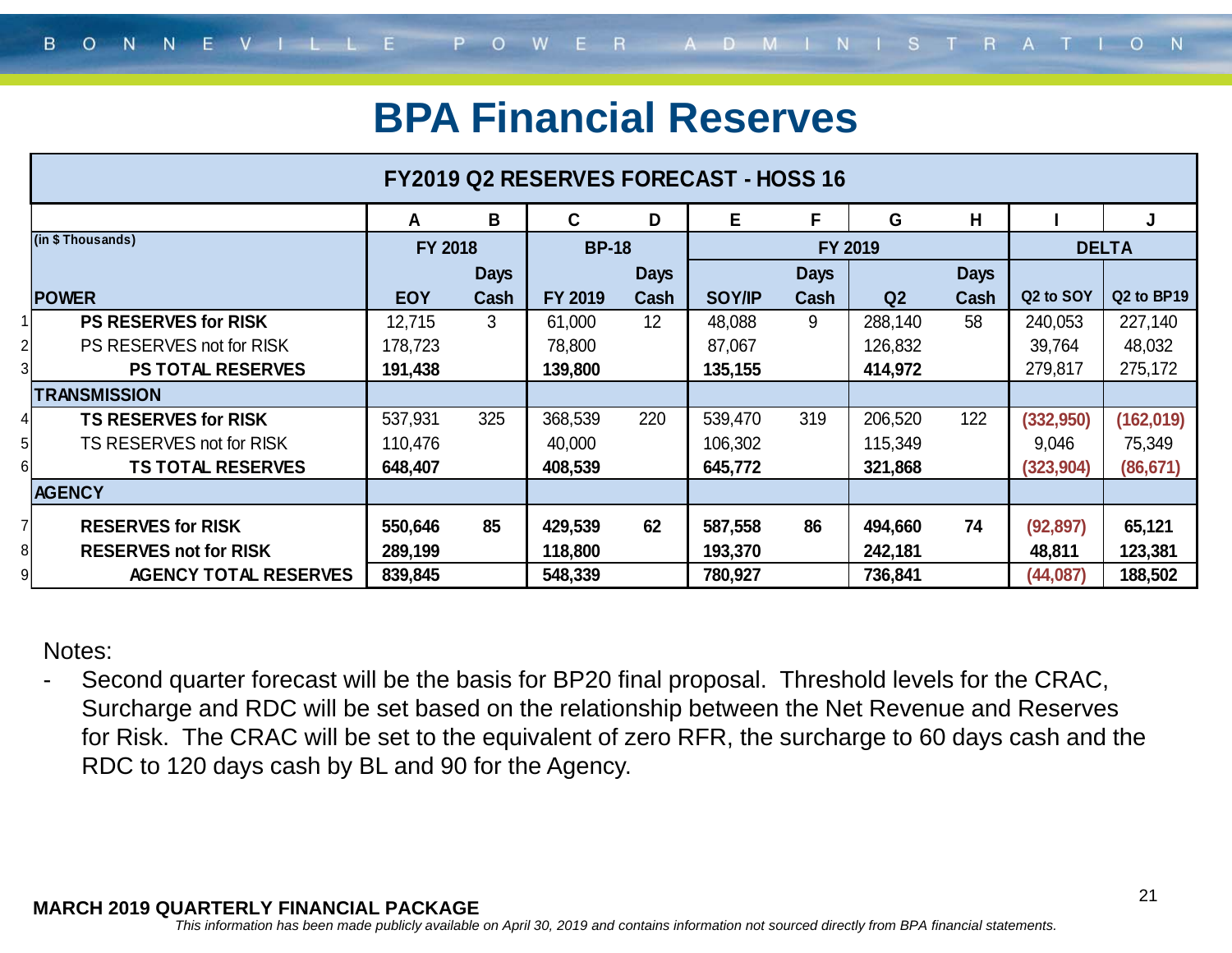

# **FY 2019 Second Quarter Capital Financial Results & Forecast**



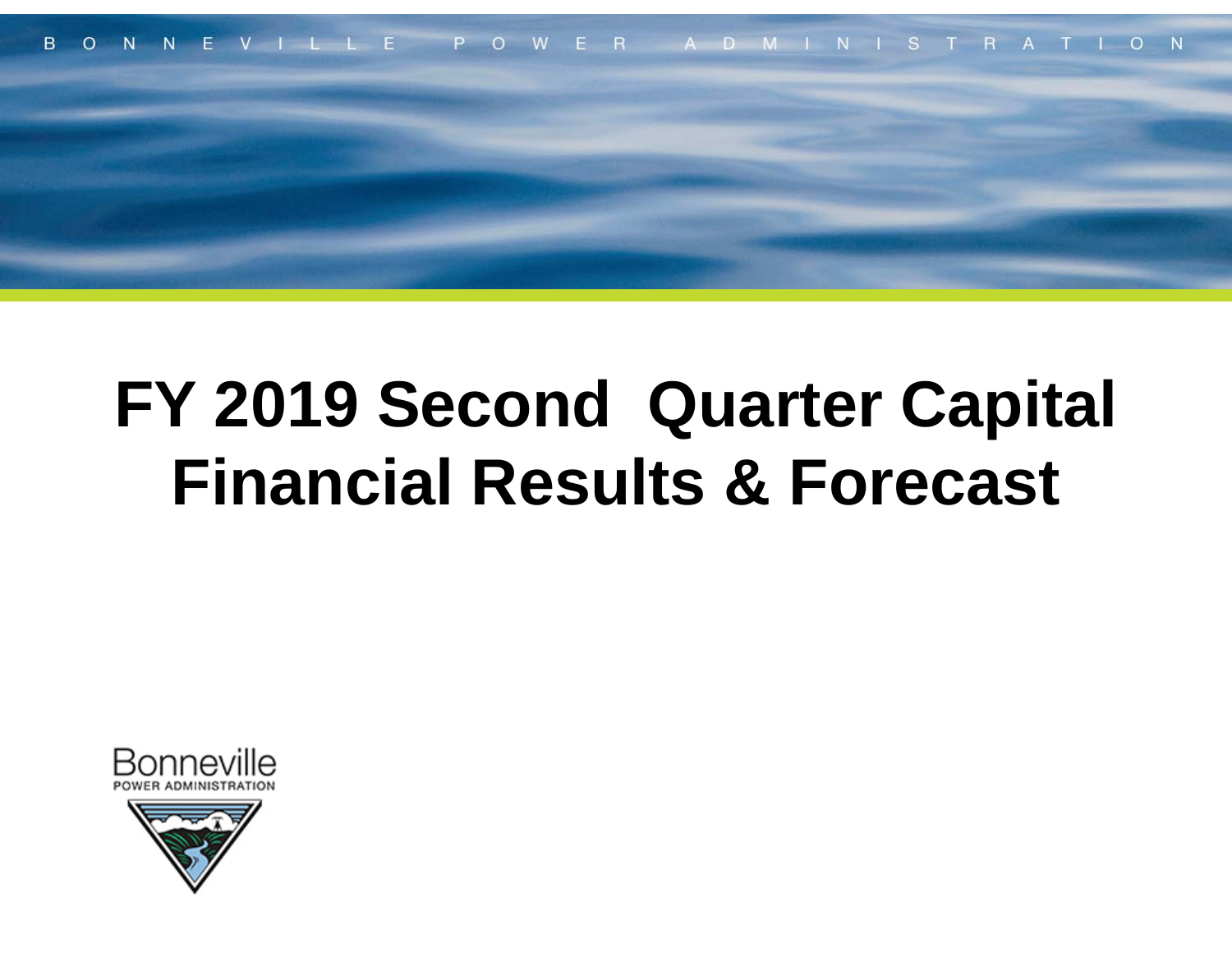|                | Report ID: 0027FY19                                                                                                                  | <b>BPA Statement of Capital Expenditures</b>                             |                             |                                       |                                |                               | Data Source: PFMS                           |
|----------------|--------------------------------------------------------------------------------------------------------------------------------------|--------------------------------------------------------------------------|-----------------------------|---------------------------------------|--------------------------------|-------------------------------|---------------------------------------------|
|                | <b>Requesting BL: Corporate Business Unit</b><br>Unit of Measure: \$Thousands                                                        | Through the Month Ended March 31, 2019<br><b>Preliminary / Unaudited</b> |                             |                                       |                                | % of Year Elapsed =           | Run Date/Time: April 16,2019 / 13:33<br>50% |
|                |                                                                                                                                      | Α                                                                        | В                           | C                                     | D                              | Е                             | F                                           |
|                |                                                                                                                                      |                                                                          | FY 2019                     |                                       | FY 2019                        |                               | FY 2019                                     |
|                |                                                                                                                                      | <b>Rate Case</b>                                                         | <b>SOY</b><br><b>Budget</b> | <b>Current EOY</b><br><b>Forecast</b> | <b>Actuals:</b><br><b>FYTD</b> | Actuals/<br><b>SOY Budget</b> | Actuals/<br><b>Forecast</b>                 |
|                | <b>Transmission Business Unit</b>                                                                                                    |                                                                          |                             |                                       |                                |                               |                                             |
| $\overline{1}$ | <b>MAIN GRID</b>                                                                                                                     | \$<br>40,884                                                             | \$<br>3,852                 | \$<br>2,276                           | \$<br>(579)                    | $-15%$                        | $-25%$                                      |
| $\overline{2}$ | AREA & CUSTOMER SERVICE                                                                                                              | 48,967                                                                   | 50,346                      | 87,747                                | 35,445                         | 70%                           | 40%                                         |
| 3              | SYSTEM REPLACEMENTS                                                                                                                  | 329,441                                                                  | 292,829                     | 240,960                               | 78,575                         | 27%                           | 33%                                         |
| $\overline{4}$ | <b>UPGRADES &amp; ADDITIONS</b>                                                                                                      | 78,465                                                                   | 93,929                      | 62,471                                | 18,221                         | 19%                           | 29%                                         |
| 5              | ENVIRONMENT CAPITAL                                                                                                                  | 7,625                                                                    | 7,111                       | 7,845                                 | 4,315                          | 61%                           | 55%                                         |
|                | PFIA                                                                                                                                 |                                                                          |                             |                                       |                                |                               |                                             |
| 6              | MISC. PFIA PROJECTS                                                                                                                  | 6,827                                                                    | 47,702                      | 39,316                                | 39,951                         | 84%                           | 102%                                        |
| $\tau$         | <b>GENERATOR INTERCONNECTION</b>                                                                                                     | 13,654                                                                   | 54,139                      | 18,837                                | 8,689                          | 16%                           | 46%                                         |
| $\,8\,$        | SPECTRUM RELOCATION                                                                                                                  | 683                                                                      | 1,926                       | 619                                   | 548                            | 28%                           | 88%                                         |
| 9              | CAPITAL INDIRECT, undistributed                                                                                                      |                                                                          |                             |                                       | 4,401                          | 0%                            | 0%                                          |
| 10             | <b>TOTAL Transmission Business Unit</b>                                                                                              | 526,547                                                                  | 551,835                     | 460,071                               | 189,565                        | 34%                           | 41%                                         |
|                | <b>Power Business Unit</b>                                                                                                           |                                                                          |                             |                                       |                                |                               |                                             |
| 11             | BUREAU OF RECLAMATION <note 1<="" td=""><td>141,814</td><td>53,462</td><td>48,750</td><td>16,574</td><td>31%</td><td>34%</td></note> | 141,814                                                                  | 53,462                      | 48,750                                | 16,574                         | 31%                           | 34%                                         |
| 12             | CORPS OF ENGINEERS <note 1<="" td=""><td>124,168</td><td>175,438</td><td>154,650</td><td>70,743</td><td>40%</td><td>46%</td></note>  | 124,168                                                                  | 175,438                     | 154,650                               | 70,743                         | 40%                           | 46%                                         |
| 13             | POWER INFORMATION TECHNOLOGY                                                                                                         | 5,000                                                                    | 6,197                       | 2,173                                 | 107                            | 2%                            | 5%                                          |
| 14             | FISH & WILDLIFE <note 2<="" td=""><td>44,000</td><td>44,000</td><td>35,000</td><td>6,357</td><td>14%</td><td>18%</td></note>         | 44,000                                                                   | 44,000                      | 35,000                                | 6,357                          | 14%                           | 18%                                         |
| 15             | <b>TOTAL Power Business Unit</b>                                                                                                     | 314,982                                                                  | 279,097                     | 240,573                               | 93,781                         | 34%                           | 39%                                         |
|                | <b>Corporate Business Unit</b>                                                                                                       |                                                                          |                             |                                       |                                |                               |                                             |
| 16             | <b>CORPORATE BUSINESS UNIT</b>                                                                                                       | 16,525                                                                   | 13,022                      | 13,332                                | 2,453                          | 19%                           | 18%                                         |
| 17             | <b>TOTAL Corporate Business Unit</b>                                                                                                 | 16,525                                                                   | 13,022                      | 13,332                                | 2,453                          | 19%                           | 18%                                         |
| 18             | <b>TOTAL BPA Capital Expenditures</b>                                                                                                | \$858,054                                                                | \$<br>843,954               | \$<br>713,976                         | 285,799<br>\$                  | 34%                           | 40%                                         |

*< 1 Excludes projects funded by federal appropriations.*

*< 2 Amounts are reported as regulatory assets and not utility plant*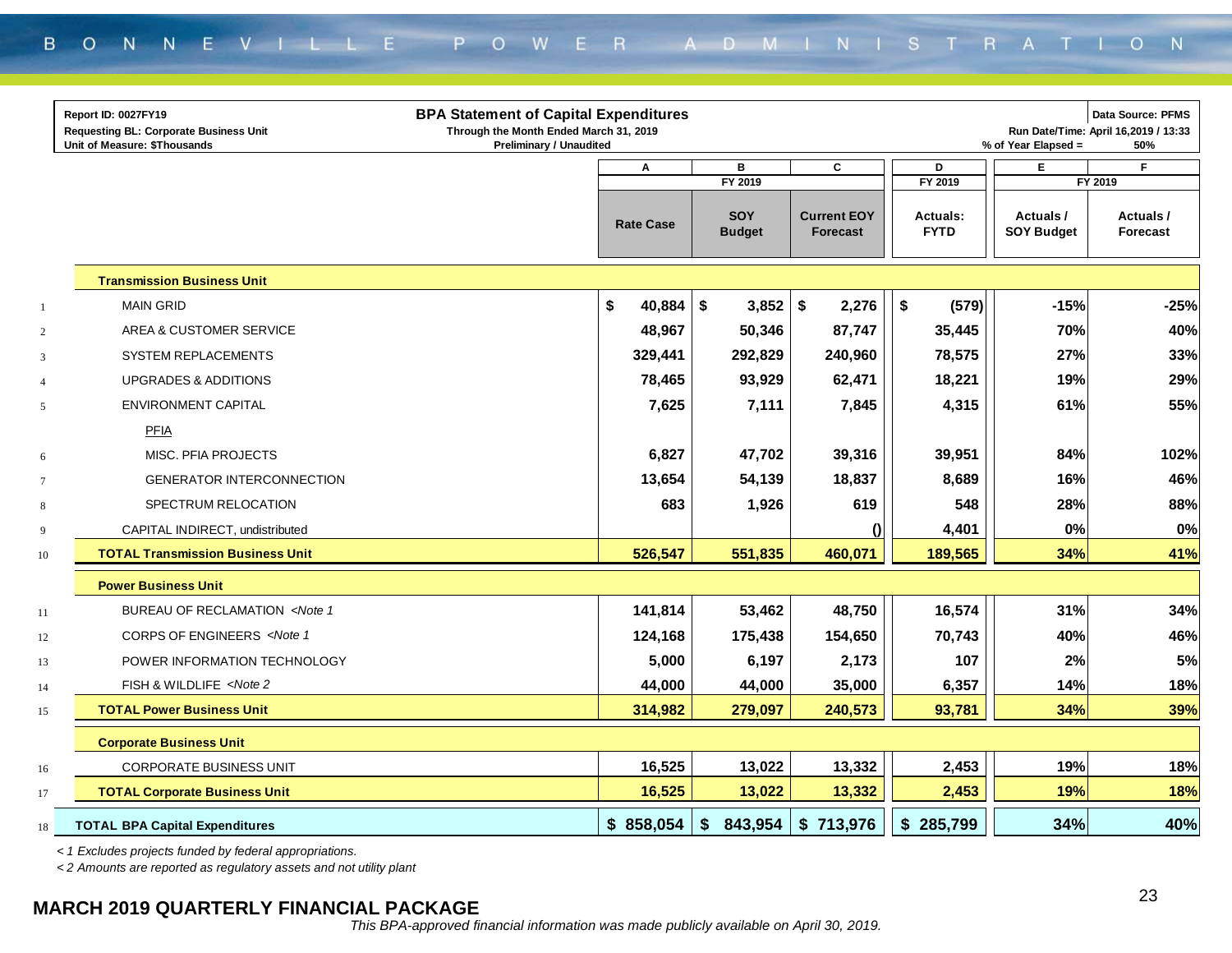|                  | Report ID: 0027FY19<br><b>Requesting BL: Corporate Business Unit</b><br>Unit of Measure: \$Thousands     | <b>QBR Forecast Analysis: BPA Capital Expenditures</b><br>FYTD Through the Month Ended March 31, 2019<br><b>Preliminary Unaudited</b> |                  | % of Year Elapsed =                              | <b>Data Source: PFMS</b><br>Run Date/Time: April 16,2019 / 13:33<br>50% |
|------------------|----------------------------------------------------------------------------------------------------------|---------------------------------------------------------------------------------------------------------------------------------------|------------------|--------------------------------------------------|-------------------------------------------------------------------------|
|                  |                                                                                                          |                                                                                                                                       | A                | в                                                | C                                                                       |
|                  |                                                                                                          |                                                                                                                                       | <b>Rate Case</b> | FY 2019<br><b>Current EOY</b><br><b>Forecast</b> | FY 2019<br><b>Current EOY</b><br>Forecast -<br><b>Rate Case</b>         |
|                  | <b>Transmission Business Unit</b>                                                                        |                                                                                                                                       |                  |                                                  |                                                                         |
| $\mathbf{1}$     | <b>MAIN GRID</b>                                                                                         |                                                                                                                                       | \$<br>40,884     | \$<br>2,276                                      | \$<br>(38, 608)                                                         |
| $\overline{c}$   | AREA & CUSTOMER SERVICE                                                                                  |                                                                                                                                       | 48,967           | 87,747                                           | 38,780                                                                  |
| 3                | <b>SYSTEM REPLACEMENTS</b>                                                                               |                                                                                                                                       | 329,441          | 240,960                                          | (88, 482)                                                               |
| $\overline{4}$   | <b>UPGRADES &amp; ADDITIONS</b>                                                                          |                                                                                                                                       | 78,465           | 62,471                                           | (15,995)                                                                |
| 5                | <b>ENVIRONMENT CAPITAL</b>                                                                               |                                                                                                                                       | 7,625            | 7,845                                            | 220                                                                     |
|                  | PFIA                                                                                                     |                                                                                                                                       |                  |                                                  |                                                                         |
| 6                | <b>MISC. PFIA PROJECTS</b>                                                                               |                                                                                                                                       | 6,827            | 39,316                                           | 32,489                                                                  |
| $\boldsymbol{7}$ | <b>GENERATOR INTERCONNECTION</b>                                                                         |                                                                                                                                       | 13,654           | 18,837                                           | 5,183                                                                   |
| $\bf 8$          | SPECTRUM RELOCATION                                                                                      |                                                                                                                                       | 683              | 619                                              | (63)                                                                    |
| 9                | CAPITAL INDIRECT, undistributed                                                                          |                                                                                                                                       |                  | $\Omega$                                         | $\Omega$                                                                |
| 10               | <b>TOTAL Transmission Business Unit</b>                                                                  |                                                                                                                                       | 526,547          | 460,071                                          | (66, 476)                                                               |
|                  | <b>Power Business Unit</b>                                                                               |                                                                                                                                       |                  |                                                  |                                                                         |
| 11               | BUREAU OF RECLAMATION <note 1<="" td=""><td></td><td>141,814</td><td>48,750</td><td>(93,064)</td></note> |                                                                                                                                       | 141,814          | 48,750                                           | (93,064)                                                                |
| 12               | CORPS OF ENGINEERS <note 1<="" td=""><td></td><td>124,168</td><td>154,650</td><td>30,482</td></note>     |                                                                                                                                       | 124,168          | 154,650                                          | 30,482                                                                  |
| 13               | POWER INFORMATION TECHNOLOGY                                                                             |                                                                                                                                       | 5,000            | 2,173                                            | (2,827)                                                                 |
| 14               | FISH & WILDLIFE <note 2<="" td=""><td></td><td>44,000</td><td>35,000</td><td>(9,000)</td></note>         |                                                                                                                                       | 44,000           | 35,000                                           | (9,000)                                                                 |
| 15               | <b>TOTAL Power Business Unit</b>                                                                         |                                                                                                                                       | 314,982          | 240,573                                          | (74, 409)                                                               |
|                  | <b>Corporate Business Unit</b>                                                                           |                                                                                                                                       |                  |                                                  |                                                                         |
| l 6              | <b>CORPORATE BUSINESS UNIT</b>                                                                           |                                                                                                                                       | 16,525           | 13,332                                           | (3, 193)                                                                |
| 17               | <b>TOTAL Corporate Business Unit</b>                                                                     |                                                                                                                                       | 16,525           | 13,332                                           | (3, 193)                                                                |
| 18               | <b>TOTAL BPA Capital Expenditures</b>                                                                    |                                                                                                                                       | 858,054<br>\$    | 713,976<br>S                                     | \$<br>(144, 078)                                                        |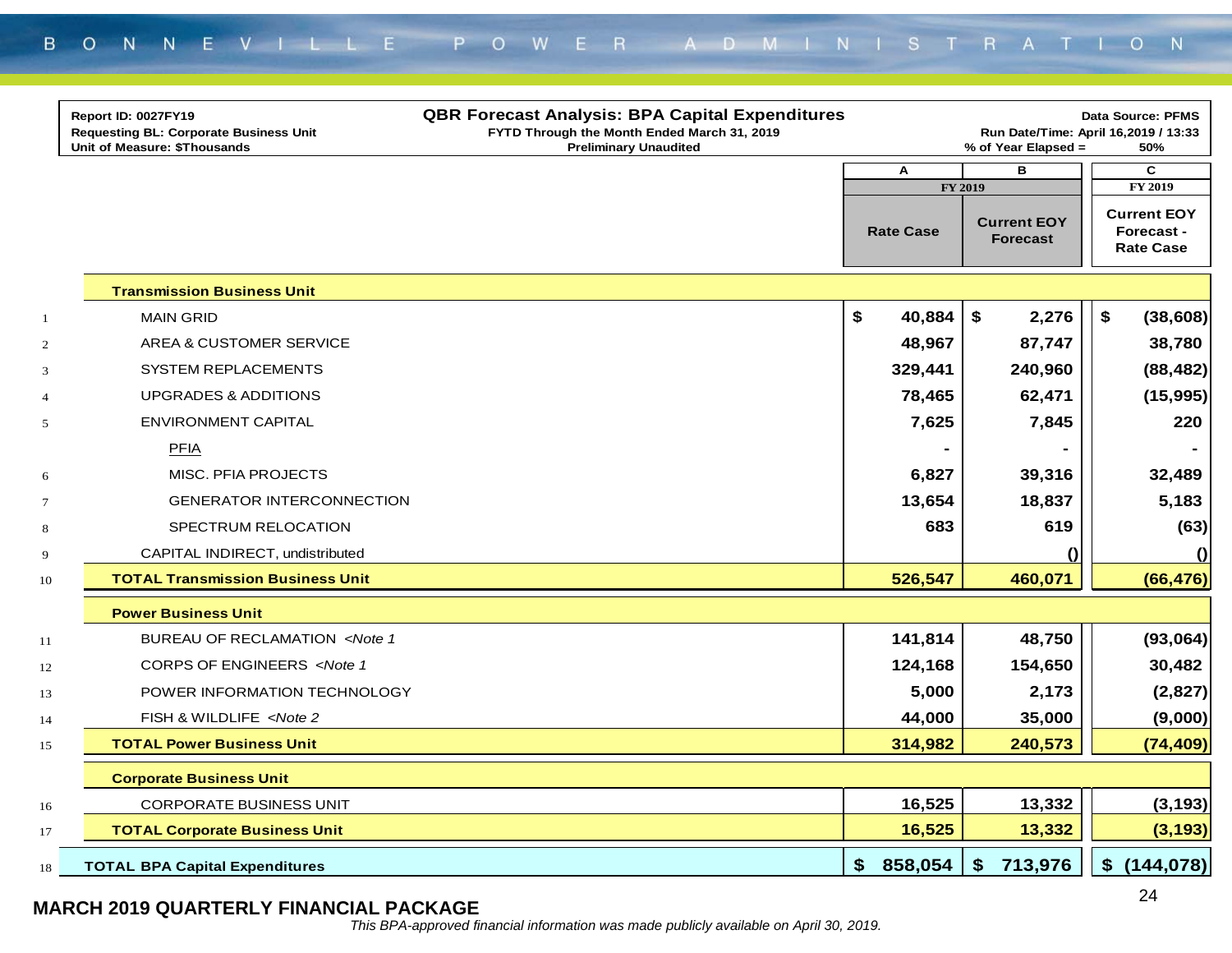|                          | Report ID: 0067FY19<br><b>Requesting BL: CORPORATE BUSINESS UNIT</b><br>Unit of Measure: \$Thousands | <b>BPA Statement of Capital Expenditures</b><br>FYTD Through the Month Ended March 31, 2019<br><b>Preliminary Unaudited</b> |                                       |                                | % of Year Elapsed =            | <b>Data Source: PFMS</b><br>Run Date/Time: April 16,2019 / 13:53<br>50% |
|--------------------------|------------------------------------------------------------------------------------------------------|-----------------------------------------------------------------------------------------------------------------------------|---------------------------------------|--------------------------------|--------------------------------|-------------------------------------------------------------------------|
|                          |                                                                                                      | A                                                                                                                           | в                                     | C                              | D                              | E                                                                       |
|                          |                                                                                                      |                                                                                                                             | FY 2019                               | FY 2019                        |                                | FY 2019                                                                 |
|                          |                                                                                                      | <b>SOY</b><br><b>Budget</b>                                                                                                 | <b>Current EOY</b><br><b>Forecast</b> | <b>Actuals:</b><br><b>FYTD</b> | Actuals /<br><b>SOY Budget</b> | Actuals /<br><b>Forecast</b>                                            |
|                          | <b>Transmission Business Unit</b>                                                                    |                                                                                                                             |                                       |                                |                                |                                                                         |
|                          | <b>MAIN GRID</b>                                                                                     |                                                                                                                             |                                       |                                |                                |                                                                         |
| 1                        | WEST OF CASCADES NORTH TRANS A                                                                       | -                                                                                                                           | 42                                    | $\overline{7}$                 | 0%                             | 16%                                                                     |
| $\mathbf{2}$             | MISC. MAIN GRID PROJECTS                                                                             |                                                                                                                             | (1, 185)                              | (758)                          | -936907%                       | 64%                                                                     |
| 3                        | SEATTLE TO PORTLAND TRANS AREA                                                                       | $\qquad \qquad -$                                                                                                           | 433                                   | 39                             | 0%                             | 9%                                                                      |
| $\overline{\mathcal{A}}$ | PUDGET SOUND TRANS AREA                                                                              | 3,852                                                                                                                       | 2,986                                 | 133                            | 3%                             | 4%                                                                      |
| 5                        | <b>TOTAL MAIN GRID</b>                                                                               | 3,852                                                                                                                       | 2,276                                 | (579)                          | $-15%$                         | $-25%$                                                                  |
|                          | <b>AREA &amp; CUSTOMER SERVICE</b>                                                                   |                                                                                                                             |                                       |                                |                                |                                                                         |
| 6                        | SOUTHERN IDAHO NW WYOMING AREA                                                                       | 1,926                                                                                                                       | (3,696)                               | (3,948)                        | -205%                          | 107%                                                                    |
| $\tau$                   | MISC. AREA & CUSTOMER SERVICE                                                                        | 1,156                                                                                                                       | 1,382                                 | 1,452                          | 126%                           | 105%                                                                    |
| 8                        | <b>LONGVIEW AREA</b>                                                                                 |                                                                                                                             | 56                                    | 46                             | 0%                             | 81%                                                                     |
| 9                        | NW MONTANA AREA                                                                                      | 4,846                                                                                                                       | 6,540                                 | 620                            | 13%                            | 9%                                                                      |
| 10                       | <b>CENTRAL OREGON AREA</b>                                                                           | 8,667                                                                                                                       | 9,677                                 | 8,217                          | 95%                            | 85%                                                                     |
| 11                       | CENTRALIA-CHEHALIS AREA                                                                              | 2,440                                                                                                                       | 2,750                                 | 1,324                          | 54%                            | 48%                                                                     |
| 12                       | DE MOSS-FOSSIL AREA                                                                                  | 1,284                                                                                                                       | 1,002                                 | 596                            | 46%                            | 59%                                                                     |
| 13                       | <b>EUGENE AREA</b>                                                                                   |                                                                                                                             | 1,166                                 | 150                            | 0%                             | 13%                                                                     |
| 14                       | HOOD RIVER-THE DALLES AREA                                                                           | 3,790                                                                                                                       | 2,295                                 | 606                            | 16%                            | 26%                                                                     |
| 15                       | MID-COLUMBIA AREA                                                                                    | 2,953                                                                                                                       | 3,395                                 | 819                            | 28%                            | 24%                                                                     |
| 16                       | NORTH IDAHO AREA                                                                                     | 1,017                                                                                                                       | 430                                   | 169                            | 17%                            | 39%                                                                     |
| 17                       | NORTH OREGON COAST AREA                                                                              | 26                                                                                                                          |                                       |                                | 0%                             | 0%                                                                      |
| 18                       | OKANOGAN AREA                                                                                        | 717                                                                                                                         | 673                                   | 78                             | 11%                            | 12%                                                                     |
| 19                       | OLYMPIC PENINSULA AREA                                                                               | 652                                                                                                                         | 235                                   | 23                             | 4%                             | 10%                                                                     |
| 20                       | PORTLAND AREA                                                                                        | 2,980                                                                                                                       | 1,074                                 | 568                            | 19%                            | 53%                                                                     |
| 21                       | SALEM-ALBANY AREA                                                                                    | 437                                                                                                                         | 2,277                                 | 146                            | 33%                            | 6%                                                                      |
| 22                       | SEATTLE-TACOMA-OLYMPIA AREA                                                                          | 9,630                                                                                                                       | 19,223                                | 6,152                          | 64%                            | 32%                                                                     |
| 23                       | SOUTH OREGON COAST AREA                                                                              | 1,606                                                                                                                       | 543                                   | 95                             | 6%                             | 18%                                                                     |
| 24                       | SPOKANE-COLVILLE-BOUNDARY AREA                                                                       | 955                                                                                                                         | 279                                   | 96                             | 10%                            | 35%                                                                     |
| 25                       | TRI-CITIES SERVICE AREA                                                                              | 5,264                                                                                                                       | 3,400                                 | 682                            | 13%                            | 20%                                                                     |
| 26                       | <b>HOOPER SPRINGS</b>                                                                                |                                                                                                                             | 35,046                                | 17,553                         | 0%                             | 50%                                                                     |
| 27                       | <b>TOTAL AREA &amp; CUSTOMER SERVICE</b>                                                             | \$<br>$50,346$ \$                                                                                                           | 87,747                                | \$<br>35,445                   | 70%                            | 40%                                                                     |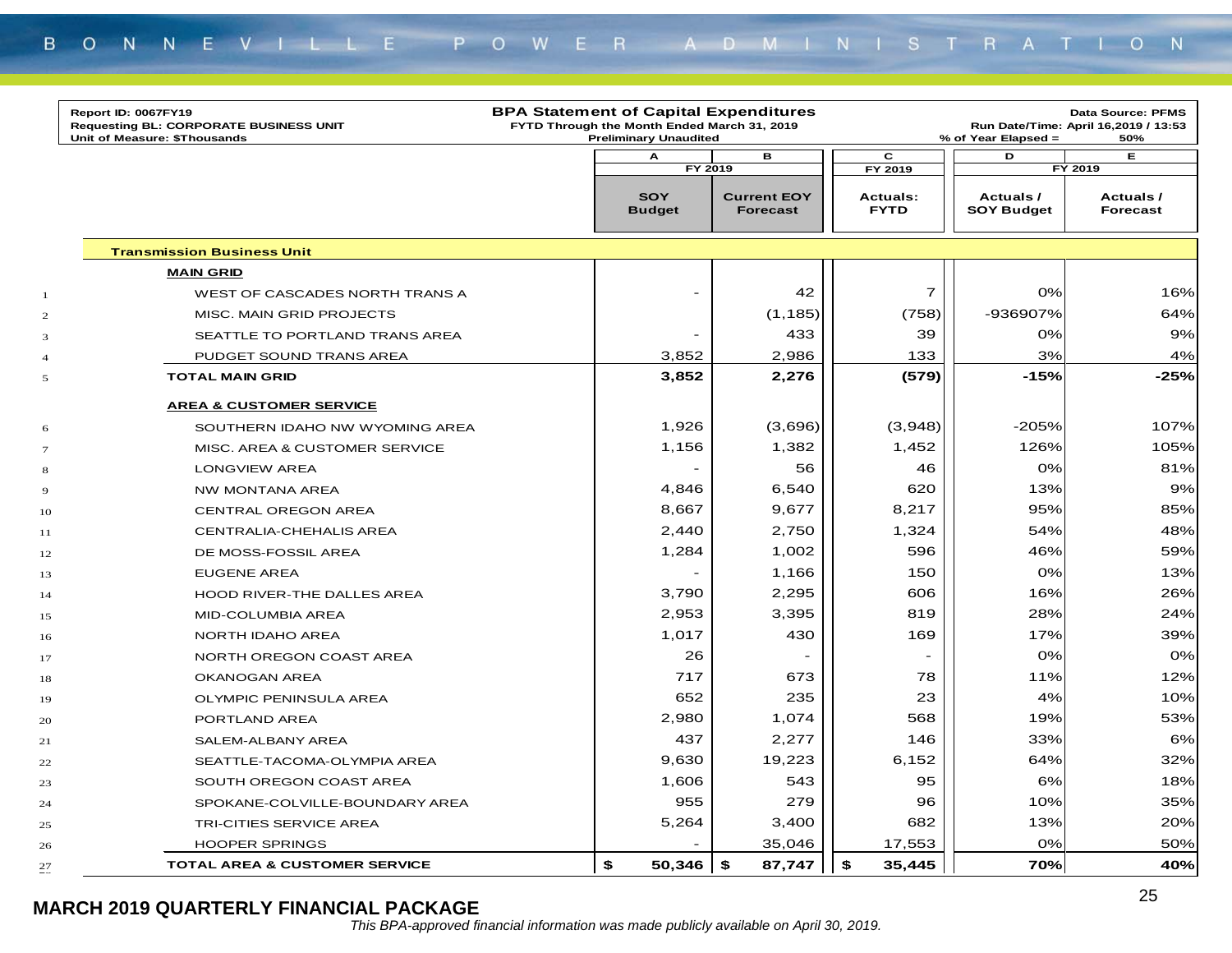|        | Report ID: 0067FY19<br><b>Requesting BL: CORPORATE BUSINESS UNIT</b><br>Unit of Measure: \$Thousands | <b>BPA Statement of Capital Expenditures</b><br>FYTD Through the Month Ended March 31, 2019 | <b>Preliminary Unaudited</b> |                          |                                       |                                | % of Year Elapsed =                   |     | Data Source: PFMS<br>Run Date/Time: April 16,2019 / 13:53<br>50% |
|--------|------------------------------------------------------------------------------------------------------|---------------------------------------------------------------------------------------------|------------------------------|--------------------------|---------------------------------------|--------------------------------|---------------------------------------|-----|------------------------------------------------------------------|
|        |                                                                                                      |                                                                                             | А                            |                          | в                                     | c                              | D                                     |     | Е                                                                |
|        |                                                                                                      |                                                                                             |                              | FY 2019                  |                                       | FY 2019                        |                                       |     | FY 2019                                                          |
|        |                                                                                                      |                                                                                             | <b>SOY</b><br><b>Budget</b>  |                          | <b>Current EOY</b><br><b>Forecast</b> | <b>Actuals:</b><br><b>FYTD</b> | <b>Actuals /</b><br><b>SOY Budget</b> |     | Actuals /<br><b>Forecast</b>                                     |
| $\sim$ | <b>Transmission Business Unit (Continued)</b>                                                        |                                                                                             |                              |                          |                                       |                                |                                       |     |                                                                  |
|        | <b>SYSTEM REPLACEMENTS</b>                                                                           |                                                                                             |                              |                          |                                       |                                |                                       |     |                                                                  |
| 28     | <b>TEAP - TOOLS</b>                                                                                  |                                                                                             | \$                           | 1,669                    | \$<br>3,291                           | \$<br>864                      |                                       | 52% | 26%                                                              |
| 29     | <b>TEAP - EQUIPMENT</b>                                                                              |                                                                                             |                              | 8,908                    | 8,493                                 | 828                            |                                       | 9%  | 10%                                                              |
| 30     | SPC - SER                                                                                            |                                                                                             |                              |                          | 19                                    | 191                            |                                       | 0%  | 996%                                                             |
| 31     | SPC - DFRS                                                                                           |                                                                                             |                              |                          | 11                                    | 33                             |                                       | 0%  | 300%                                                             |
| 32     | <b>SPC - METERING</b>                                                                                |                                                                                             |                              |                          | 36                                    | 842                            |                                       | 0%  | 2308%                                                            |
| 33     | SPC - CONTROL AND INDICATION                                                                         |                                                                                             |                              | $\overline{\phantom{a}}$ | 48                                    | (60)                           |                                       | 0%  | -125%                                                            |
| 34     | <b>SPC - SUSTAIN</b>                                                                                 |                                                                                             |                              | 28,248                   | 23,741                                | 4,688                          |                                       | 17% | 20%                                                              |
| 35     | PSC - TELEPHONE SYSTEMS                                                                              |                                                                                             |                              |                          | 12                                    | 582                            |                                       | 0%  | 4981%                                                            |
| 36     | <b>PSC - TRANSFER TRIP</b>                                                                           |                                                                                             |                              |                          | 38                                    | 538                            |                                       | 0%  | 1402%                                                            |
| 37     | <b>PSC - SUSTAIN</b>                                                                                 |                                                                                             |                              | 33,154                   | 790                                   | 2,057                          |                                       | 6%  | 260%                                                             |
| 38     | PSC - TLECOM TRANSPORT                                                                               |                                                                                             |                              |                          | 15,138                                | 624                            |                                       | 0%  | 4%                                                               |
| 39     | PSC - SCADA/TELEMTRY/SUP CNTRL                                                                       |                                                                                             |                              |                          | 263                                   | 2,418                          |                                       | 0%  | 920%                                                             |
| 40     | PSC- TELECOM SUPPORT EQUIPMENT                                                                       |                                                                                             |                              |                          | (49)                                  | 2,341                          |                                       | 0%  | -4736%                                                           |
| 41     | SUB DC - SUSTAIN                                                                                     |                                                                                             |                              | 17,976                   | 16,295                                | 4,753                          |                                       | 26% | 29%                                                              |
| 42     | SUB AC- BUS & STRUCTURES                                                                             |                                                                                             |                              |                          | 13                                    | 353                            |                                       | 0%  | 2621%                                                            |
| 43     | SUB AC - LOW VOLTAGE AUX.                                                                            |                                                                                             |                              |                          | (81)                                  | 5,987                          |                                       | 0%  | -7436%                                                           |
| 44     | SUB AC-SHUNT CAPACITORS                                                                              |                                                                                             |                              |                          | 23                                    | 604                            |                                       | 0%  | 2649%                                                            |
| 45     | SUB AC - SUSTAIN                                                                                     |                                                                                             |                              | 68,052                   | 55,873                                | 14,913                         |                                       | 22% | 27%                                                              |
| 46     | SUB AC - CVT/PT/CT & ARRESTERS                                                                       |                                                                                             |                              |                          | 75                                    | 888                            |                                       | 0%  | 1191%                                                            |
| 47     | SUB AC-TRANSFORMERS & REACTORS                                                                       |                                                                                             |                              |                          | (295)                                 | 5,261                          |                                       | 0%  | -1785%                                                           |
| 48     | LINES STEEL - SUSTAIN                                                                                |                                                                                             |                              | 15,793                   | 15,095                                | 908                            |                                       | 6%  | 6%                                                               |
| 49     | LINES WOOD POLES - SUSTAIN                                                                           |                                                                                             |                              | 38,520                   | 42,285                                | 9,663                          |                                       | 25% | 23%                                                              |
| 50     | SYSTEM TELECOM - SUSTAIN                                                                             |                                                                                             |                              | 18,252                   | 10,428                                | 4,563                          |                                       | 25% | 44%                                                              |
| 51     | MISC FACILITIES- NON-ELECTRIC                                                                        |                                                                                             |                              | 9,308                    | 8,919                                 | 4,526                          |                                       | 49% | 51%                                                              |
| 52     | SECURITY ENHANCEMENTS                                                                                |                                                                                             |                              | 10,437                   | 10,666                                | 786                            |                                       | 8%  | 7%                                                               |
| 53     | <b>ACCESS ROADS</b>                                                                                  |                                                                                             |                              | 21,186                   | 16,140                                | 2,220                          |                                       | 10% | 14%                                                              |
| 54     | CC SYSTEM INFRASTRUCTURE                                                                             |                                                                                             |                              | 7,319                    | 9,101                                 | 3,116                          |                                       | 43% | 34%                                                              |
| 55     | <b>LAND RIGHTS - SUSTAIN</b>                                                                         |                                                                                             |                              | 13,225                   | 3,348                                 | 965                            |                                       | 7%  | 29%                                                              |
| 56     | LINE - RATINGS PROGRAM                                                                               |                                                                                             |                              | 783                      | 1,477                                 | 381                            |                                       | 49% | 26%                                                              |
| 57     | <b>SPC - BUILDINGS</b>                                                                               |                                                                                             |                              |                          | (236)                                 | 2,743                          |                                       | 0%  | $-1163%$                                                         |
| 58     | TOTAL SYSTEM REPLACEMENTS                                                                            |                                                                                             | \$                           | $292,829$ \$             | 240,960                               | \$<br>78,575                   |                                       | 27% | 33%                                                              |
|        | <b>MARCH 2019 QUARTERLY FINANCIAL PACKAGE</b>                                                        |                                                                                             |                              |                          |                                       |                                |                                       |     | 26                                                               |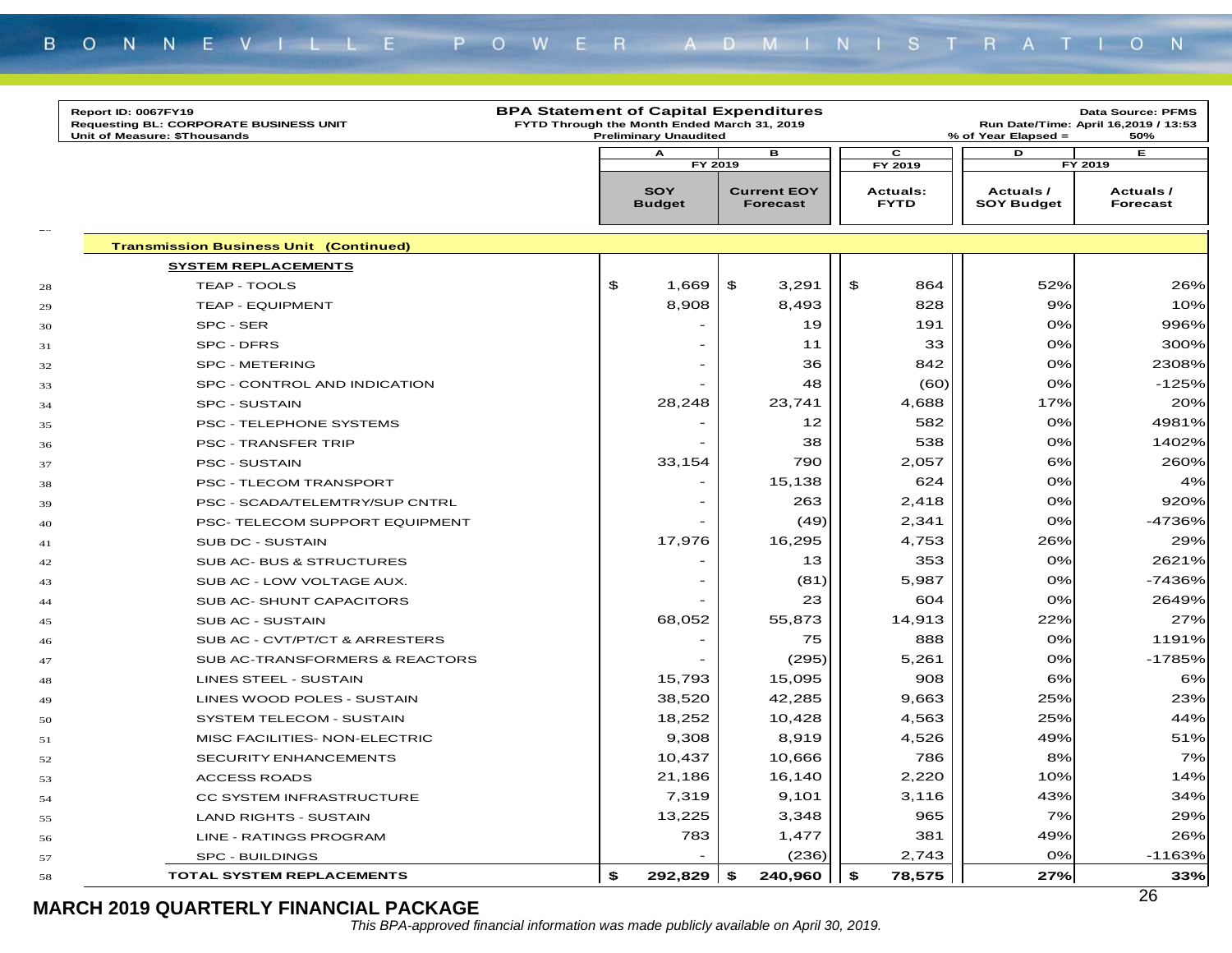|    | Report ID: 0067FY19<br><b>Requesting BL: CORPORATE BUSINESS UNIT</b><br>Unit of Measure: \$Thousands | <b>BPA Statement of Capital Expenditures</b> | FYTD Through the Month Ended March 31, 2019<br><b>Preliminary Unaudited</b> |                                       | <b>Data Source: PFMS</b><br>Run Date/Time: April 16,2019 / 13:53<br>% of Year Elapsed =<br>50% |                               |                                         |
|----|------------------------------------------------------------------------------------------------------|----------------------------------------------|-----------------------------------------------------------------------------|---------------------------------------|------------------------------------------------------------------------------------------------|-------------------------------|-----------------------------------------|
|    |                                                                                                      |                                              | A                                                                           | в                                     | $\mathbf c$                                                                                    | D                             | Е                                       |
| -- |                                                                                                      |                                              | FY 2019<br><b>SOY</b><br><b>Budget</b>                                      | <b>Current EOY</b><br><b>Forecast</b> | FY 2019<br><b>Actuals:</b><br><b>FYTD</b>                                                      | Actuals/<br><b>SOY Budget</b> | FY 2019<br>Actuals /<br><b>Forecast</b> |
|    | <b>Transmission Business Unit (Continued)</b>                                                        |                                              |                                                                             |                                       |                                                                                                |                               |                                         |
|    | <b>UPGRADES &amp; ADDITIONS</b>                                                                      |                                              |                                                                             |                                       |                                                                                                |                               |                                         |
| 59 | IT PROJECTS FOR TRANSMISSION                                                                         |                                              | $\boldsymbol{\mathsf{S}}$<br>7,707                                          | $\frac{1}{2}$<br>474                  | \$<br>197                                                                                      | 3%                            | 42%                                     |
| 60 | SUB AC - UPGRADES & ADDITIONS                                                                        |                                              | 13,302                                                                      | 10,795                                | 2,833                                                                                          | 21%                           | 26%                                     |
| 61 | LINE - UPGRADES & ADDITIONS                                                                          |                                              | 19                                                                          | 927                                   | 276                                                                                            | 1431%                         | 30%                                     |
| 62 | <b>CONTROL CENTERS-UPGRADE &amp; ADD</b>                                                             |                                              | 8,346                                                                       | 7,195                                 | 1,244                                                                                          | 15%                           | 17%                                     |
| 63 | SYSTEM TELECOM - UPGRADE & ADD                                                                       |                                              | 28,248                                                                      | 17,988                                | 7,572                                                                                          | 27%                           | 42%                                     |
| 64 | MISC. UPGRADES AND ADDITIONS                                                                         |                                              | 587                                                                         | 1,107                                 | 105                                                                                            | 18%                           | 10%                                     |
| 65 | FACILITIES NON-ELECTRIC EXPAND                                                                       |                                              | 35,719                                                                      | 23,985                                | 5,995                                                                                          | 17%                           | 25%                                     |
| 66 | <b>TOTAL UPGRADES &amp; ADDITIONS</b>                                                                |                                              | 93,929                                                                      | 62,471                                | 18,221                                                                                         | 19%                           | 29%                                     |
|    | <b>ENVIRONMENT CAPITAL</b>                                                                           |                                              |                                                                             |                                       |                                                                                                |                               |                                         |
| 67 | MISC. ENVIRONMENT PROJECTS                                                                           |                                              | 7,111                                                                       | 7,845                                 | 4,315                                                                                          | 61%                           | 55%                                     |
| 68 | TOTAL ENVIRONMENT CAPITAL                                                                            |                                              | 7,111                                                                       | 7,845                                 | 4,315                                                                                          | 61%                           | 55%                                     |
| 69 | <b>CAPITAL DIRECT</b>                                                                                |                                              | 448,067                                                                     | 401,299                               | 135,977                                                                                        | 30%                           | 34%                                     |
|    | <b>PFIA</b>                                                                                          |                                              |                                                                             |                                       |                                                                                                |                               |                                         |
| 70 | MISC. PFIA PROJECTS                                                                                  |                                              | 47,702                                                                      | 39,316                                | 39,951                                                                                         | 84%                           | 102%                                    |
| 71 | <b>GENERATOR INTERCONNECTION</b>                                                                     |                                              | 54,139                                                                      | 18,837                                | 8,689                                                                                          | 16%                           | 46%                                     |
| 72 | SPECTRUM RELOCATION                                                                                  |                                              | 1,926                                                                       | 619                                   | 548                                                                                            | 28%                           | 88%                                     |
| 73 | <b>TOTAL PFIA</b>                                                                                    |                                              | 103,767                                                                     | 58,773                                | 49,187                                                                                         | 47%                           | 84%                                     |
| 74 | <b>CAPITAL INDIRECT</b>                                                                              |                                              |                                                                             | $\boldsymbol{0}$                      | 4,401                                                                                          |                               | 6286449071% - 14668381167%              |
| 75 | <b>LAPSE FACTOR</b>                                                                                  |                                              |                                                                             |                                       |                                                                                                | 0%                            | 0%                                      |
| 76 | <b>TOTAL Transmission Business Unit</b>                                                              |                                              | \$<br>551,835                                                               | 460,071<br>\$                         | \$<br>189,565                                                                                  | 34%                           | 41%                                     |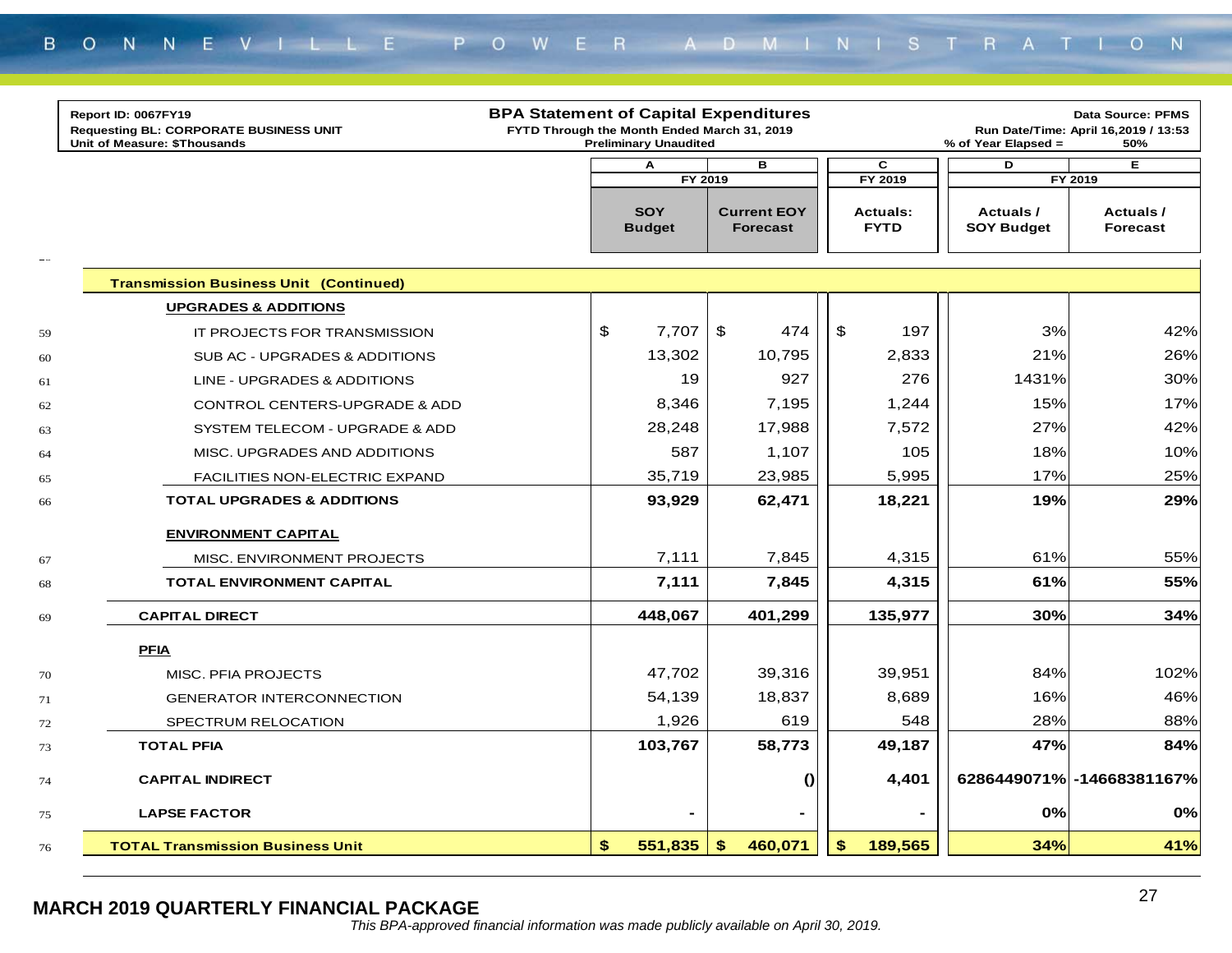|                      | Report ID: 0067FY19<br><b>Requesting BL: CORPORATE BUSINESS UNIT</b><br>Unit of Measure: \$Thousands                                | <b>BPA Statement of Capital Expenditures</b> | FYTD Through the Month Ended March 31, 2019<br><b>Preliminary Unaudited</b> |                                       |                                | % of Year Elapsed =           | <b>Data Source: PFMS</b><br>Run Date/Time: April 16,2019 / 13:53<br>50% |
|----------------------|-------------------------------------------------------------------------------------------------------------------------------------|----------------------------------------------|-----------------------------------------------------------------------------|---------------------------------------|--------------------------------|-------------------------------|-------------------------------------------------------------------------|
|                      |                                                                                                                                     |                                              | Α                                                                           | В                                     | C                              | D                             | E                                                                       |
|                      |                                                                                                                                     |                                              | FY 2019                                                                     |                                       | FY 2019                        |                               | FY 2019                                                                 |
|                      |                                                                                                                                     |                                              | <b>SOY</b><br><b>Budget</b>                                                 | <b>Current EOY</b><br><b>Forecast</b> | <b>Actuals:</b><br><b>FYTD</b> | Actuals/<br><b>SOY Budget</b> | Actuals /<br><b>Forecast</b>                                            |
| $\rightarrow$ $\sim$ | <b>Power Business Unit</b>                                                                                                          |                                              |                                                                             |                                       |                                |                               |                                                                         |
|                      |                                                                                                                                     |                                              |                                                                             |                                       |                                |                               |                                                                         |
| 77                   | <b>BUREAU OF RECLAMATION <note 1<="" b=""></note></b>                                                                               |                                              | \$<br>53,462                                                                | \$<br>48,750                          | \$<br>16,574                   | 31%                           | 34%                                                                     |
| 78                   | <b>CORPS OF ENGINEERS</b> <note 1<="" td=""><td></td><td>175,438</td><td>154,650</td><td>70,743</td><td>40%</td><td>46%</td></note> |                                              | 175,438                                                                     | 154,650                               | 70,743                         | 40%                           | 46%                                                                     |
| 79                   | <b>GENERATION CONSERVATION</b>                                                                                                      |                                              |                                                                             |                                       |                                | 0%                            | 0%                                                                      |
| 80                   | POWER INFORMATION TECHNOLOGY                                                                                                        |                                              | 6,197                                                                       | 2,173                                 | 107                            | 2%                            | 5%                                                                      |
| 81                   | FISH & WILDLIFE <note 2<="" td=""><td></td><td>44,000</td><td>35,000</td><td>6,357</td><td>14%</td><td>18%</td></note>              |                                              | 44,000                                                                      | 35,000                                | 6,357                          | 14%                           | 18%                                                                     |
| 82                   | <b>LAPSE FACTOR</b>                                                                                                                 |                                              | $\blacksquare$                                                              | $\blacksquare$                        |                                | 0%                            | 0%                                                                      |
| 83                   | <b>TOTAL Power Business Unit</b>                                                                                                    |                                              | 279,097                                                                     | 240,573                               | 93,781                         | 34%                           | 39%                                                                     |
|                      | <b>Corporate Business Unit</b>                                                                                                      |                                              |                                                                             |                                       |                                |                               |                                                                         |
| 84                   | <b>CORPORATE BUSINESS UNIT</b>                                                                                                      |                                              | 13,022                                                                      | 13,332                                | 2,453                          | 19%                           | 18%                                                                     |

*< 1 Excludes projects funded by federal appropriations.*

85

86

*< 2 Amounts are reported as regulatory assets and not utility plant*

#### **MARCH 2019 QUARTERLY FINANCIAL PACKAGE**

**TOTAL Corporate Business Unit 13,022 13,332 2,453 19% 18%**

**TOTAL BPA Capital Expenditures \$ 713,976 843,954 \$ 285,799 \$ 34% 40%**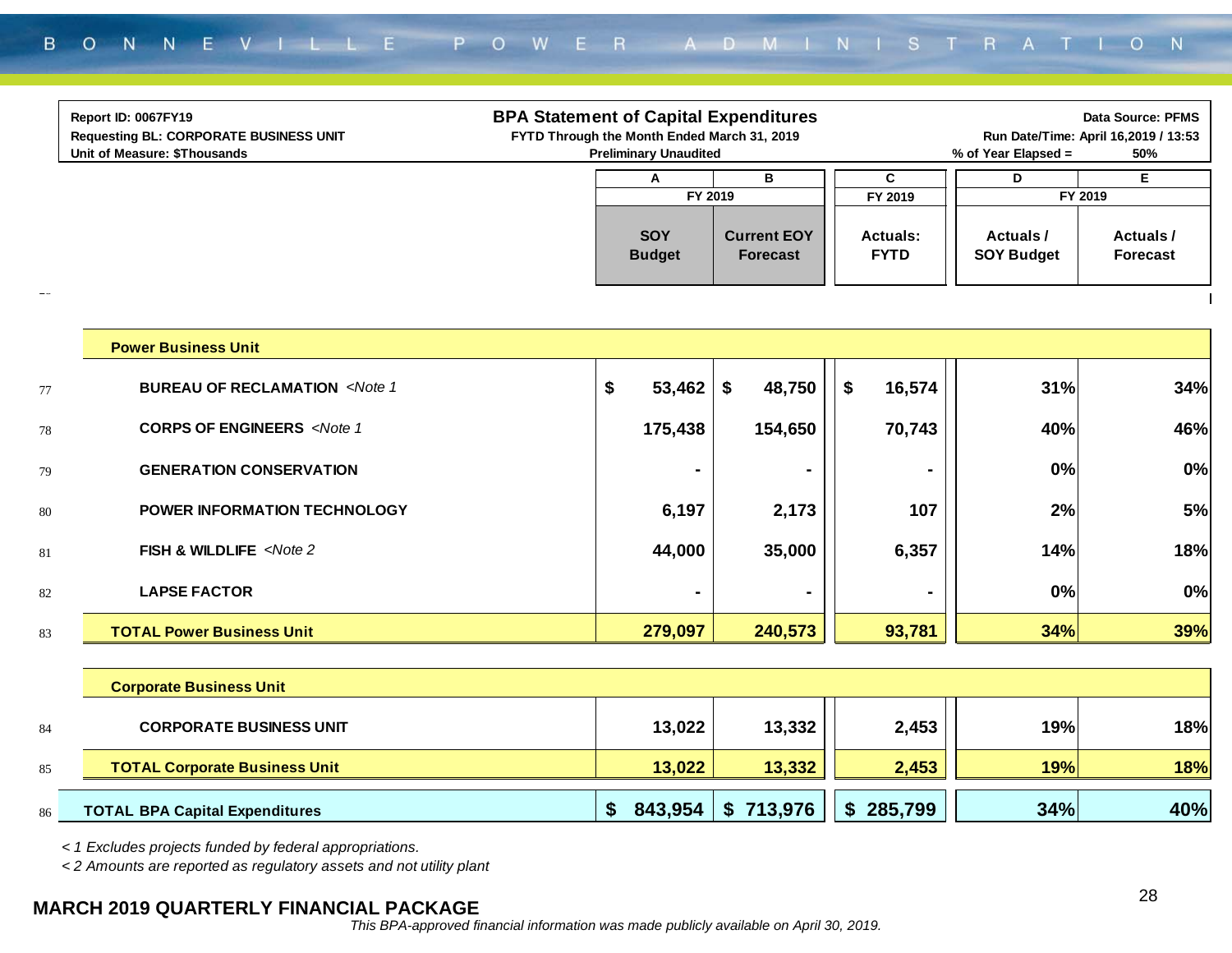

## **Slice Reporting Composite Cost Pool Review Forecast of Annual Slice True-Up Adjustment**

![](_page_28_Picture_2.jpeg)

![](_page_28_Picture_3.jpeg)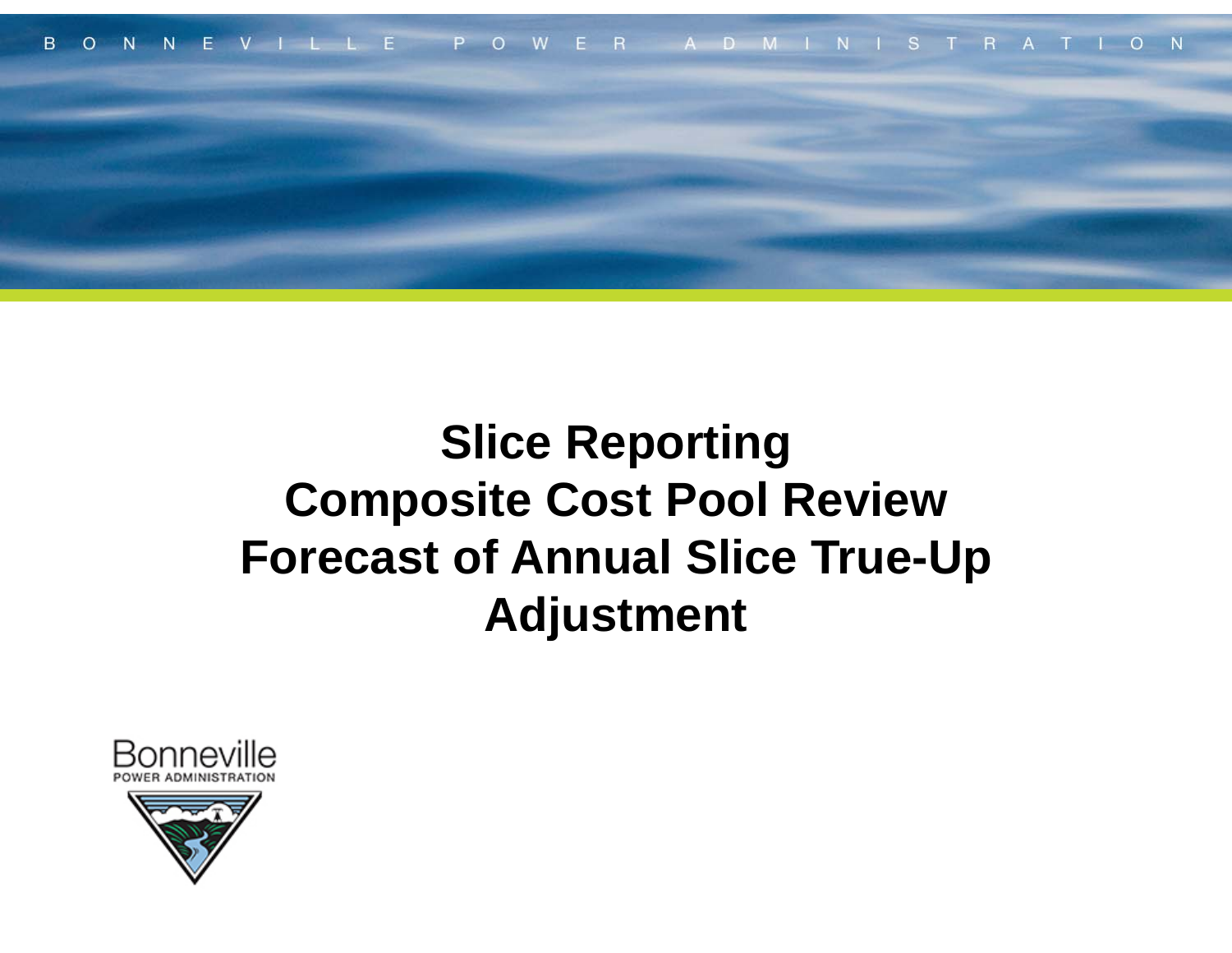### **Q2 Forecast of FY 2019 Slice True-Up Adjustment**

|                                                                 | FY 2019 Forecast<br>\$ in thousands |
|-----------------------------------------------------------------|-------------------------------------|
| <b>January 29, 2019</b><br><b>First Quarter Business Review</b> | $$(13,050)*$                        |
| April 30, 2019<br><b>Second Quarter Business Review</b>         | \$(2,474)                           |
| <b>July 30, 2019</b><br><b>Third Quarter Business Review</b>    |                                     |
| November 5, 2019<br><b>Fourth Quarter Business Review</b>       |                                     |
| <b>Actual Slice True-Up Adjustment</b><br><b>Charge/Credit</b>  |                                     |

\*Negative = Credit; Positive = Charge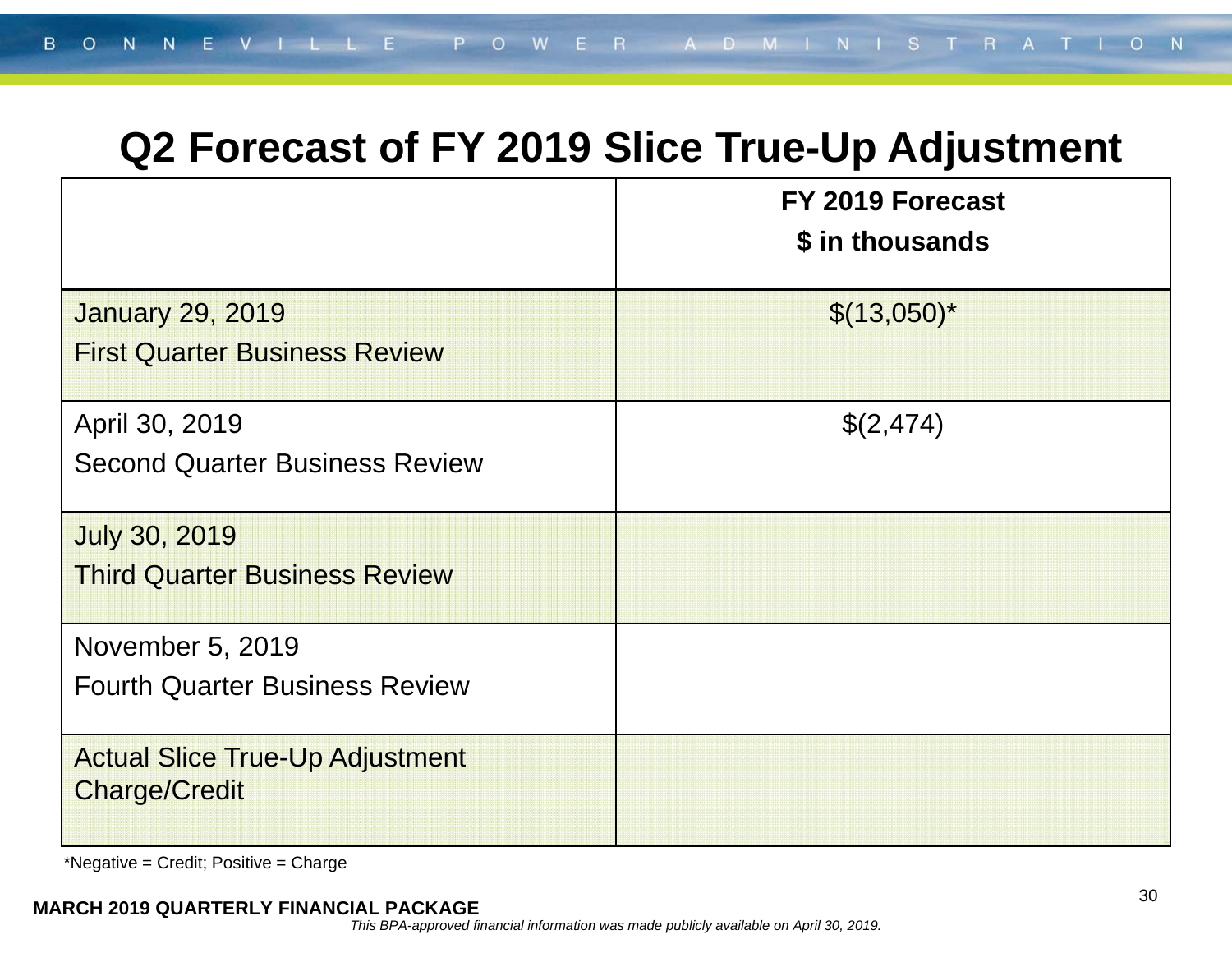### **Summary of Differences From Q2 Forecast to FY 19 (BP-18)**

| #              |                                                                                                                            | <b>Composite Cost</b><br><b>Pool True-Up</b><br><b>Table Reference</b> | $QTR2 - Rate$<br>Case<br>\$ in thousands |
|----------------|----------------------------------------------------------------------------------------------------------------------------|------------------------------------------------------------------------|------------------------------------------|
| $\mathbf 1$    | <b>Total Expenses</b>                                                                                                      | <b>Row 104</b>                                                         | \$(226, 105)                             |
| $\overline{2}$ | <b>Total Revenue Credits</b>                                                                                               | Rows $124 + 133$                                                       | \$34,418                                 |
| $\overline{3}$ | <b>Minimum Required Net Revenue</b>                                                                                        | <b>Row 151</b>                                                         | \$250,220                                |
| $\overline{4}$ | TOTAL Composite Cost Pool (1 - 2 + 3)<br>$\frac{1}{2}$ (226,105) - \$34,418 + \$250,220 = \$3,697                          | <b>Row 156</b>                                                         | \$(10, 303)                              |
| 5              | TOTAL in line 4 divided by 0.9470187 sum of TOCAs<br>$\frac{\binom{5}{10,303}}{0.9470187}$ = \$(10,879)                    | <b>Row 158</b>                                                         | \$(10, 879)                              |
| 6              | <b>QTR Forecast of FY 19 True-up Adjustment</b><br>22.7358 percent of Total in line 5<br>$0.227358 * $(10,879) = $(2,474)$ | <b>Row 159</b>                                                         | \$(2, 474)                               |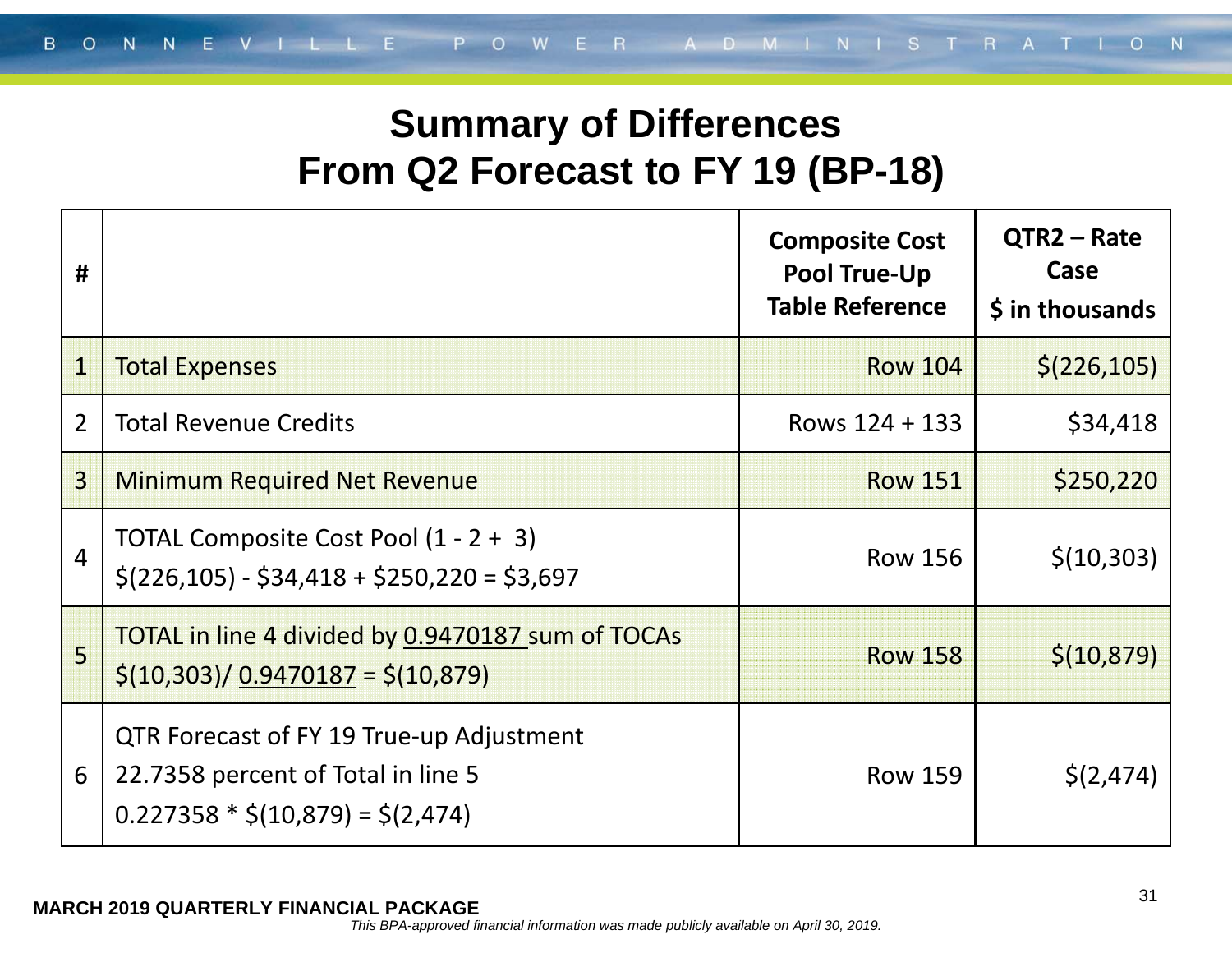### **Variances Related to Debt Management Actions FY19 Q2 QBR Composite Cost Pool True-Up Table (\$000)**

| #              | <b>Line Item</b>                                                                                   | <b>CCP Reference</b> | <b>Variance from Rate Case</b> |
|----------------|----------------------------------------------------------------------------------------------------|----------------------|--------------------------------|
| $\mathbf 1$    | <b>RCD Effect in Other Income, Expenses,</b><br>Adjustment                                         | <b>Row 80</b>        | 3,668                          |
| 2 <sup>1</sup> | <b>Expense Offset</b>                                                                              | <b>Row 81</b>        | (1)                            |
| $\overline{3}$ | <b>EN Debt Service Total</b>                                                                       | <b>Row 88</b>        | (201, 984)                     |
| 4              | <b>Federal Appropriations and</b><br>Borrowings from US Treasury in Net<br><b>Interest Expense</b> | <b>Row 100</b>       | (22, 940)                      |
| 5 <sup>1</sup> | <b>Cash Payments for Federal debt</b><br>principal, Repayment of Non-Federal<br><b>Obligations</b> | <b>Row 139</b>       | 471,696                        |
| 6              | <b>Non-Cash Expenses</b>                                                                           | <b>Row 143</b>       | (227,000)                      |
|                | <b>Customer Proceeds and Bond Call</b>                                                             | Row 144 & 145        | $\Omega$                       |
|                | Total                                                                                              |                      | 23,439                         |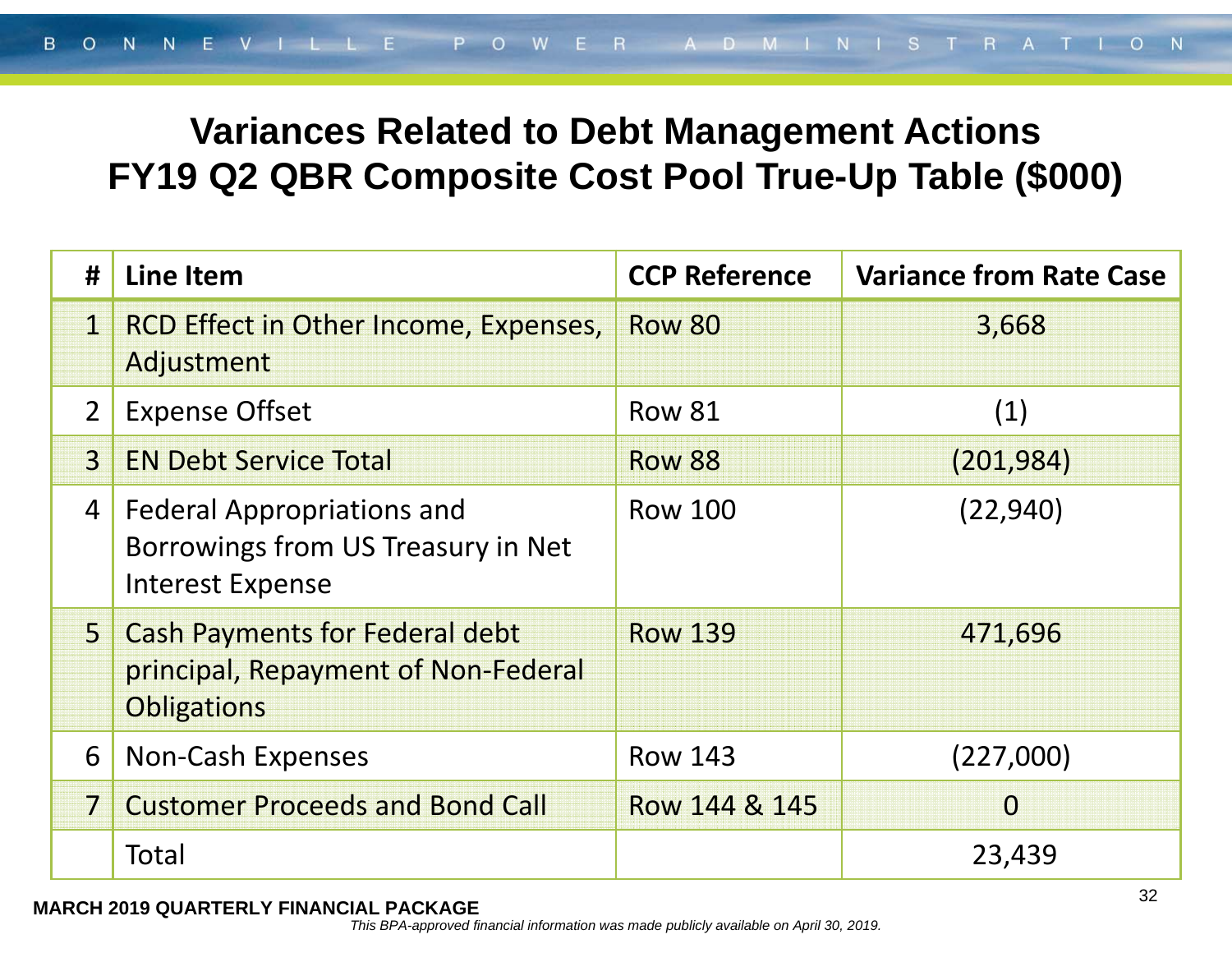### **Variances Related to Non-Debt FY19 Q2 QBR Composite Cost Pool True-Up Table (\$000)**

| #              | <b>Line Item</b>                                                           | <b>CCP Reference</b>      | <b>Variance Impacts</b> |
|----------------|----------------------------------------------------------------------------|---------------------------|-------------------------|
| 1              | <b>Operating Generation, Colville, &amp;</b><br><b>Decommissioning</b>     | Row 8, 12, 16             | (18, 715)               |
| $\overline{2}$ | PNCA, Other Power Purchases & REP                                          | Row 20 & 26               | 100,490                 |
| $\overline{3}$ | <b>Renewables &amp; Gen. Conservation</b>                                  | Row 30 & 40               | (11,030)                |
| $\overline{4}$ | <b>Power Non-Generation Operations</b>                                     | <b>Row 61</b>             | (13, 756)               |
| $\overline{5}$ | <b>Power Services Trans Acq. &amp; Ancillary</b>                           | <b>Row 68</b>             | (12, 324)               |
| 6              | Fish & Wildlife, Internal Support & LDD & Rate<br><b>Discounts</b>         | Row 74, 78 & 101<br>& 102 | (30, 674)               |
| 7              | Undistributed reductions in Other Income,<br><b>Expenses, Adjustments</b>  | <b>Row 80</b>             | (4,000)                 |
| 8              | Composite Interest Income, Prepay offset, AFUDC<br>in Net Interest Expense | <b>Row 100</b>            | (9,315)                 |
| $\overline{9}$ | <b>Total Revenue Credit increase</b>                                       | <b>Row 124</b>            | (34, 536)               |
| 10             | <b>DSI Revenue Credit decrease</b>                                         | <b>Row 132</b>            | 118                     |
|                | <b>Total</b>                                                               |                           | (33, 742)               |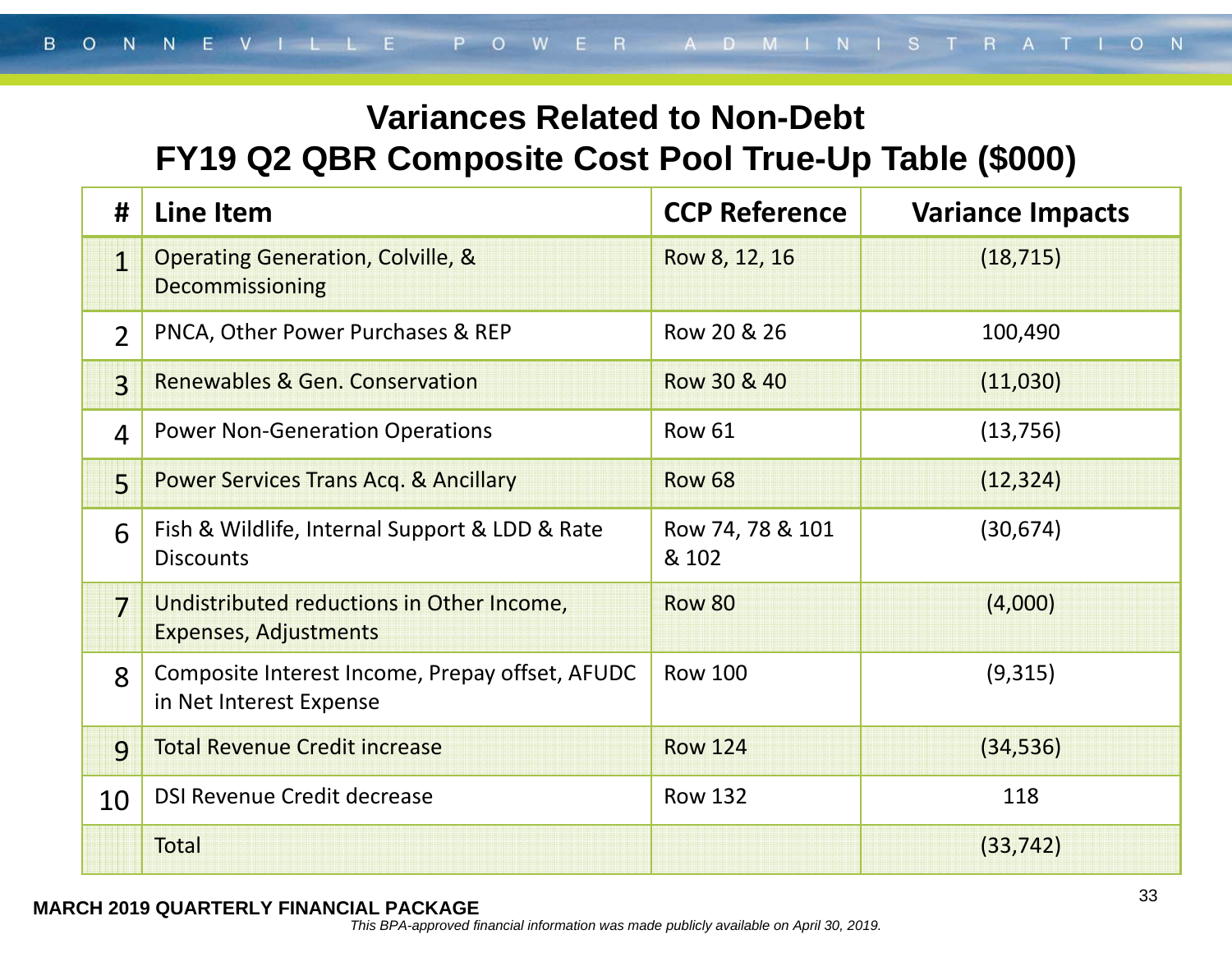### **FY19 Impacts of Debt Management Actions**

| #  | Description                                                                                                                | FY19 Q2 QBR                   | <b>CCP</b> | Delta from the FY18 rate case |  |
|----|----------------------------------------------------------------------------------------------------------------------------|-------------------------------|------------|-------------------------------|--|
|    | 1 Expense Offset                                                                                                           |                               |            |                               |  |
|    | 2 FY19 Energy Efficiency Offset                                                                                            | \$<br>(60, 500, 000)          |            |                               |  |
|    | 3 2019 DSR Note 1                                                                                                          | \$<br>(583)                   |            | \$<br>(583)                   |  |
|    | 4 Total Expense Offset                                                                                                     | \$<br>$(60, 500, 583)$ row 81 |            |                               |  |
|    |                                                                                                                            |                               |            |                               |  |
|    | 5 MRNR Section of Composite Cost Pool Table                                                                                |                               |            |                               |  |
|    | 6 Principal Payment of Federal Debt                                                                                        |                               |            |                               |  |
|    | 7 2019 Regional Cooperation Debt (RCD)                                                                                     | \$<br>83,124                  |            | \$<br>83,124                  |  |
|    | 8 2019 Debt Service Reassignment (DSR)                                                                                     | \$<br>583                     |            | \$<br>583                     |  |
|    | $9$ Prepay                                                                                                                 | \$                            |            | \$                            |  |
|    | 10 Energy Northwest's Line Of Credit (LOC)                                                                                 | \$<br>227,000,000             |            | \$<br>227,000,000             |  |
|    | 11 Rate Case scheduled Power Principal \$173M plus \$22M Amort Shift                                                       | \$<br>195,622,000             |            | \$<br>22,000,000              |  |
|    | 12 Total Principal Payment of Fed Debt Note 2                                                                              | \$<br>422,705,707 row 136     |            |                               |  |
|    |                                                                                                                            |                               |            |                               |  |
|    | 13 Repayment of Non-Federal Obligations                                                                                    | \$<br>222,611,293  row 137    |            | \$<br>222,611,293             |  |
|    |                                                                                                                            |                               |            |                               |  |
|    | 14 Customer Proceeds Note 3                                                                                                | \$                            | row $144$  | \$                            |  |
|    | 15 Non-Cash Expenses Note 3                                                                                                | \$<br>227,000,000             | row $143$  | \$<br>(227,000,000)           |  |
|    |                                                                                                                            |                               |            |                               |  |
|    | 16 Energy Northwest Debt Service                                                                                           |                               |            |                               |  |
| 17 | COLUMBIA GENERATING STATION DEBT SVC                                                                                       | \$<br>1,256,534,894 row 84    |            | \$<br>(39,047,383)            |  |
| 18 | WNP-1 DEBT SVC                                                                                                             | \$<br>41,014,359 row 85       |            | \$<br>(20, 250, 115)          |  |
| 19 | WNP-3 DEBT SVC                                                                                                             | \$<br>42,816,652 row 86       |            | \$<br>(180, 342, 055)         |  |
|    | Note 1: We placed the DSR in the Expense Offset per the BP-18 rate case.                                                   |                               |            |                               |  |
|    | Note 2: At year end, the final number will match the appropriation payment number in the Final Amortization Plan for Power |                               |            |                               |  |
|    | Note 3: The Customer Proceeds and Non-Cash Expenses are subtracted from the payments in the MRNR section                   |                               |            |                               |  |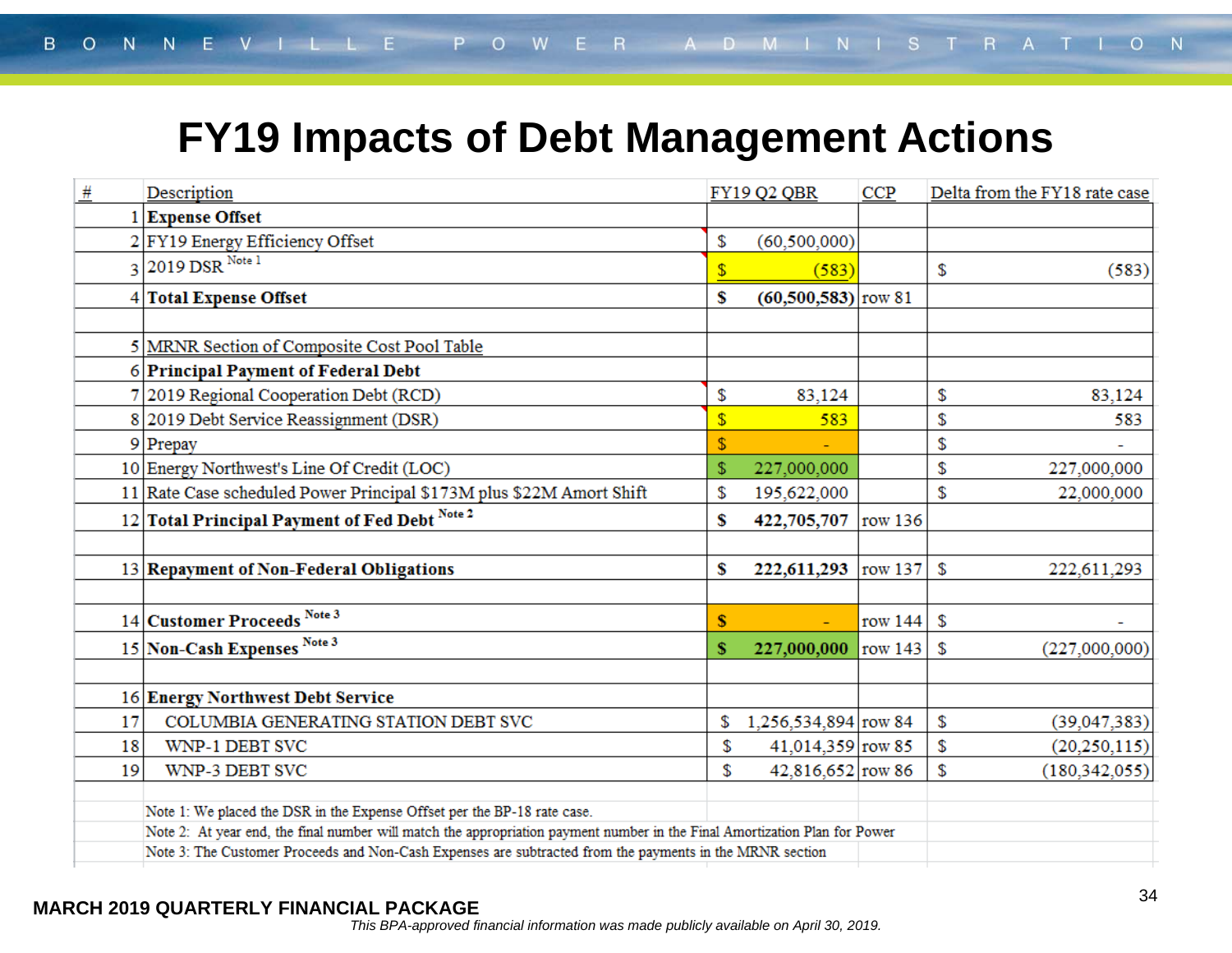# **Composite Cost Pool Interest Credit**

### **Allocation of Interest Earned on the Bonneville Fund (\$ in thousands)**

|                |                                                                | Q2 2019 |
|----------------|----------------------------------------------------------------|---------|
| $\mathbf 1$    | <b>Fiscal Year Reserves Balance</b>                            | 570,255 |
| $\mathbf{2}$   | Adjustments for pre-2002 Items                                 | 16,341  |
| $\overline{3}$ | <b>Reserves for Composite Cost Pool</b><br>$(Line 1 + Line 2)$ | 586,596 |

## 4 Composite Interest Rate 1.35%

- 5 Composite Interest Credit (7,903)
- 6 Prepay Offset Credit 6 and 200 minutes of the Contract of the Contract of the Contract of the Contract of the Contract of the Contract of the Contract of the Contract of the Contract of the Contract of the Contract of th
- 7 Total Interest Credit for Power Services (9,252)
- 8 Non-Slice Interest Credit (Line 7 (Line 5 + Line 6)) (1,349)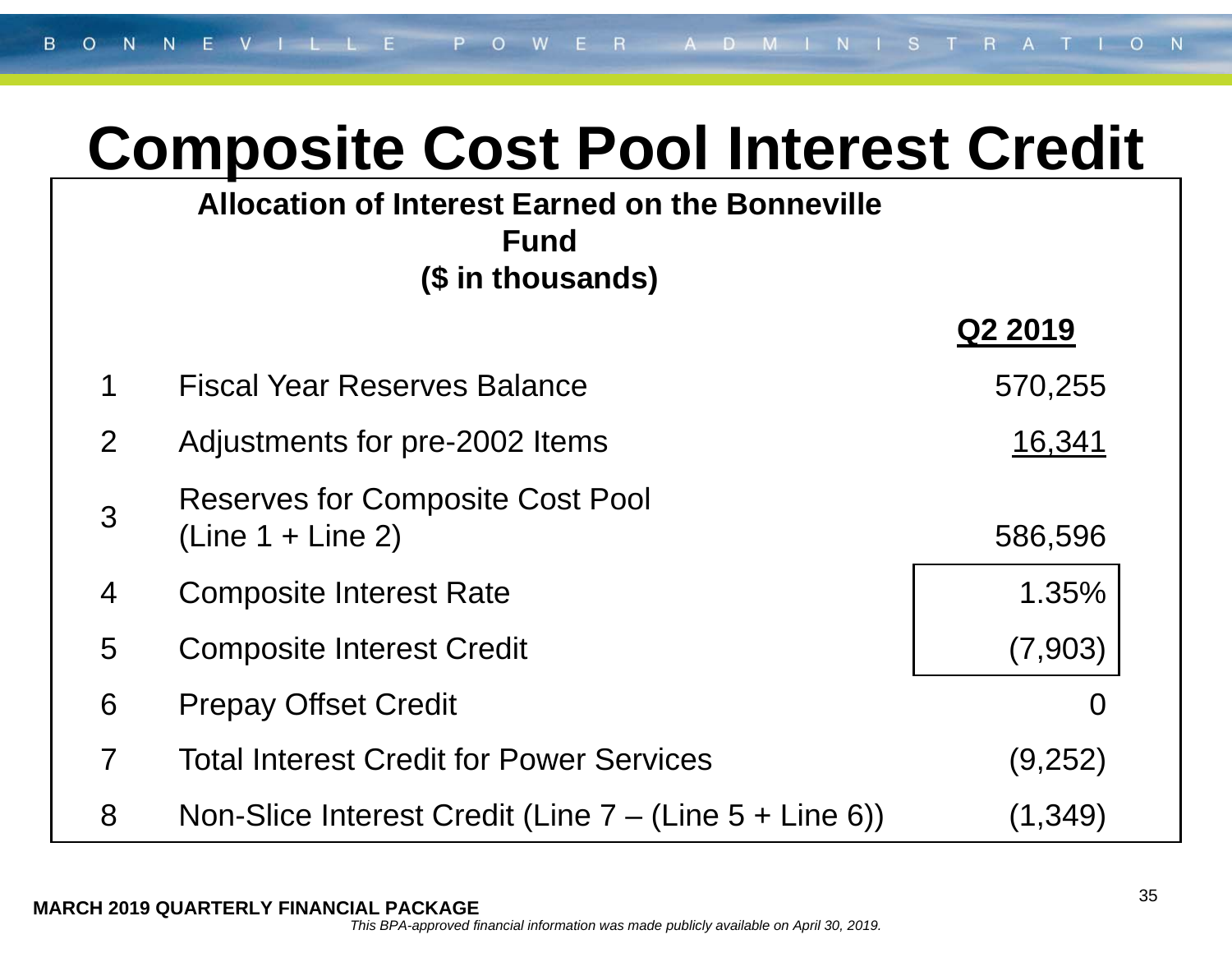### **Net Interest Expense in Slice True-Up Forecast**

|           |                                             | <b>FY19 Rate Case</b> | <b>Q2 Forecast</b> |
|-----------|---------------------------------------------|-----------------------|--------------------|
|           |                                             | (\$ in thousands)     | (\$ in thousands)  |
|           | <b>Federal Appropriation</b>                | 82,687                | 52,466             |
|           | <b>Capitalization Adjustment</b>            | (45, 937)             | (45, 937)          |
|           | Borrowings from US<br>Treasury              | 63,302                | 70,583             |
| $\bullet$ | <b>Prepay Interest Expense</b>              | 10,747                | 10,747             |
|           | <b>Interest Expense</b>                     | 100,800               | 87,860             |
|           |                                             |                       |                    |
| $\bullet$ | <b>AFUDC</b>                                | (8,307)               | (13,500)           |
|           | Interest Income<br>(composite)              | (3,781)               | (7,903)            |
|           | <b>Prepay Offset Credit</b>                 | (0)                   | (0)                |
| $\bullet$ | <b>Total Net Interest</b><br><b>Expense</b> | 98,711                | 66,456             |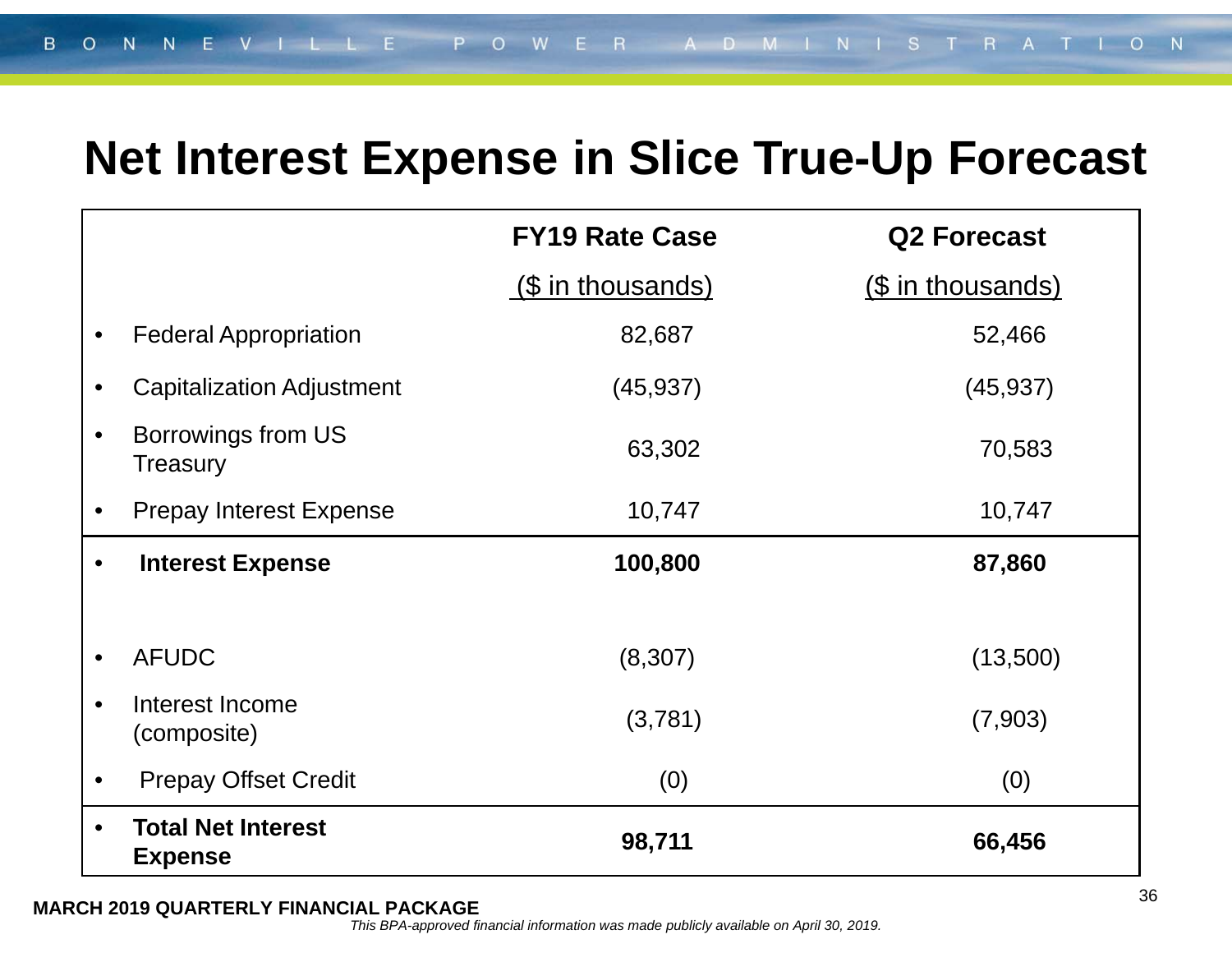### **Proposed Schedule for Slice True-Up Adjustment for Composite Cost Pool True-Up Table and Cost Verification Process**

| <b>Dates</b>            | <b>Agenda</b>                                                                                                                                                                                                                                                                                                                                                                                   |
|-------------------------|-------------------------------------------------------------------------------------------------------------------------------------------------------------------------------------------------------------------------------------------------------------------------------------------------------------------------------------------------------------------------------------------------|
| October 2018            | BPA External CPA firm conducting audit for fiscal year end                                                                                                                                                                                                                                                                                                                                      |
| Mid-October 2018        | Recording the Fiscal Year End Slice True-Up Adjustment Accrual                                                                                                                                                                                                                                                                                                                                  |
| End of October          | Final audited actual financial data is expected to be available                                                                                                                                                                                                                                                                                                                                 |
| November 5, 2019        | <b>Fourth Quarter Business Review Meeting</b><br>Provide Slice True-Up Adjustment for the Composite Cost Pool (this is the number posted in the financial<br>system; the final actual number may be different)                                                                                                                                                                                  |
| November 18, 2019       | Mail notification to Slice Customers of the Slice True-Up Adjustment for the Composite Cost Pool                                                                                                                                                                                                                                                                                                |
| November 20, 2019       | BPA to post Composite Cost Pool True-Up Table containing actual values and the Slice True-Up Adjustment                                                                                                                                                                                                                                                                                         |
| December 12, 2019       | Deadline for customers to submit questions about actual line items in the Composite Cost Pool True-Up Table<br>with the Slice True-Up Adjustment for inclusion in the Agreed Upon Procedures (AUPs) Performed by BPA<br>external CPA firm (customers have 15 business days following the BPA posting of Composite Cost Pool Table<br>containing actual values and the Slice True-Up Adjustment) |
| December 27, 2019       | BPA posts a response to customer questions (Attachment A does not specify an exact date)                                                                                                                                                                                                                                                                                                        |
| <b>January 13, 2020</b> | Customer comments are due on the list of tasks (The deadline can not exceed 10 days from BPA posting)                                                                                                                                                                                                                                                                                           |
| <b>February 3, 2020</b> | BPA finalizes list of questions about actual lines items in the Composite Cost Pool True-Up Table for the AUPs                                                                                                                                                                                                                                                                                  |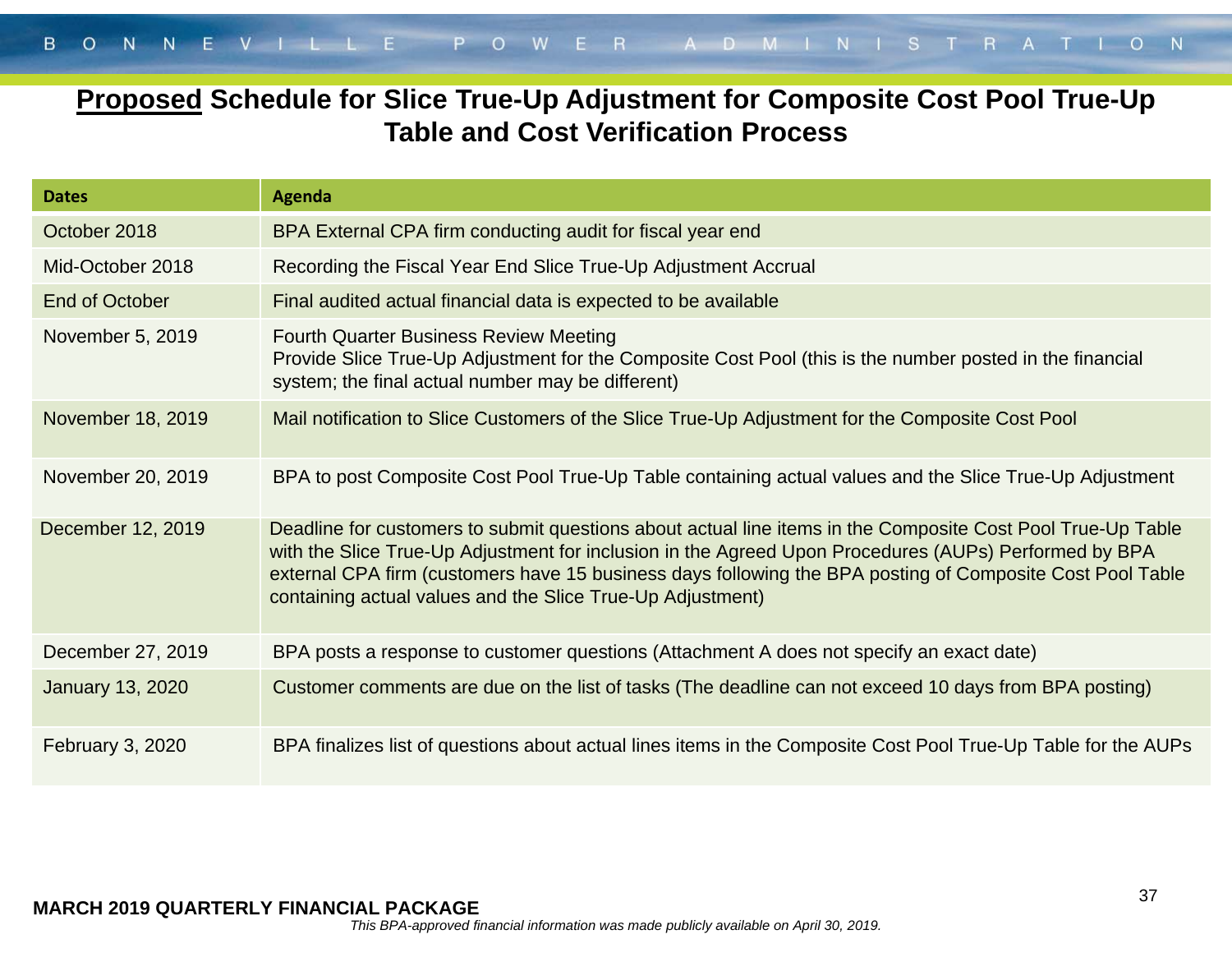|    | <b>COMPOSITE COST POOL TRUE-UP TABLE</b>                                 |                                          |                                   |                         |              |     |                       |  |
|----|--------------------------------------------------------------------------|------------------------------------------|-----------------------------------|-------------------------|--------------|-----|-----------------------|--|
|    | Z                                                                        | <b>Rate Case forecast</b><br>for FY 2019 | Q2-Rate Case<br><b>Difference</b> |                         |              |     |                       |  |
|    |                                                                          |                                          | (5000)                            |                         | (5000)       |     |                       |  |
| 1. | <b>Operating Expenses</b>                                                |                                          |                                   |                         |              |     |                       |  |
| 2  | <b>Power System Generation Resources</b>                                 |                                          |                                   |                         |              |     |                       |  |
| 3  | <b>Operating Generation</b>                                              |                                          |                                   |                         |              |     |                       |  |
| 4  | COLUMBIA GENERATING STATION (WNP-2)                                      | s                                        | 325,251                           | s                       | 327,354 \$   |     | (2, 103)              |  |
| 5  | <b>BUREAU OF RECLAMATION</b>                                             | s                                        | 164,000                           | s                       | 162,623 \$   |     | 1,377                 |  |
| 6  | <b>CORPS OF ENGINEERS</b>                                                | S                                        | 244,546                           | s                       | 256,057 \$   |     | (11, 511)             |  |
| 7  | LONG-TERM CONTRACT GENERATING PROJECTS                                   | S                                        | 11,407                            | s                       | 13,687 \$    |     | (2, 281)              |  |
| 8  | Sub-Total                                                                | \$                                       | 745,203                           | <b>S</b>                | 759,721 \$   |     | (14, 518)             |  |
| 9  | <b>Operating Generation Settlement Payment and Other Payments</b>        |                                          |                                   |                         |              |     |                       |  |
| 10 | <b>COLVILLE GENERATION SETTLEMENT</b>                                    | s                                        | 19,643                            | s                       | 22,997 \$    |     | (3, 354)              |  |
| 11 | SPOKANE LEGISLATION PAYMENT                                              | s                                        |                                   | s                       |              | s   |                       |  |
| 12 | Sub-Total                                                                | Ŝ                                        | 19,643                            | s                       | $22,997$ \$  |     | (3, 354)              |  |
| 13 | <b>Non-Operating Generation</b>                                          |                                          |                                   |                         |              |     |                       |  |
| 14 | TROJAN DECOMMISSIONING                                                   | s                                        | 278                               | s                       | 1,000        | ∎s  | (722)                 |  |
| 15 | WNP-1&3 DECOMMISSIONING                                                  | S                                        | 413                               | s                       | $534$ $S$    |     | (121)                 |  |
| 16 | Sub-Total                                                                | \$                                       | 691                               | -S                      | $1,534$ \$   |     | (843)                 |  |
| 17 | <b>Gross Contracted Power Purchases</b>                                  |                                          |                                   |                         |              |     |                       |  |
| 18 | PNCA HEADWATER BENEFITS                                                  | s                                        | 2,966                             | s                       | 3.100S       |     | (134)                 |  |
| 19 | OTHER POWER PURCHASES (omit, except Designated Obligations or Purchases) | S                                        | $101,358$ \$                      |                         |              | - S | 101,358               |  |
| 20 | Sub-Total                                                                | Ŝ                                        | $104,324$ \$                      |                         | 3,100S       |     | 101,224               |  |
| 21 | <b>Bookout Adjustment to Power Purchases (omit)</b>                      |                                          |                                   |                         |              |     |                       |  |
| 22 | Augmentation Power Purchases (omit - calculated below)                   |                                          |                                   |                         |              |     |                       |  |
| 23 | AUGMENTATION POWER PURCHASES                                             | s                                        | $\sim$                            | s                       | - S          |     |                       |  |
| 24 | Sub-Total                                                                | Ŝ                                        |                                   | $\overline{\mathbf{s}}$ |              | s   | $\tilde{\phantom{a}}$ |  |
| 25 | <b>Exchanges and Settlements</b>                                         |                                          |                                   |                         |              |     |                       |  |
| 26 | RESIDENTIAL EXCHANGE PROGRAM (REP)                                       | s                                        | 241,378                           | s                       | 242,112 S    |     | (733)                 |  |
| 27 | OTHER SETTLEMENTS                                                        | s                                        | $\overline{\phantom{0}}$          | s                       |              | - S |                       |  |
| 28 | Sub-Total                                                                | Ŝ                                        | 241,378                           | -S                      | $242,112$ \$ |     | (733)                 |  |
| 29 | <b>Renewable Generation</b>                                              |                                          |                                   |                         |              | s   |                       |  |
| 30 | RENEWABLES (excludes KIII)                                               | S                                        | 28,624                            | s                       | 28,902       | s   | (278)                 |  |
| 31 | Sub-Total                                                                | Ŝ                                        | 28,624                            | -S                      | 28,902 \$    |     | (278)                 |  |
| 32 | <b>Generation Conservation</b>                                           |                                          |                                   |                         |              |     |                       |  |
| 33 | <b>CONSERVATION ACQUISITION</b>                                          | S                                        | 62.270                            | s                       | 71,785 \$    |     | (9,515)               |  |
| 34 | <b>CONSERVATION INFRASCTRUCTURE</b>                                      | S                                        | 23,617                            | s                       | 27,283 \$    |     | (3,665)               |  |
| 35 | LOW INCOME WEATHERIZATION & TRIBAL                                       | S                                        | 5.739                             | s                       | 5.627 \$     |     | 112                   |  |
| 36 | ENERGY EFFICIENCY DEVELOPMENT                                            | s                                        | 9,600                             | s                       | 8,000 \$     |     | 1,600                 |  |
| 37 | DR & SMART GRID                                                          | s                                        | 1,182                             | s                       | 854          | ∎s  | 328                   |  |
| 38 | LEGACY                                                                   | S                                        | 575                               | s                       | 590 S        |     | (15)                  |  |
| 39 | <b>MARKET TRANSFORMATION</b>                                             | S                                        | 12,451                            | -S                      | 12,049 \$    |     | 402                   |  |
| 40 | Sub-Total                                                                | Ŝ                                        | $115,435$ \$                      |                         | 126,187 \$   |     | (10, 752)             |  |
| 41 | <b>Power System Generation Sub-Total</b>                                 | Ŝ                                        | 1,255,299                         | s                       | 1,184,553 \$ |     | 70,746                |  |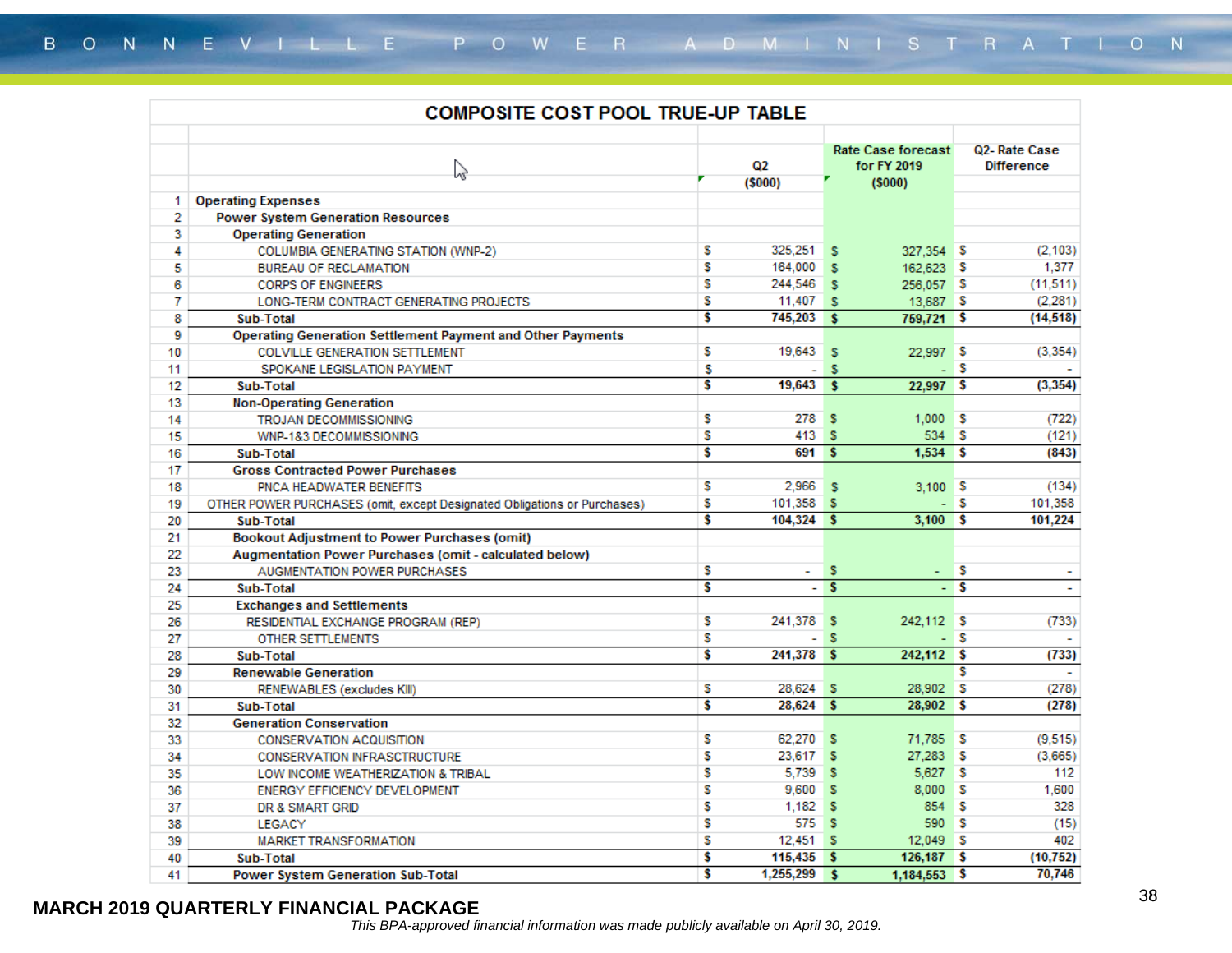| vz | <b>COMPOSITE COST POOL TRUE-UP TABLE</b>                                |                         |                          |          |                                                    |      |                                   |  |  |
|----|-------------------------------------------------------------------------|-------------------------|--------------------------|----------|----------------------------------------------------|------|-----------------------------------|--|--|
|    |                                                                         |                         | Q <sub>2</sub><br>(5000) |          | <b>Rate Case forecast</b><br>for FY 2019<br>(5000) |      | Q2-Rate Case<br><b>Difference</b> |  |  |
| 42 |                                                                         |                         |                          |          |                                                    |      |                                   |  |  |
| 43 | <b>Power Non-Generation Operations</b>                                  |                         |                          |          |                                                    |      |                                   |  |  |
| 44 | <b>Power Services System Operations</b>                                 |                         |                          |          |                                                    |      |                                   |  |  |
| 45 | <b>EFFICIENCIES PROGRAM</b>                                             |                         | ÷                        | s        |                                                    | - S  | $\sim$                            |  |  |
| 46 | INFORMATION TECHNOLOGY                                                  | s                       | 6.270                    | s        | 7.294 S                                            |      | (1,024)                           |  |  |
| 47 | GENERATION PROJECT COORDINATION                                         | s                       | 7.081                    | s        | $6,409$ \$                                         |      | 672                               |  |  |
| 48 | <b>SLICE IMPLEMENTATION</b>                                             | s                       | 806                      | <b>S</b> | 1,061                                              | s    | (256)                             |  |  |
| 49 | Sub-Total                                                               | Ŝ                       | $14,157$ \$              |          | 14,764                                             | -S   | (607)                             |  |  |
| 50 | <b>Power Services Scheduling</b>                                        |                         |                          |          |                                                    |      |                                   |  |  |
| 51 | OPERATIONS SCHEDULING                                                   | s                       | 8,852 \$                 |          | $10,404$ S                                         |      | (1, 552)                          |  |  |
| 52 | <b>OPERATIONS PLANNING</b>                                              | s                       | 7,501                    | s        | $8,416$ \$                                         |      | (915)                             |  |  |
| 53 | Sub-Total                                                               | $\overline{\mathbf{s}}$ | 16,353                   | ∣\$      | 18,820                                             | l S  | (2, 467)                          |  |  |
| 54 | Power Services Marketing and Business Support                           |                         |                          |          |                                                    |      |                                   |  |  |
| 55 | POWER R&D                                                               | s                       | 2.863                    | s        | 4,600                                              | ١s   | (1,737)                           |  |  |
| 56 | <b>SALES &amp; SUPPORT</b>                                              | s                       | 22,273 S                 |          | 23,485                                             | ΠS   | (1,213)                           |  |  |
| 57 | STRATEGY, FINANCE & RISK MGMT (REP support costs included here)         | s                       | 13,497 \$                |          | 18,305 \$                                          |      | (4,808)                           |  |  |
| 58 | EXECUTIVE AND ADMINISTRATIVE SERVICES (REP support costs included here) | s                       | $3,150$ \$               |          | $4,204$ S                                          |      | (1,053)                           |  |  |
| 59 | <b>CONSERVATION SUPPORT</b>                                             | s                       | 7.537 \$                 |          | 9,409S                                             |      | (1,871)                           |  |  |
| 60 | Sub-Total                                                               | s                       | 49,320 \$                |          | $60,002$ \$                                        |      | (10, 682)                         |  |  |
| 61 | <b>Power Non-Generation Operations Sub-Total</b>                        | \$                      | 79,830 \$                |          | 93,586 \$                                          |      | (13,756)                          |  |  |
| 62 | Power Services Transmission Acquisition and Ancillary Services          |                         |                          |          |                                                    |      |                                   |  |  |
| 63 | TRANSMISSION and ANCILLARY Services - System Obligations                | s                       | 32,924                   | s        | 32.924                                             | l s  |                                   |  |  |
| 64 | <b>3RD PARTY GTA WHEELING</b>                                           | s                       | 80,000                   | s        | 92,516 \$                                          |      | (12, 516)                         |  |  |
| 65 | POWER 3RD PARTY TRANS & ANCILLARY SVCS (Composite Cost)                 | s                       | $2,476$ \$               |          | $2,292$ S                                          |      | 183                               |  |  |
| 66 | TRANS ACQ GENERATION INTEGRATION                                        | S                       | 12.642 S                 |          | 12.634 S                                           |      | 8                                 |  |  |
| 67 | TELEMETERING/EQUIP REPLACEMT                                            | s                       |                          | $-5$     |                                                    | - S  |                                   |  |  |
| 68 | Power Services Trans Acquisition and Ancillary Serv Sub-Total           | \$                      | $128,042$ \$             |          | 140,366                                            | Γ\$  | (12, 324)                         |  |  |
| 69 | Fish and Wildlife/USF&W/Planning Council/Environmental Reg              |                         |                          |          |                                                    |      |                                   |  |  |
| 70 | <b>Fish &amp; Wildlife</b>                                              | s                       | 243,000                  | s        | 276,704                                            | l s  | (33,704)                          |  |  |
| 71 | <b>USF&amp;W Lower Snake Hatcheries</b>                                 | s                       | 30,483 \$                |          | 33,483 \$                                          |      | (3,000)                           |  |  |
| 72 | <b>Planning Council</b>                                                 | s                       | $11.708$ S               |          | $11.914$ S                                         |      | (206)                             |  |  |
| 73 | <b>Environmental Requirements</b>                                       | s                       | ÷.                       | s        |                                                    | - IS |                                   |  |  |
| 74 | Fish and Wildlife/USF&W/Planning Council Sub-Total                      | s                       | 285.191                  | s        | 322,101                                            | l s  | (36,910)                          |  |  |
| 75 | <b>BPA Internal Support</b>                                             |                         |                          |          |                                                    |      |                                   |  |  |
| 76 | <b>Additional Post-Retirement Contribution</b>                          | s                       | 20,290                   | -S       | 15,620 \$                                          |      | 4,669                             |  |  |
| 77 | Agency Services G&A (excludes direct project support)                   | s                       | 69,227 \$                |          | 65,796 \$                                          |      | 3,430                             |  |  |
| 78 | <b>BPA Internal Support Sub-Total</b>                                   | s                       | 89.516 \$                |          | 81.417 S                                           |      | 8.100                             |  |  |
| 79 | <b>Bad Debt Expense</b>                                                 | s                       |                          | - 5      | ÷.                                                 | ١s   |                                   |  |  |
| 80 | Other Income, Expenses, Adjustments                                     | Ŝ                       | $(14,000)$ S             |          | $(13,668)$ \$                                      |      | (332)                             |  |  |
| 81 | <b>Expense Offset</b>                                                   | Ŝ                       | $(60, 501)$ S            |          | $(60, 500)$ \$                                     |      | (1)                               |  |  |
| 82 | <b>Non-Federal Debt Service</b>                                         |                         |                          |          |                                                    |      |                                   |  |  |
| 83 | <b>Energy Northwest Debt Service</b>                                    |                         |                          |          |                                                    |      |                                   |  |  |
| 84 | COLUMBIA GENERATING STATION DEBT SVC                                    | s                       | 125,653                  | s        | 338,592 \$                                         |      | (212,938)                         |  |  |
| 85 | WNP-1 DEBT SVC                                                          | s                       | $41.014$ S               |          | 40,738 S                                           |      | 276                               |  |  |
| 86 | WNP-3 DEBT SVC                                                          | s                       | 42,817 S                 |          | 32.139 S                                           |      | 10,678                            |  |  |
| 87 | EN RETIRED DEBT                                                         | s                       | $\sim$                   | s        |                                                    | - S  |                                   |  |  |
| 88 | Sub-Total                                                               | Ŝ                       | 209.484 S                |          | 411,469 \$                                         |      | (201, 984)                        |  |  |
|    |                                                                         |                         |                          |          |                                                    |      |                                   |  |  |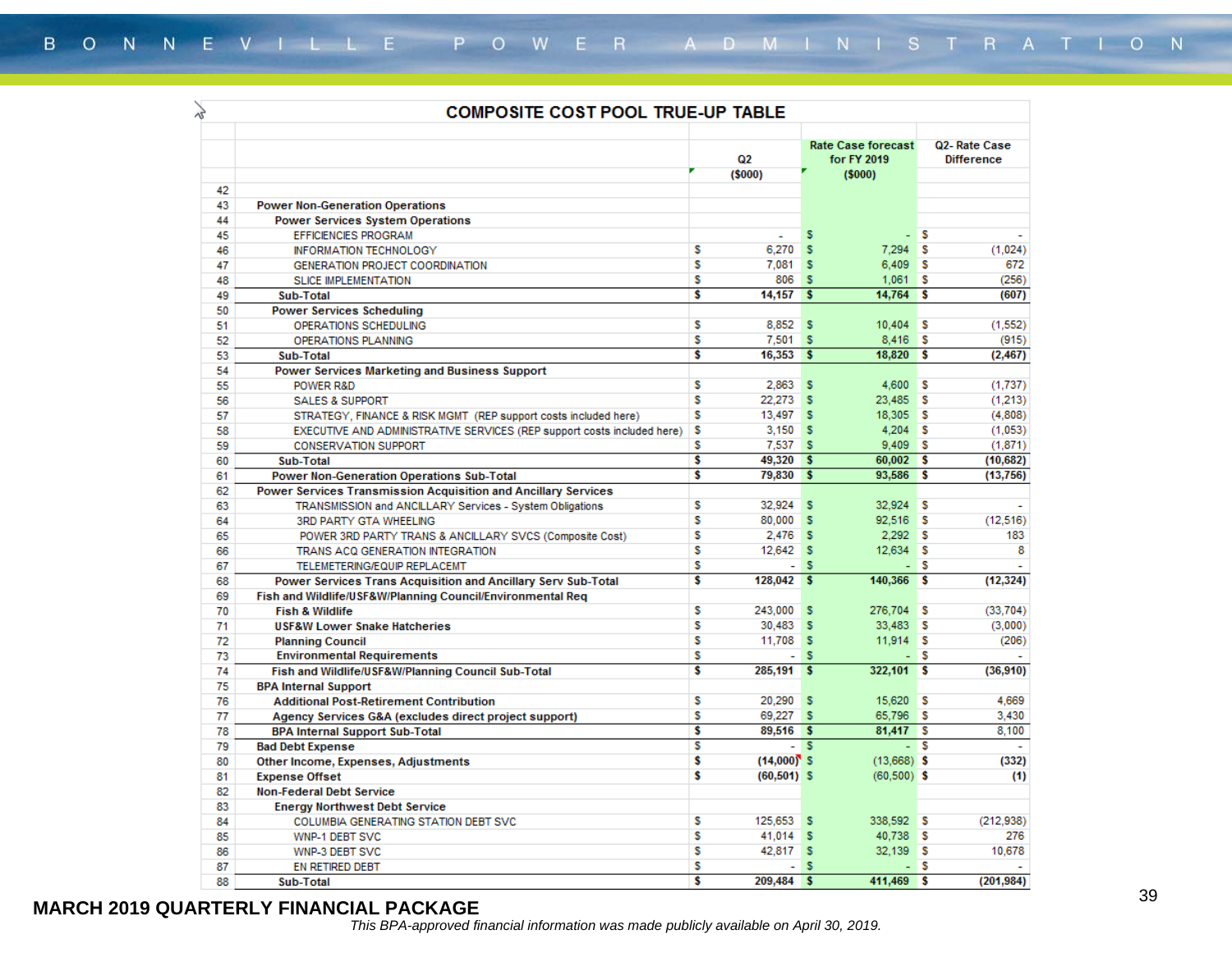|     | <b>COMPOSITE COST POOL TRUE-UP TABLE</b>                                   |    |                |                         |                                                    |          |                                   |  |
|-----|----------------------------------------------------------------------------|----|----------------|-------------------------|----------------------------------------------------|----------|-----------------------------------|--|
|     |                                                                            |    | Q2<br>(5000)   |                         | <b>Rate Case forecast</b><br>for FY 2019<br>(5000) |          | Q2-Rate Case<br><b>Difference</b> |  |
| 89  | Non-Energy Northwest Debt Service                                          |    |                |                         |                                                    |          |                                   |  |
| 90  | <b>CONSERVATION DEBT SVC</b>                                               | s  | rz,            | s                       | L,                                                 | ۱s       | $\overline{\phantom{a}}$          |  |
| 91  | <b>COWLITZ FALLS DEBT SVC</b>                                              | s  | 7.303          | s                       | 7,304                                              | s        | (1)                               |  |
| 92  | NORTHERN WASCO DEBT SVC                                                    | s  | 1,932S         |                         | 1,932                                              | ιs       | (0)                               |  |
| 93  | Sub-Total                                                                  | Ŝ  | $9,234$ \$     |                         | $9,235$ \$                                         |          | (1)                               |  |
| 94  | Non-Federal Debt Service Sub-Total                                         | s  | 218,719 \$     |                         | 420,704                                            | ΠS       | (201, 985)                        |  |
| 95  | <b>Depreciation</b>                                                        | S  | 138,000 \$     |                         | 144,065 \$                                         |          | (6,065)                           |  |
| 96  | Amortization                                                               | s  | 88,000         | - 5                     | 87,458 \$                                          |          | 542                               |  |
| 97  | <b>Total Operating Expenses</b>                                            | s  | 2,208,096 \$   |                         | $2,400,082$ \$                                     |          | (191, 987)                        |  |
| 98  |                                                                            |    |                |                         |                                                    |          |                                   |  |
| 99  | <b>Other Expenses</b>                                                      |    |                |                         |                                                    |          |                                   |  |
| 100 | Net Interest Expense                                                       | s  | 66,456 \$      |                         | 98,711 \$                                          |          | (32, 255)                         |  |
| 101 | <b>LDD</b>                                                                 | s  | 40,107 S       |                         | 41,971                                             | ΙS       | (1,864)                           |  |
| 102 | Irrigation Rate Discount Costs                                             | s  | $22,128$ \$    |                         | 22,128                                             | ΙS       | (0)                               |  |
| 103 | Sub-Total                                                                  | Ŝ  | $128,691$ \$   |                         | 162,809                                            | -S       | (34, 118)                         |  |
| 104 | <b>Total Expenses</b>                                                      | s  | 2,336,787 \$   |                         | 2,562,892 \$                                       |          | (226, 105)                        |  |
| 105 |                                                                            |    |                |                         |                                                    |          |                                   |  |
| 106 | <b>Revenue Credits</b>                                                     |    |                |                         |                                                    |          |                                   |  |
| 107 | Generation Inputs for Ancillary, Control Area, and Other Services Revenues | s  | 108,947        | s                       | $101.519$ S                                        |          | 7,428                             |  |
| 108 | Downstream Benefits and Pumping Power revenues                             | S  | 18,913         | s                       | 16,829                                             | ۱s       | 2,083                             |  |
| 109 | 4(h)(10)(c) credit                                                         | s  | 114,857        | s                       | 91,526                                             | ΙS       | 23,332                            |  |
| 110 | Colville and Spokane Settlements                                           | S  | 4.600          | s                       | 4,600                                              | ı s      | $\Omega$                          |  |
| 111 | <b>Energy Efficiency Revenues</b>                                          | S  | 9,600          | s                       | 8,000                                              | -S       | 1,600                             |  |
| 112 | Large Project Revenues                                                     | s  | ٠              | s                       | ÷                                                  | s        |                                   |  |
| 113 | Miscellaneous revenues                                                     | S  | 7,503          | s                       | 7,200                                              | s        | 303                               |  |
| 114 | Renewable Energy Certificates                                              | s  | ÷.             | s                       | ÷                                                  | s        | $\overline{\phantom{0}}$          |  |
| 115 | Pre-Subscription Revenues (Big Horn/Hungry Horse)                          | s  | $\blacksquare$ | s                       | $\overline{\phantom{a}}$                           | s        |                                   |  |
| 116 | Net Revenues from other Designated BPA System Obligations (Upper Baker)    | s  | ÷.             | s                       | 395                                                | ۱s       | (395)                             |  |
| 117 | <b>WNP-3 Settlement revenues</b>                                           | s  | 16,144         | s                       | 15,959                                             | -S       | 185                               |  |
| 118 | <b>RSS Revenues</b>                                                        | s  | 3.102          | s                       | 3.102                                              | -S       |                                   |  |
| 119 | Firm Surplus and Secondary Adjustment (from Unused RHWM)                   | S  | 13,324         | s                       | 13,324                                             | ΙS       | $\tilde{\phantom{a}}$             |  |
| 120 | <b>Balancing Augmentation Adjustment</b>                                   | S  | 8,511          | s                       | 8,511 \$                                           |          | $\blacksquare$                    |  |
| 121 | <b>Transmission Loss Adjustment</b>                                        | s  | 32,060         | s                       | 32,060                                             | ΙS       |                                   |  |
| 122 | Tier 2 Rate Adjustment                                                     | s  | 1,273          | s                       | $1,273$ \$                                         |          | ÷,                                |  |
| 123 | <b>NR Revenues</b>                                                         | S  | 1.             | s                       | 1                                                  | s        | (0)                               |  |
| 124 | <b>Total Revenue Credits</b>                                               | \$ | 338.835        | $\overline{\mathbf{s}}$ | 304.298                                            | <b>S</b> | 34,536                            |  |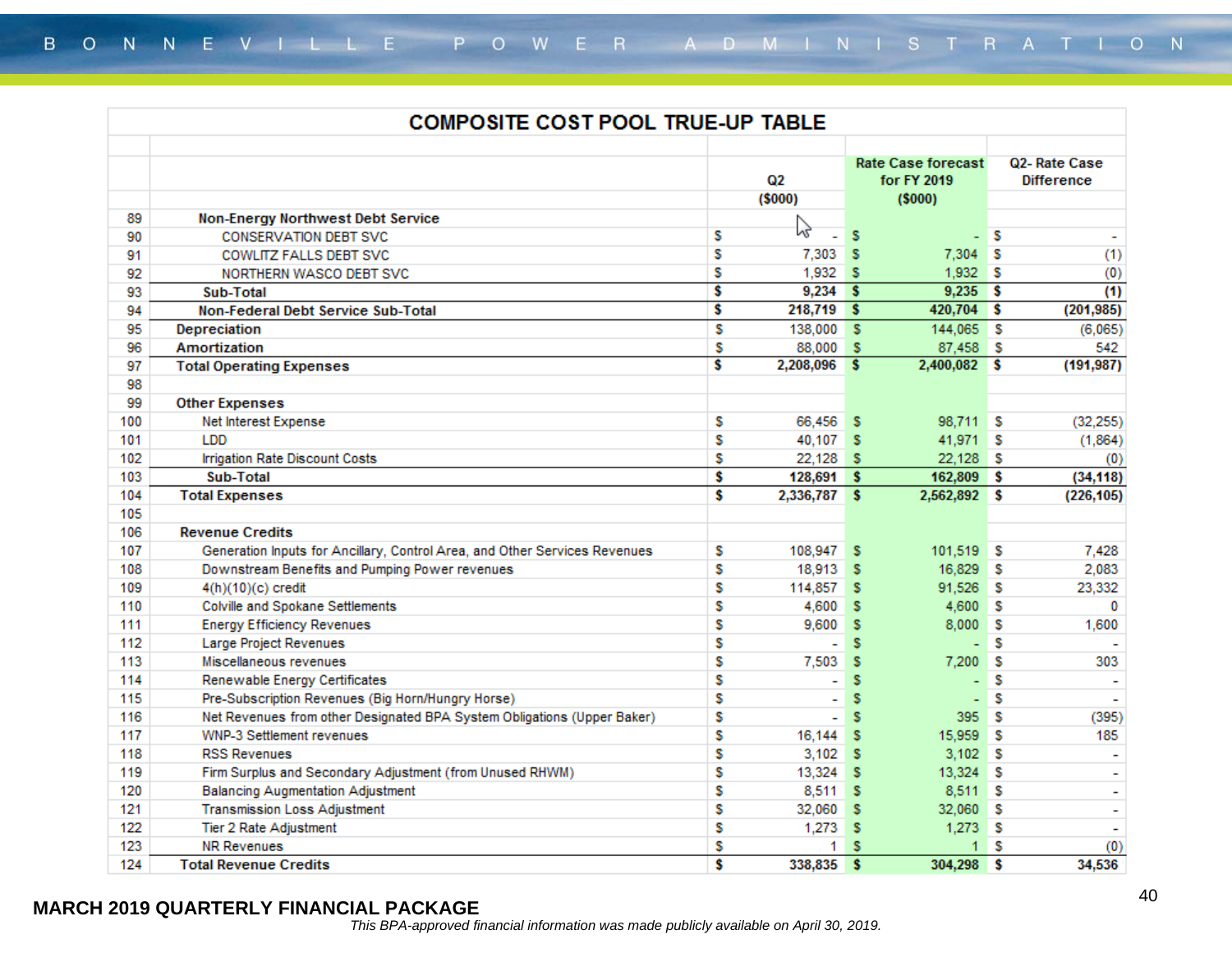|         | <b>COMPOSITE COST POOL TRUE-UP TABLE</b>                                                 |    |               |   |                                                    |    |                                   |  |  |
|---------|------------------------------------------------------------------------------------------|----|---------------|---|----------------------------------------------------|----|-----------------------------------|--|--|
|         |                                                                                          |    | Q2<br>(5000)  |   | <b>Rate Case forecast</b><br>for FY 2019<br>(5000) |    | Q2-Rate Case<br><b>Difference</b> |  |  |
| 125     |                                                                                          |    |               |   |                                                    | s  | $\tilde{\phantom{a}}$             |  |  |
| 126     | <b>Augmentation Costs (not subject to True-Up)</b>                                       |    |               |   |                                                    |    |                                   |  |  |
| 127     | Tier 1 Augmentation Resources (includes Augmentation RSS and Augmentation RSC adders) \$ |    | 12,503 \$     |   | 12,503 \$                                          |    | $\overline{\phantom{a}}$          |  |  |
| 128     | <b>Augmentation Purchases</b>                                                            | s  | $12,211$ \$   |   | $12,211$ \$                                        |    |                                   |  |  |
| 129     | <b>Total Augmentation Costs</b>                                                          | \$ | $24,714$ \$   |   | $24,714$ \$                                        |    | $\sim$                            |  |  |
| 130     |                                                                                          |    |               |   |                                                    |    |                                   |  |  |
| 131     | <b>DSI Revenue Credit</b>                                                                |    |               |   |                                                    |    |                                   |  |  |
| 132     | Revenues 61 aMW and 88 aMW @ IP rate                                                     | s  | $33,273$ $S$  |   | 33,392 S                                           |    | (118)                             |  |  |
| 133     | <b>Total DSI revenues</b>                                                                | Ŝ  | $33,273$ \$   |   | 33,392 \$                                          |    | (118)                             |  |  |
| 134     |                                                                                          |    |               |   |                                                    |    |                                   |  |  |
| 135     | Minimum Required Net Revenue Calculation                                                 |    |               |   |                                                    |    |                                   |  |  |
| 136     | Principal Payment of Fed Debt for Power                                                  | s  | 422,706 S     |   | 173,621 \$                                         |    | 249,085                           |  |  |
| 137     | Repayment of Non-Federal Obligations                                                     | S  | 222,611 S     |   | ÷                                                  | -S | 222,611                           |  |  |
| 138     | Irrigation assistance                                                                    | S  | 56,573 \$     |   | 56,573 \$                                          |    |                                   |  |  |
| 139     | Sub-Total                                                                                | \$ | 701,890 \$    |   | 230,194 \$                                         |    | 471,696                           |  |  |
| 140     | Depreciation                                                                             | s  | 138,000 S     |   | 144,065 \$                                         |    | (6,065)                           |  |  |
| 141     | Amortization                                                                             | S  | 88,000 S      |   | 87,458                                             | ΙS | 542                               |  |  |
| 142     | <b>Capitalization Adjustment</b>                                                         | \$ | $(45,937)$ \$ |   | $(45,937)$ \$                                      |    |                                   |  |  |
| 143     | Non-Cash Expenses                                                                        | s  | 227,000       | s | ÷,                                                 | s  | 227,000                           |  |  |
| 144     | <b>Customer Proceeds</b>                                                                 | \$ | $\sim$        | s | ÷                                                  | s  |                                   |  |  |
| $145 -$ | Bond Call Premium/Discount                                                               | \$ | $\sim$        | s | L,                                                 | -S |                                   |  |  |
| 146     | PGE WNP3 Settlement                                                                      | s  | $(3,524)$ \$  |   | $(3,524)$ \$                                       |    |                                   |  |  |
| 147     | Prepay Revenue Credits                                                                   | \$ | $(30,600)$ S  |   | $(30,600)$ \$                                      |    | $\overline{\phantom{0}}$          |  |  |
| 148     | Non-Federal Interest (Prepay)                                                            | s  | 10,747 \$     |   | 10,747 \$                                          |    |                                   |  |  |
| 149     | Sub-Total                                                                                | \$ | 383,686 \$    |   | 162,210 \$                                         |    | 221,476                           |  |  |
| 150     | Principal Payment of Fed Debt plus Irrigation assistance exceeds non cash expenses       | s  | 318,204 \$    |   | 67,984 \$                                          |    | 250,220                           |  |  |
| 151     | Minimum Required Net Revenues                                                            | \$ | 318,204 \$    |   | 67,984 \$                                          |    | 250,220                           |  |  |
| 152     |                                                                                          |    |               |   |                                                    |    |                                   |  |  |
| 153     | Annual Composite Cost Pool (Amounts for each FY)                                         | s  | 2,307,596     | s | 2,317,899 \$                                       |    | (10, 303)                         |  |  |
| 154     |                                                                                          |    |               |   |                                                    |    |                                   |  |  |
| 155     | SLICE TRUE-UP ADJUSTMENT CALCULATION FOR COMPOSITE COST POOL                             |    |               |   |                                                    |    |                                   |  |  |
| 156     | TRUE-UP AMOUNT (Diff. between Rate Case and Forecast)                                    |    | (10, 303)     |   |                                                    |    |                                   |  |  |
| 157     | Sum of TOCAs                                                                             |    | 0.9470187     |   |                                                    |    |                                   |  |  |
| 158     | Adjustment of True-Up Amount when actual TOCAs < 100 percent                             |    | (10, 879)     |   |                                                    |    |                                   |  |  |
| 159     | TRUE-UP ADJUSTMENT CHARGE BILLED (22.7358 percent)                                       |    | (2, 474)      |   |                                                    |    |                                   |  |  |
|         |                                                                                          |    |               |   |                                                    |    |                                   |  |  |

 $\Delta$